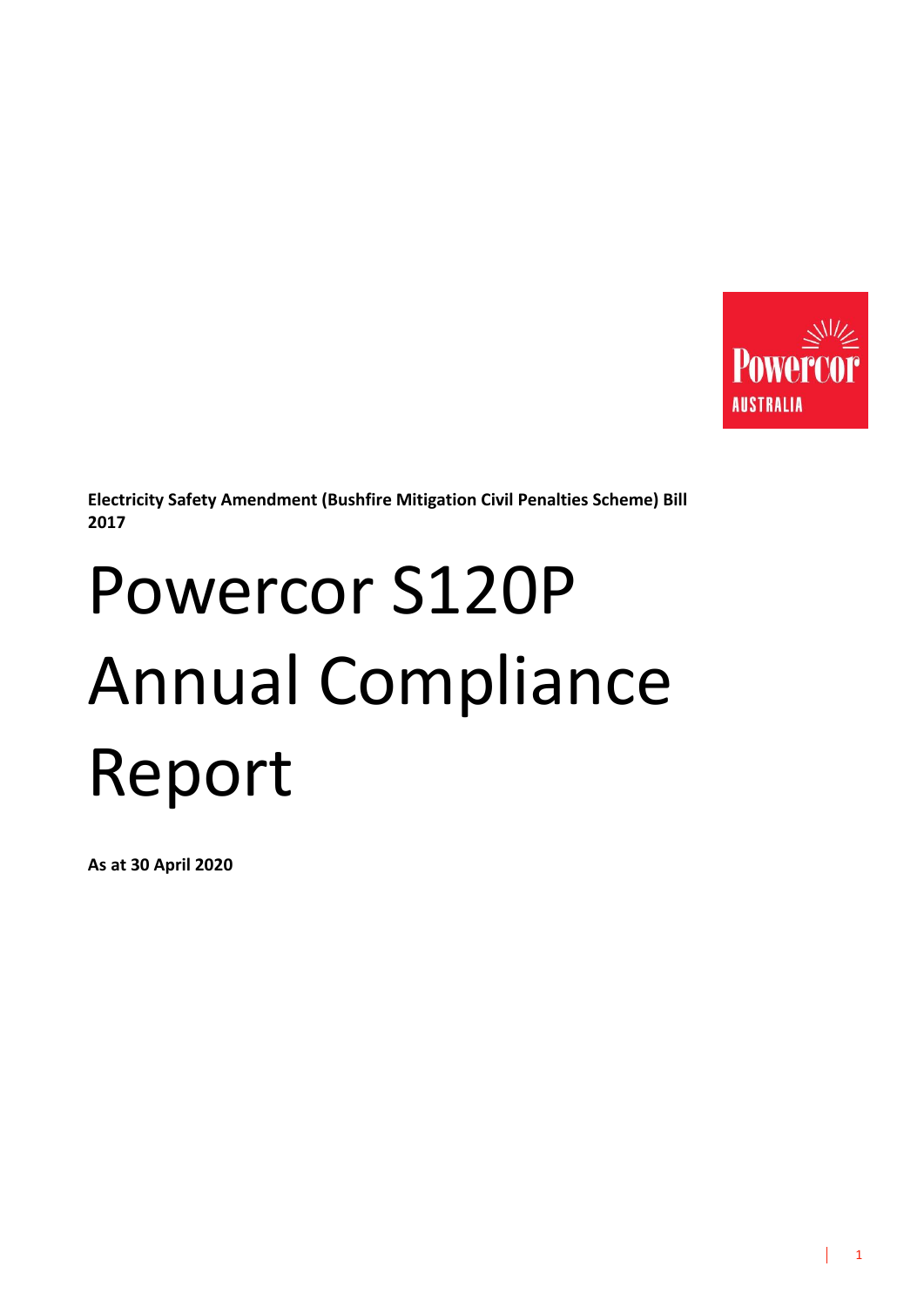## Document Information

In the event of any inquiries with respect to this document, please contact:

Bushfire Mitigation Powercor Australia Ltd 40 Market Street Melbourne 3000 Ph. (03) 9683-4747

### Approval

| Role            | Name                | <b>Title</b>                                                           | Date         |
|-----------------|---------------------|------------------------------------------------------------------------|--------------|
| Author          | Dene Ward           | <b>Network Safety &amp;</b><br><b>Bushfire Mitigation</b><br>Manager   | 13 May 2020  |
|                 |                     |                                                                        |              |
| <b>Endorsed</b> | <b>Steven Neave</b> | <b>General Manager</b><br><b>Electricity Networks</b>                  | 13 May 2020  |
|                 |                     |                                                                        | $\mathbf{u}$ |
| <b>Approved</b> | <b>Tim Rourke</b>   | <b>Chief Executive Officer</b><br><b>Powercor Australia</b><br>Limited | 14 May 2020  |
|                 |                     |                                                                        |              |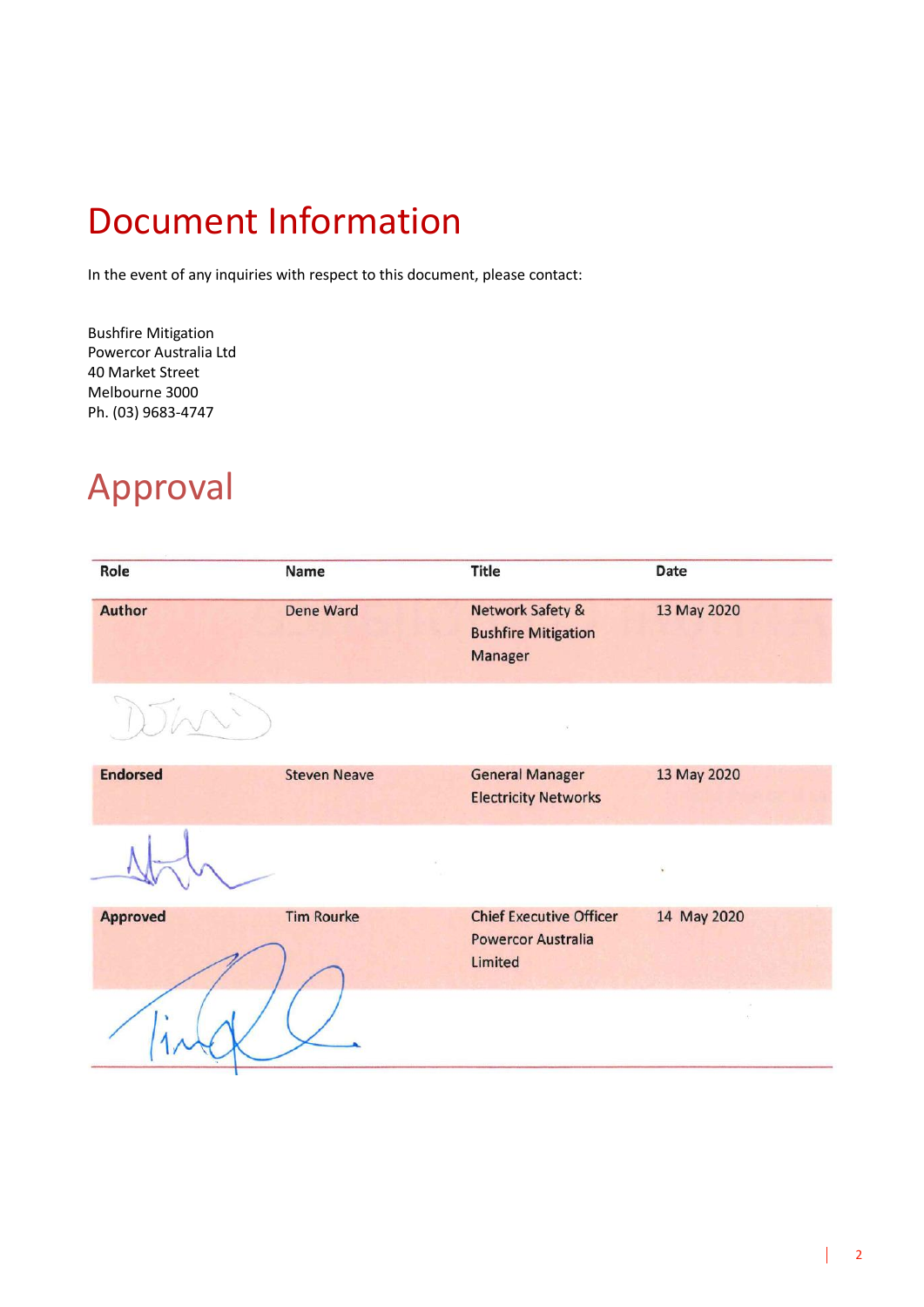## Contents

| 2 PLANS OF WORK TO BE CARRIED OUT DURING THE NEXT REPORTING PERIOD 30 |  |
|-----------------------------------------------------------------------|--|
|                                                                       |  |
|                                                                       |  |
|                                                                       |  |

## **Version History**

| Revision | Date        | Comment                        |
|----------|-------------|--------------------------------|
| 1.0      | 15 May 2020 | Submission to CEO for approval |
| 2.0      |             |                                |
| 3.0      |             |                                |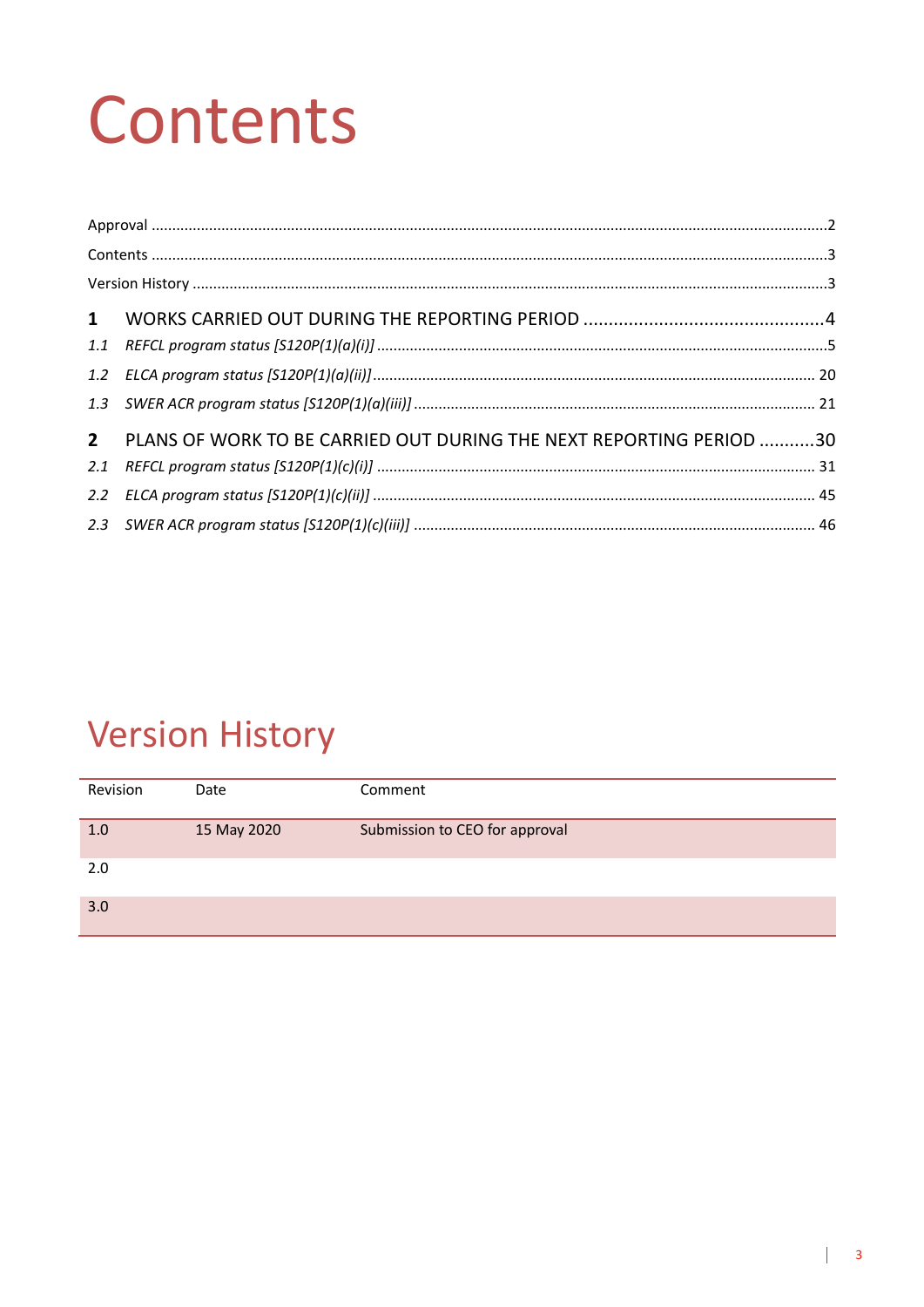# Works carried out during the reporting period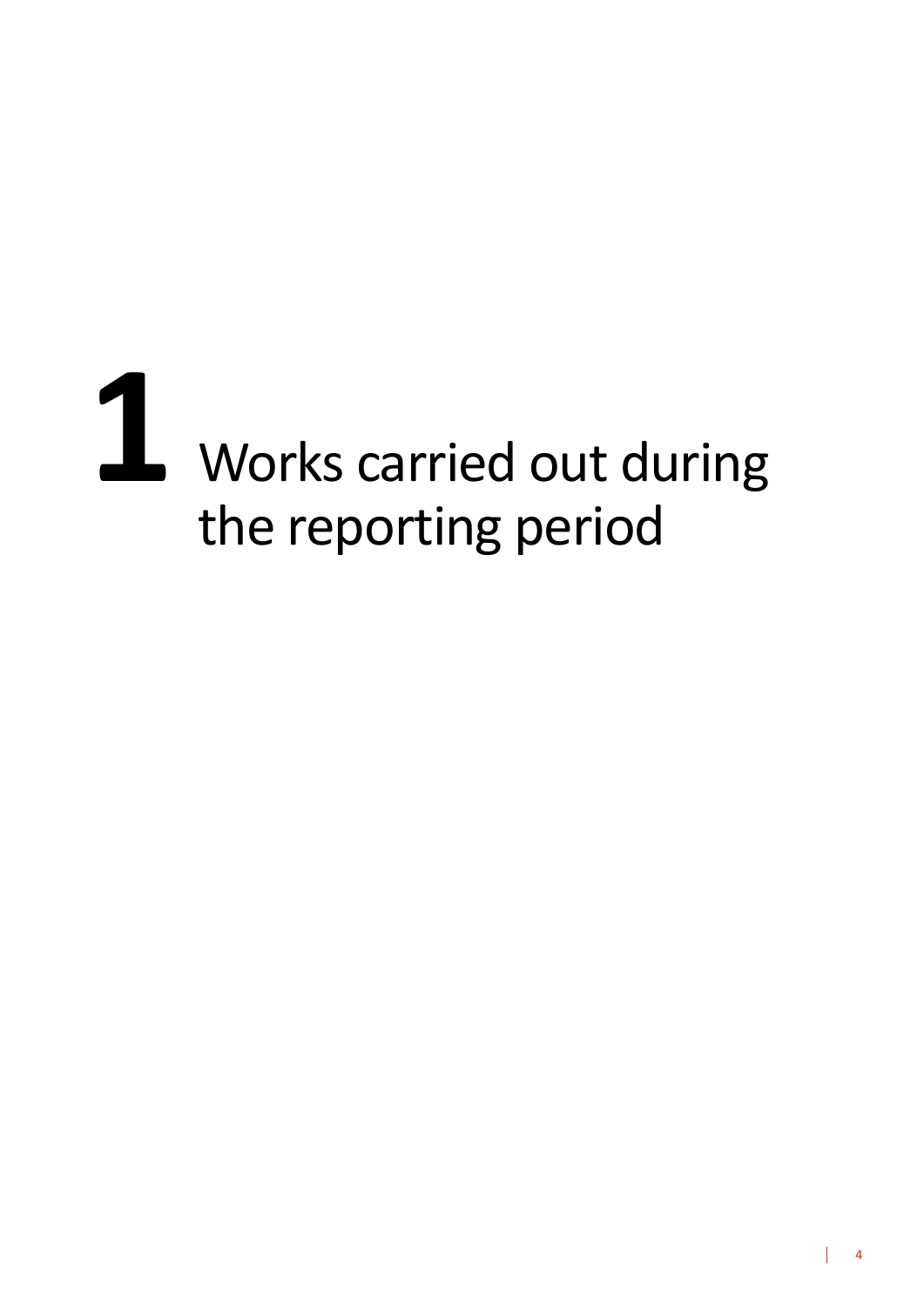This section provides details of works carried out during the reporting period (1 May 2019 to 30 April 2020).

#### *1.1REFCL program status [S120P(1)(a)(i)]*

#### **1.1.1 Maryborough (MRO)**

| <b>MRO REFCL Project Activities</b>      |                                            | <b>Completion</b><br><b>Date</b> | <b>Percentage</b><br><b>Complete</b> | <b>Weighting</b> |
|------------------------------------------|--------------------------------------------|----------------------------------|--------------------------------------|------------------|
| <b>Initiate</b>                          | <b>Business Case commenced</b>             | 1/05/2016                        | 100%                                 | 5%               |
|                                          | <b>Business Case approval</b>              | 13/07/2016                       |                                      |                  |
|                                          | Design commenced                           | 1/12/2016                        | 100%                                 | 20%              |
| <b>Design</b>                            | Design complete                            | 15/05/2018                       |                                      |                  |
|                                          | Number of REFCL units required             |                                  | $\mathbf{1}$                         |                  |
| <b>Procurement</b>                       | <b>REFCL order placed</b>                  | 24/03/2017                       | 100%                                 | 15%              |
|                                          | <b>REFCL delivered to site</b>             | 14/12/2017                       |                                      |                  |
| <b>Construction - Lines</b>              | Line works commenced                       | 22/01/2018                       | 100%                                 | 25%              |
|                                          | Line works complete                        | 8/10/2018                        |                                      |                  |
| <b>Construction -</b><br><b>Stations</b> | <b>Station works commenced</b>             | 22/01/2018                       | 100%                                 | 15%              |
|                                          | <b>Station works complete</b>              | 15/06/2019                       |                                      |                  |
| <b>Construction - Third</b>              | Number of affected HV Customer Connections |                                  | $\mathbf 0$                          |                  |
| Party                                    | HV customer works commenced                |                                  | N/A                                  | N/A              |
|                                          | HV customer works complete                 |                                  |                                      |                  |
| Testing /<br><b>Commissioning</b>        | REFCL testing / commissioning commenced    | 26/09/2018                       | 100%                                 | 10%              |
|                                          | <b>REFCL commissioned and operable</b>     | 30/09/2018                       |                                      |                  |
| <b>Close Out</b>                         | REFCL at "required capacity"               | 5/10/2018                        | 100%                                 | 10%              |
| Total weighted percentage complete       |                                            |                                  | 100%                                 |                  |

This zone substation is located at -37.04952584, 143.75473022 (latitude, longitude)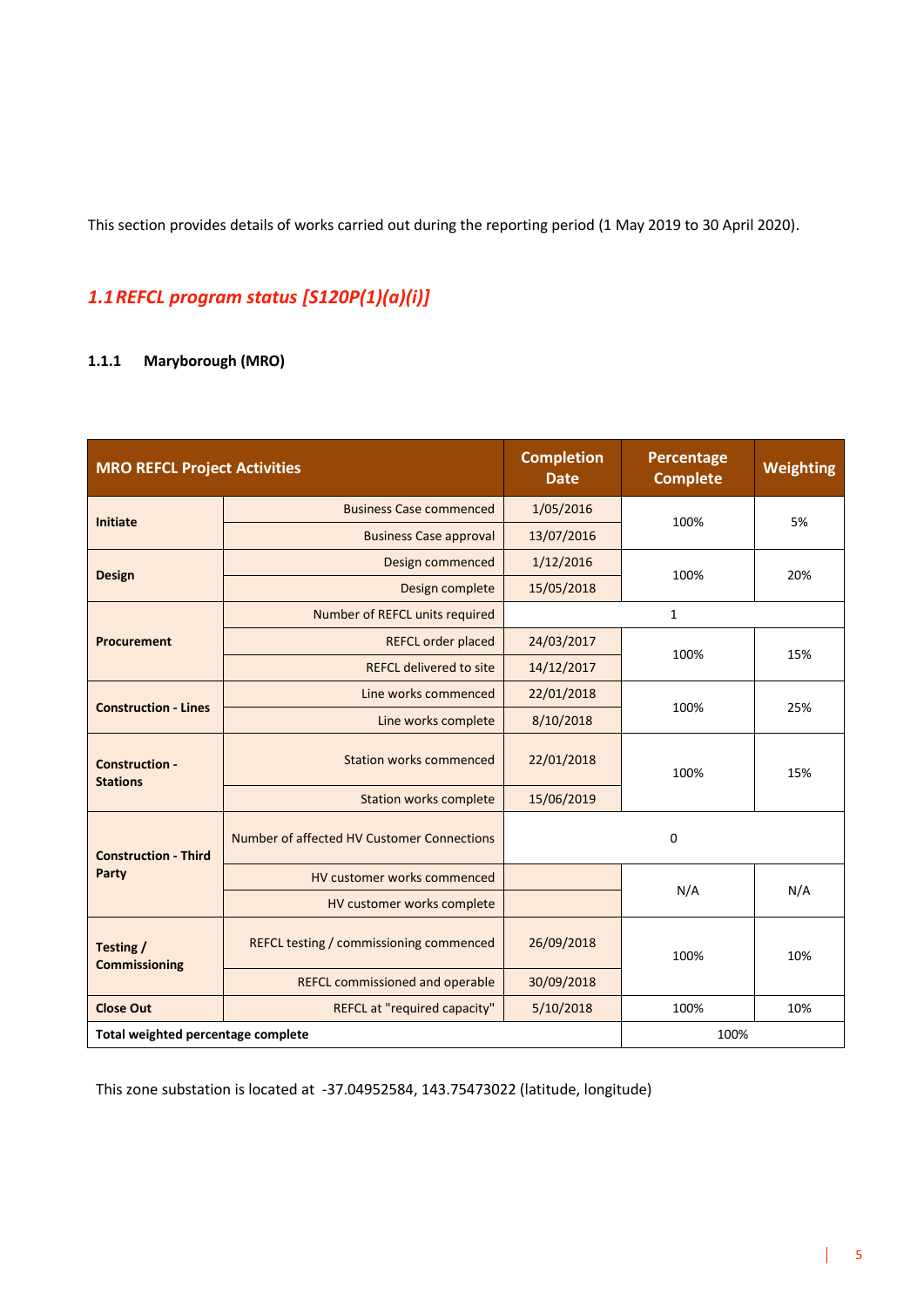#### **1.1.2 Ballarat North (BAN)**

| <b>BAN REFCL Project Activities</b>      |                                            | <b>Completion</b><br><b>Date</b> | Percentage<br><b>Complete</b> | <b>Weighting</b> |
|------------------------------------------|--------------------------------------------|----------------------------------|-------------------------------|------------------|
| <b>Initiate</b>                          | <b>Business Case commenced</b>             | 11/09/2017                       | 100%                          | 5%               |
|                                          | <b>Business Case approval</b>              | 27/10/2017                       |                               |                  |
|                                          | Design commenced                           | 1/12/2018                        | 100%                          | 20%              |
| <b>Design</b>                            | Design complete                            | 16/05/2019                       |                               |                  |
|                                          | Number of REFCL units required             |                                  | 3                             |                  |
| <b>Procurement</b>                       | REFCL order placed                         | 1/10/2018                        | 100%                          | 15%              |
|                                          | <b>REFCL delivered to site</b>             | 17/05/2019                       |                               |                  |
| <b>Construction - Lines</b>              | Line works commenced                       | 1/03/2019                        | 100%                          | 25%              |
|                                          | Line works complete                        | 20/03/2020                       |                               |                  |
| <b>Construction -</b><br><b>Stations</b> | <b>Station works commenced</b>             | 1/07/2019                        | 100%                          | 15%              |
|                                          | <b>Station works complete</b>              | 20/03/2020                       |                               |                  |
| <b>Construction - Third</b>              | Number of affected HV Customer Connections |                                  | $q*$                          |                  |
| Party                                    | HV customer works commenced                |                                  |                               |                  |
|                                          | HV customer works complete                 |                                  | N/A                           | N/A              |
| Testing /<br><b>Commissioning</b>        | REFCL testing / commissioning commenced    |                                  | 0%                            | 10%              |
|                                          | <b>REFCL commissioned and operable</b>     |                                  |                               |                  |
| <b>Close Out</b>                         | REFCL at "required capacity"               |                                  | 0%                            | 10%              |
| Total weighted percentage complete       |                                            |                                  | 80%                           |                  |

This zone substation is located at -37.53477699, 143.84742737 (latitude, longitude)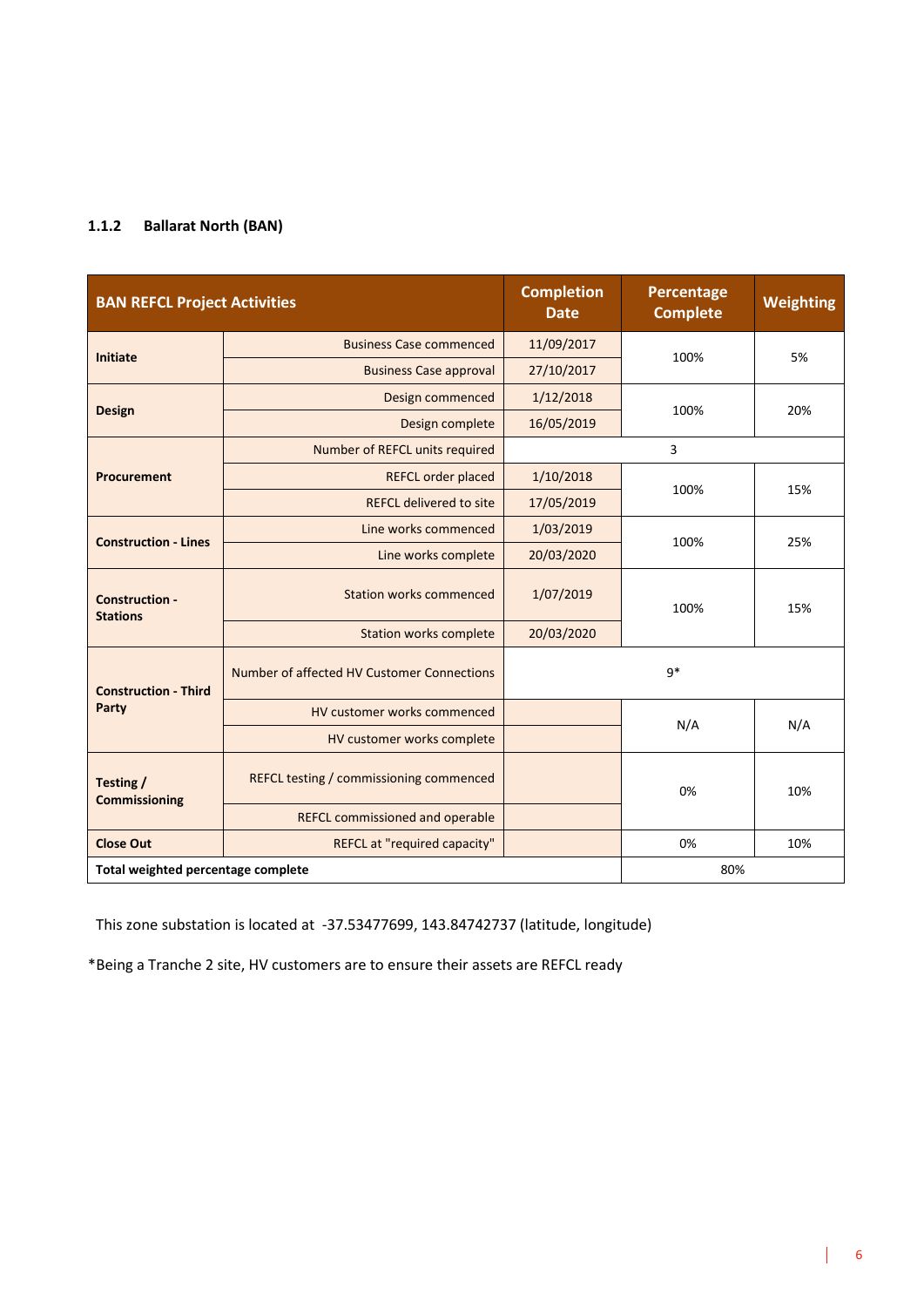#### **1.1.3 Charlton (CTN)**

| <b>CTN REFCL Project Activities</b>      |                                            | <b>Completion</b><br><b>Date</b> | Percentage<br><b>Complete</b> | <b>Weighting</b> |
|------------------------------------------|--------------------------------------------|----------------------------------|-------------------------------|------------------|
| <b>Initiate</b>                          | <b>Business Case commenced</b>             | 11/09/2017                       | 100%                          | 5%               |
|                                          | <b>Business Case approval</b>              | 27/10/2017                       |                               |                  |
| <b>Design</b>                            | Design commenced                           | 2/10/2018                        | 100%                          | 20%              |
|                                          | Design complete                            | 19/12/2018                       |                               |                  |
|                                          | Number of REFCL units required             |                                  | $\mathbf{1}$                  |                  |
| <b>Procurement</b>                       | <b>REFCL order placed</b>                  | 1/10/2018                        | 100%                          | 15%              |
|                                          | <b>REFCL delivered to site</b>             | 15/05/2019                       |                               |                  |
| <b>Construction - Lines</b>              | Line works commenced                       | 1/02/2019                        | 100%                          | 25%              |
|                                          | Line works complete                        | 30/06/2019                       |                               |                  |
| <b>Construction -</b><br><b>Stations</b> | <b>Station works commenced</b>             | 31/01/2019                       | 100%                          | 15%              |
|                                          | <b>Station works complete</b>              | 17/11/2019                       |                               |                  |
| <b>Construction - Third</b>              | Number of affected HV Customer Connections |                                  | $4*$                          |                  |
| Party                                    | HV customer works commenced                |                                  | N/A                           | N/A              |
|                                          | HV customer works complete                 |                                  |                               |                  |
| Testing /<br><b>Commissioning</b>        | REFCL testing / commissioning commenced    | 11/11/2019                       | 100%                          | 10%              |
|                                          | <b>REFCL commissioned and operable</b>     | 15/11/2019                       |                               |                  |
| <b>Close Out</b>                         | REFCL at "required capacity"               | 18/03/2020                       | 100%                          | 10%              |
| Total weighted percentage complete       |                                            |                                  | 100%                          |                  |

This zone substation is located at -36.27399871, 143.36318135 (latitude, longitude)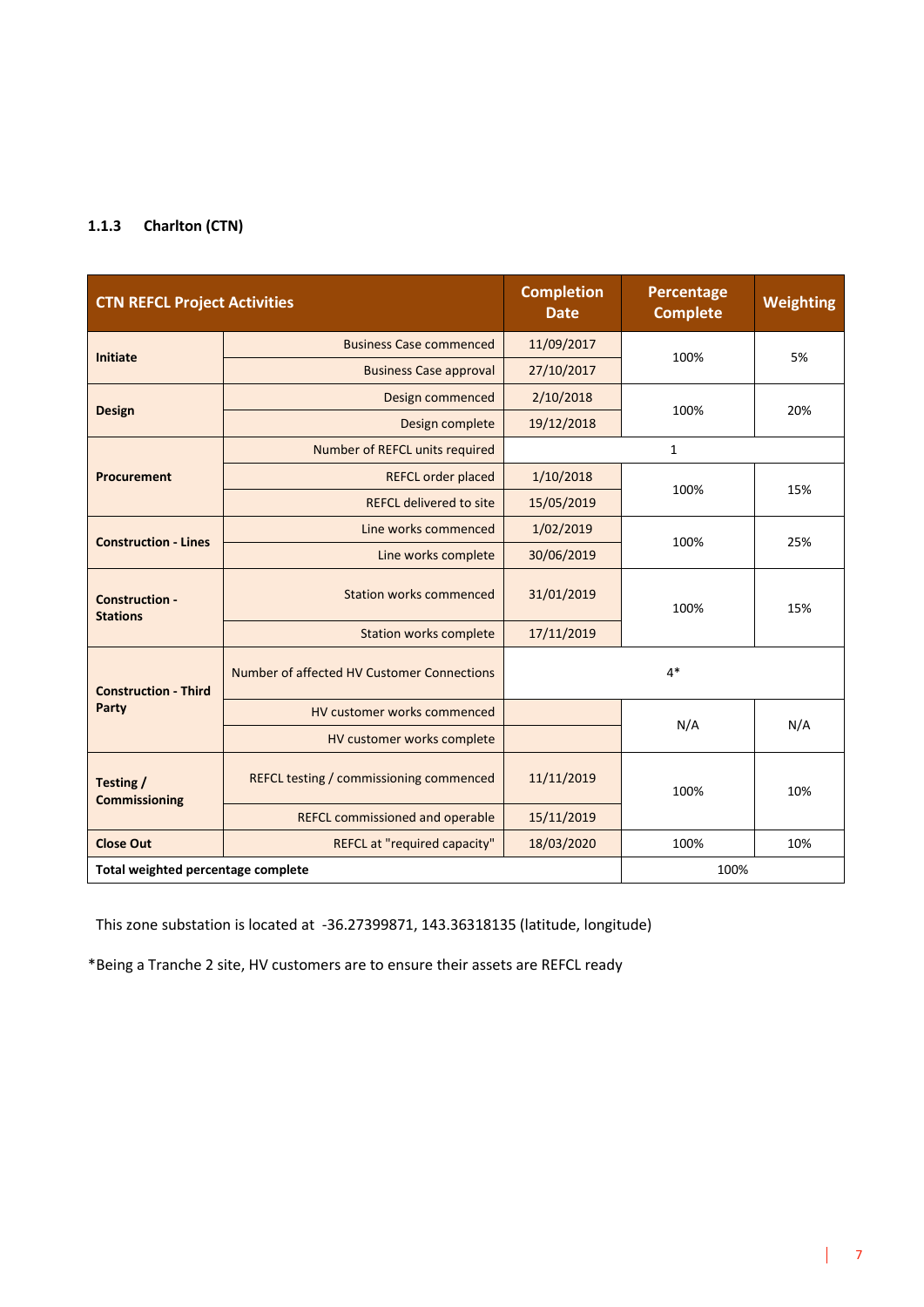#### **1.1.4 Ballarat South (BAS)**

| <b>BAS REFCL Project Activities</b>      |                                            | <b>Completion</b><br><b>Date</b> | Percentage<br><b>Complete</b> | <b>Weighting</b> |
|------------------------------------------|--------------------------------------------|----------------------------------|-------------------------------|------------------|
| <b>Initiate</b>                          | <b>Business Case commenced</b>             | 11/09/2017                       | 100%                          | 5%               |
|                                          | <b>Business Case approval</b>              | 27/10/2017                       |                               |                  |
|                                          | Design commenced                           | 1/06/2019                        | 100%                          | 20%              |
| <b>Design</b>                            | Design complete                            | 31/01/2020                       |                               |                  |
|                                          | Number of REFCL units required             |                                  | 3                             |                  |
| <b>Procurement</b>                       | REFCL order placed                         | 1/10/2018                        | 25%                           | 15%              |
|                                          | <b>REFCL delivered to site</b>             |                                  |                               |                  |
| <b>Construction - Lines</b>              | Line works commenced                       | 2/01/2020                        | 30%                           | 25%              |
|                                          | Line works complete                        |                                  |                               |                  |
| <b>Construction -</b><br><b>Stations</b> | <b>Station works commenced</b>             | 17/03/2020                       | 10%                           | 15%              |
|                                          | <b>Station works complete</b>              |                                  |                               |                  |
| <b>Construction - Third</b>              | Number of affected HV Customer Connections |                                  | $5*$                          |                  |
| Party                                    | HV customer works commenced                |                                  | N/A                           | N/A              |
|                                          | HV customer works complete                 |                                  |                               |                  |
| Testing /<br><b>Commissioning</b>        | REFCL testing / commissioning commenced    |                                  | 0%                            | 10%              |
|                                          | <b>REFCL commissioned and operable</b>     |                                  |                               |                  |
| <b>Close Out</b>                         | REFCL at "required capacity"               |                                  | 0%                            | 10%              |
| Total weighted percentage complete       |                                            |                                  | 38%                           |                  |

This zone substation is located at -37.57505901, 143.82751465 (latitude, longitude)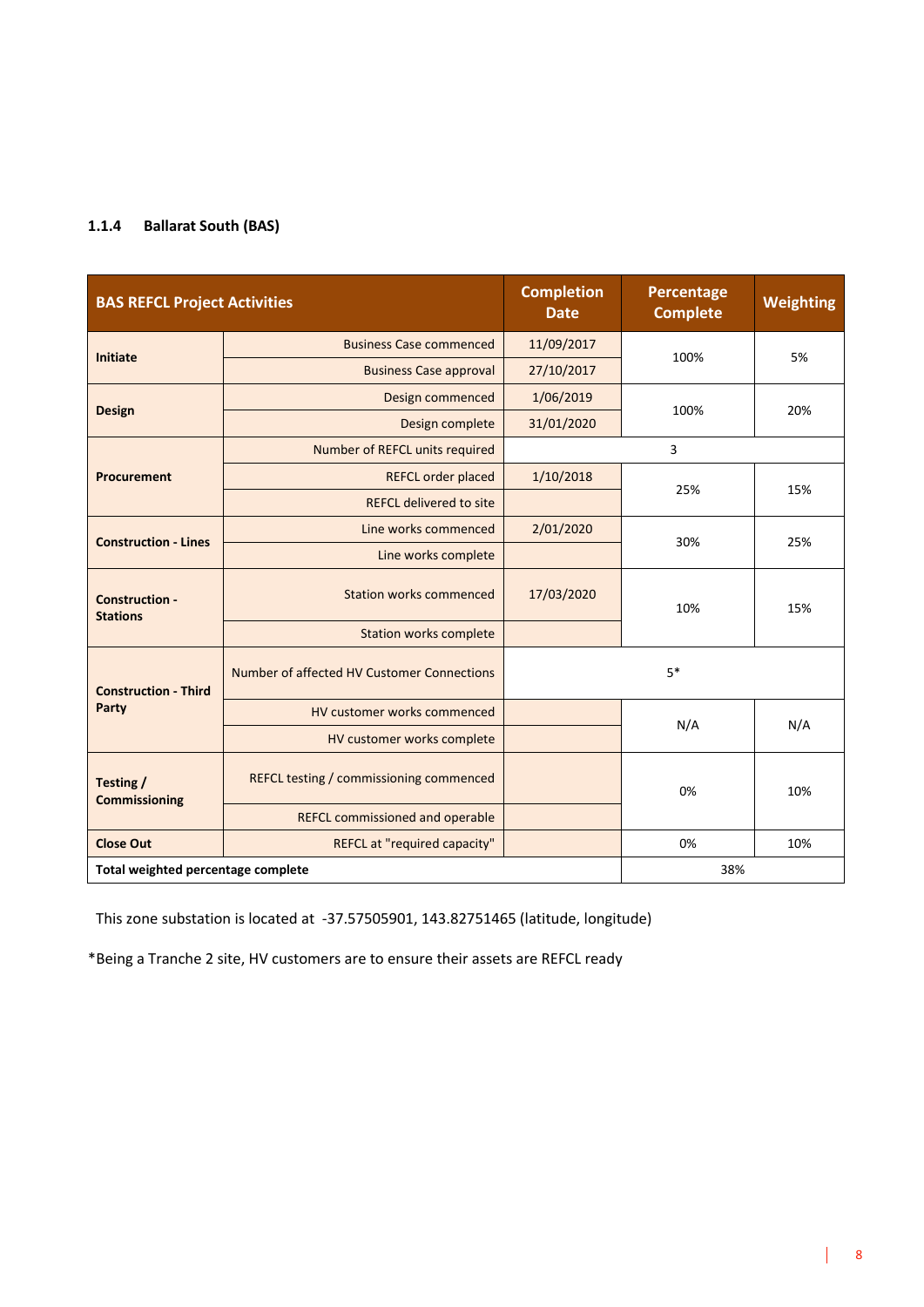#### **1.1.5 Bendigo Terminal Station (BETS)**

| <b>BETS REFCL Project Activities</b>     |                                            | <b>Completion</b><br><b>Date</b> | Percentage<br><b>Complete</b> | <b>Weighting</b> |
|------------------------------------------|--------------------------------------------|----------------------------------|-------------------------------|------------------|
| <b>Initiate</b>                          | <b>Business Case commenced</b>             | 11/09/2017                       | 100%                          | 5%               |
|                                          | <b>Business Case approval</b>              | 27/10/2017                       |                               |                  |
| <b>Design</b>                            | Design commenced                           | 1/10/2019                        | 100%                          | 20%              |
|                                          | Design complete                            | 31/03/2020                       |                               |                  |
|                                          | Number of REFCL units required             |                                  | $\overline{2}$                |                  |
| <b>Procurement</b>                       | <b>REFCL order placed</b>                  | 1/10/2018                        | 25%                           | 15%              |
|                                          | <b>REFCL delivered to site</b>             |                                  |                               |                  |
| <b>Construction - Lines</b>              | Line works commenced                       | 1/03/2020                        | 15%                           | 25%              |
|                                          | Line works complete                        |                                  |                               |                  |
| <b>Construction -</b><br><b>Stations</b> | Station works commenced                    | 1/04/2020                        | 10%                           | 15%              |
|                                          | <b>Station works complete</b>              |                                  |                               |                  |
| <b>Construction - Third</b>              | Number of affected HV Customer Connections |                                  | $4*$                          |                  |
| Party                                    | HV customer works commenced                |                                  | N/A                           | N/A              |
|                                          | HV customer works complete                 |                                  |                               |                  |
| Testing /<br><b>Commissioning</b>        | REFCL testing / commissioning commenced    |                                  | 0%                            | 10%              |
|                                          | <b>REFCL commissioned and operable</b>     |                                  |                               |                  |
| <b>Close Out</b>                         | REFCL at "required capacity"               |                                  | 0%                            | 10%              |
| Total weighted percentage complete       |                                            |                                  | 34%                           |                  |

This zone substation is located at -36.78490276, 144.25368547 (latitude, longitude)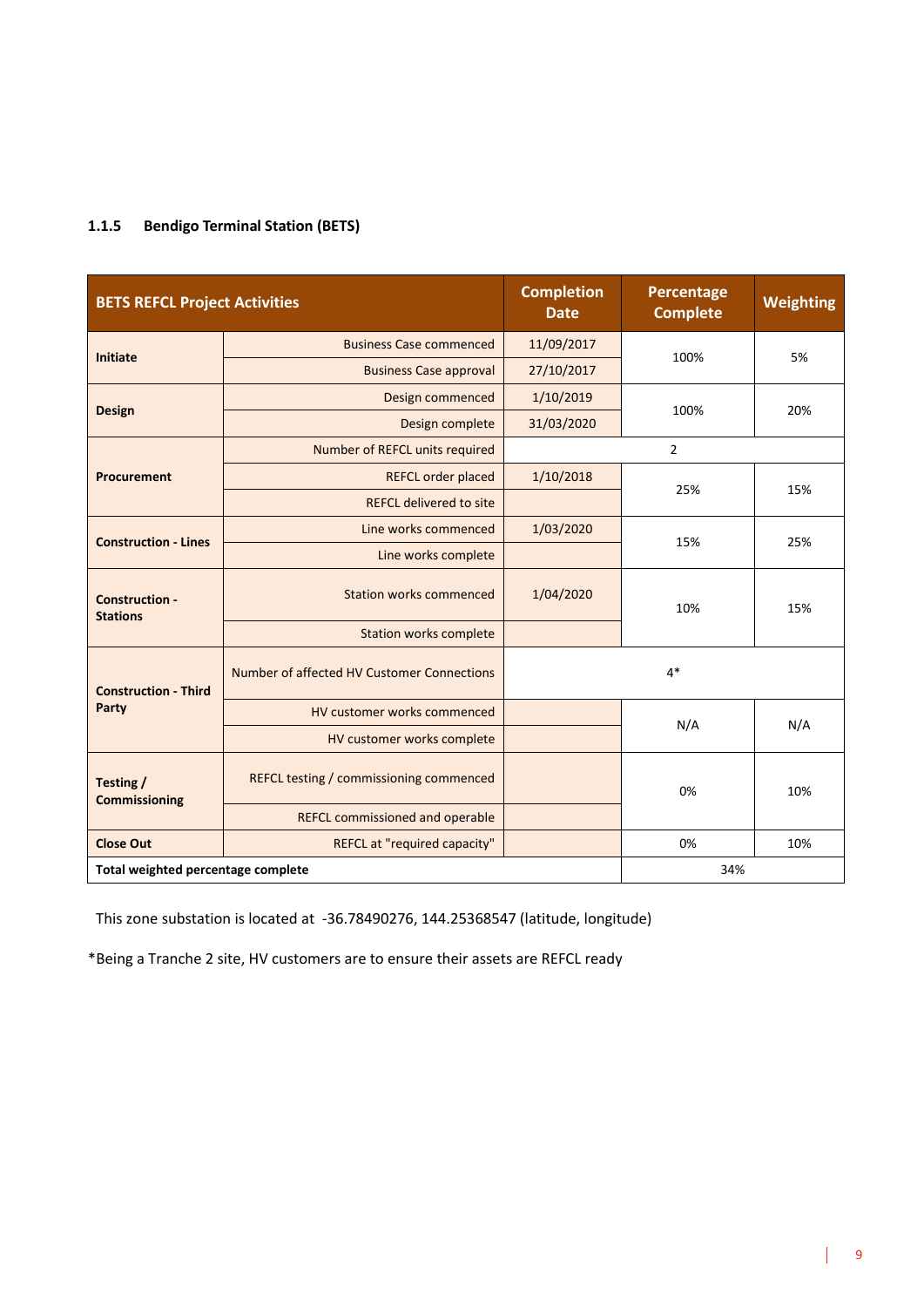#### **1.1.6 Bendigo (BGO)**

| <b>BGO REFCL Project Activities</b>      |                                            | <b>Completion</b><br><b>Date</b> | Percentage<br><b>Complete</b> | <b>Weighting</b> |
|------------------------------------------|--------------------------------------------|----------------------------------|-------------------------------|------------------|
| <b>Initiate</b>                          | <b>Business Case commenced</b>             | 11/09/2017                       | 100%                          | 5%               |
|                                          | <b>Business Case approval</b>              | 27/10/2017                       |                               |                  |
| <b>Design</b>                            | Design commenced                           | 1/06/2019                        | 100%                          | 20%              |
|                                          | Design complete                            | 15/11/2019                       |                               |                  |
|                                          | Number of REFCL units required             |                                  | $\overline{2}$                |                  |
| <b>Procurement</b>                       | <b>REFCL order placed</b>                  | 1/10/2018                        | 100%                          | 15%              |
|                                          | <b>REFCL delivered to site</b>             | 15/09/2019                       |                               |                  |
| <b>Construction - Lines</b>              | Line works commenced                       | 1/07/2019                        | 98%                           | 25%              |
|                                          | Line works complete                        |                                  |                               |                  |
| <b>Construction -</b><br><b>Stations</b> | <b>Station works commenced</b>             | 18/11/2019                       | 85%                           | 15%              |
|                                          | <b>Station works complete</b>              |                                  |                               |                  |
| <b>Construction - Third</b>              | Number of affected HV Customer Connections |                                  | $2*$                          |                  |
| Party                                    | HV customer works commenced                |                                  | N/A                           | N/A              |
|                                          | HV customer works complete                 |                                  |                               |                  |
| Testing /<br><b>Commissioning</b>        | REFCL testing / commissioning commenced    |                                  | 0%                            | 10%              |
|                                          | REFCL commissioned and operable            |                                  |                               |                  |
| <b>Close Out</b>                         | REFCL at "required capacity"               |                                  | 0%                            | 10%              |
| Total weighted percentage complete       |                                            |                                  | 72%                           |                  |

This zone substation is located at -36.77055176, 144.27696705 (latitude, longitude)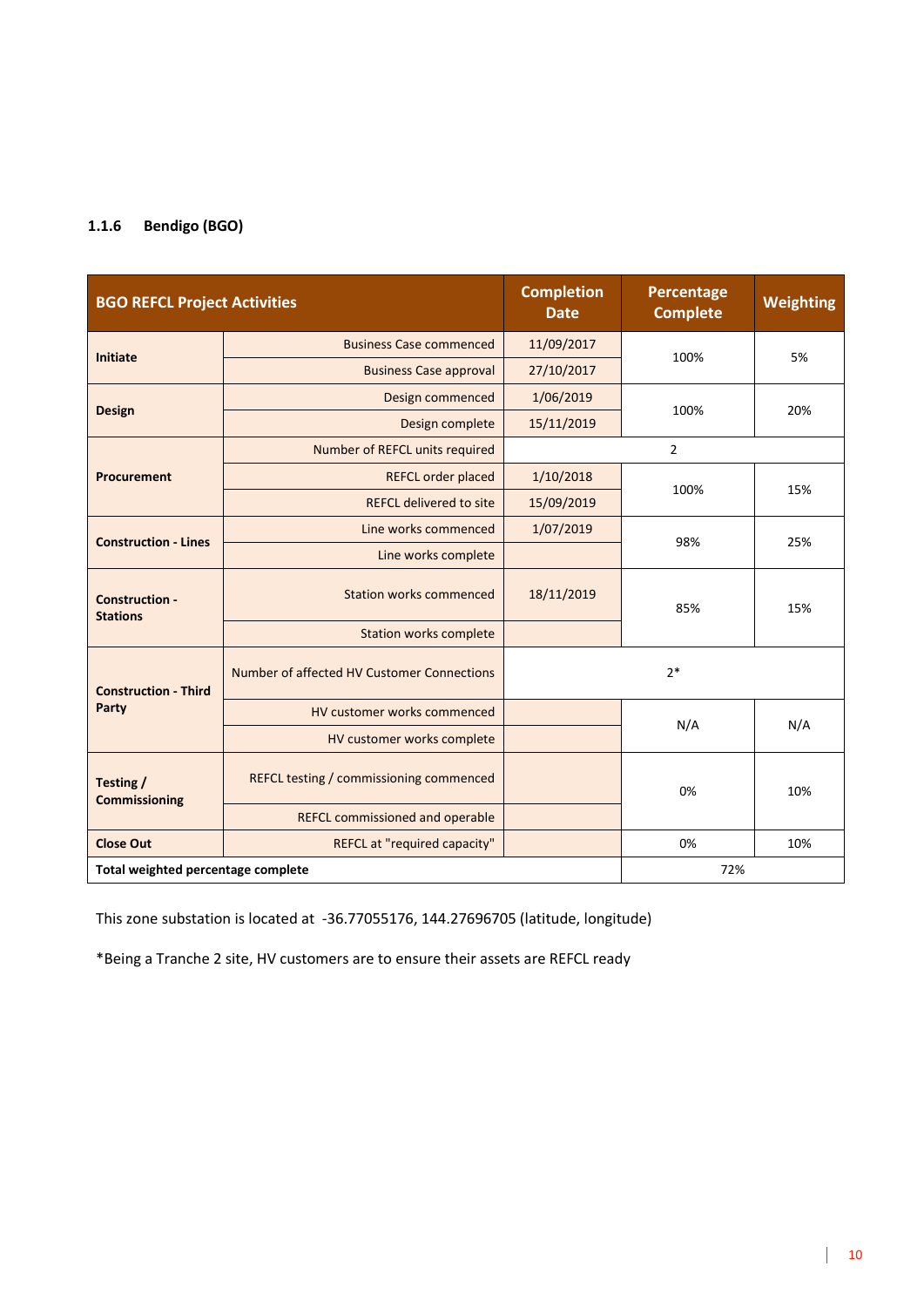| <b>GL REFCL Project Activities</b>       |                                            | <b>Completion</b><br><b>Date</b> | <b>Percentage</b><br><b>Complete</b> | Weighting |
|------------------------------------------|--------------------------------------------|----------------------------------|--------------------------------------|-----------|
|                                          | <b>Business Case commenced</b>             | 11/09/2017                       |                                      |           |
| <b>Initiate</b>                          | <b>Business Case approval</b>              | 27/10/2017                       | 100%                                 | 5%        |
| <b>Design</b>                            | Design commenced                           |                                  |                                      | 20%       |
|                                          | Design complete                            |                                  | 0%                                   |           |
|                                          | Number of REFCL units required             |                                  | $\overline{2}$                       |           |
| <b>Procurement</b>                       | <b>REFCL order placed</b>                  |                                  | 0%                                   | 15%       |
|                                          | <b>REFCL delivered to site</b>             |                                  |                                      |           |
|                                          | Line works commenced                       |                                  | 0%                                   | 25%       |
| <b>Construction - Lines</b>              | Line works complete                        |                                  |                                      |           |
| <b>Construction -</b><br><b>Stations</b> | <b>Station works commenced</b>             |                                  | 0%                                   | 15%       |
|                                          | <b>Station works complete</b>              |                                  |                                      |           |
| <b>Construction - Third</b>              | Number of affected HV Customer Connections |                                  | $1*$                                 |           |
| Party                                    | HV customer works commenced                |                                  |                                      |           |
|                                          | HV customer works complete                 |                                  | N/A                                  | N/A       |
| Testing /<br><b>Commissioning</b>        | REFCL testing / commissioning commenced    |                                  | 0%                                   | 10%       |
|                                          | <b>REFCL commissioned and operable</b>     |                                  |                                      |           |
| <b>Close Out</b>                         | REFCL at "required capacity"               |                                  | 0%                                   | 10%       |
| Total weighted percentage complete       |                                            |                                  | 5%                                   |           |

**1.1.7 Geelong (GL) – exemption request submitted in relation to the establishment of Gheringhap ZSS. No works to take place at GL**

This zone substation is located at -38.12868286, 144.34043884 (latitude, longitude)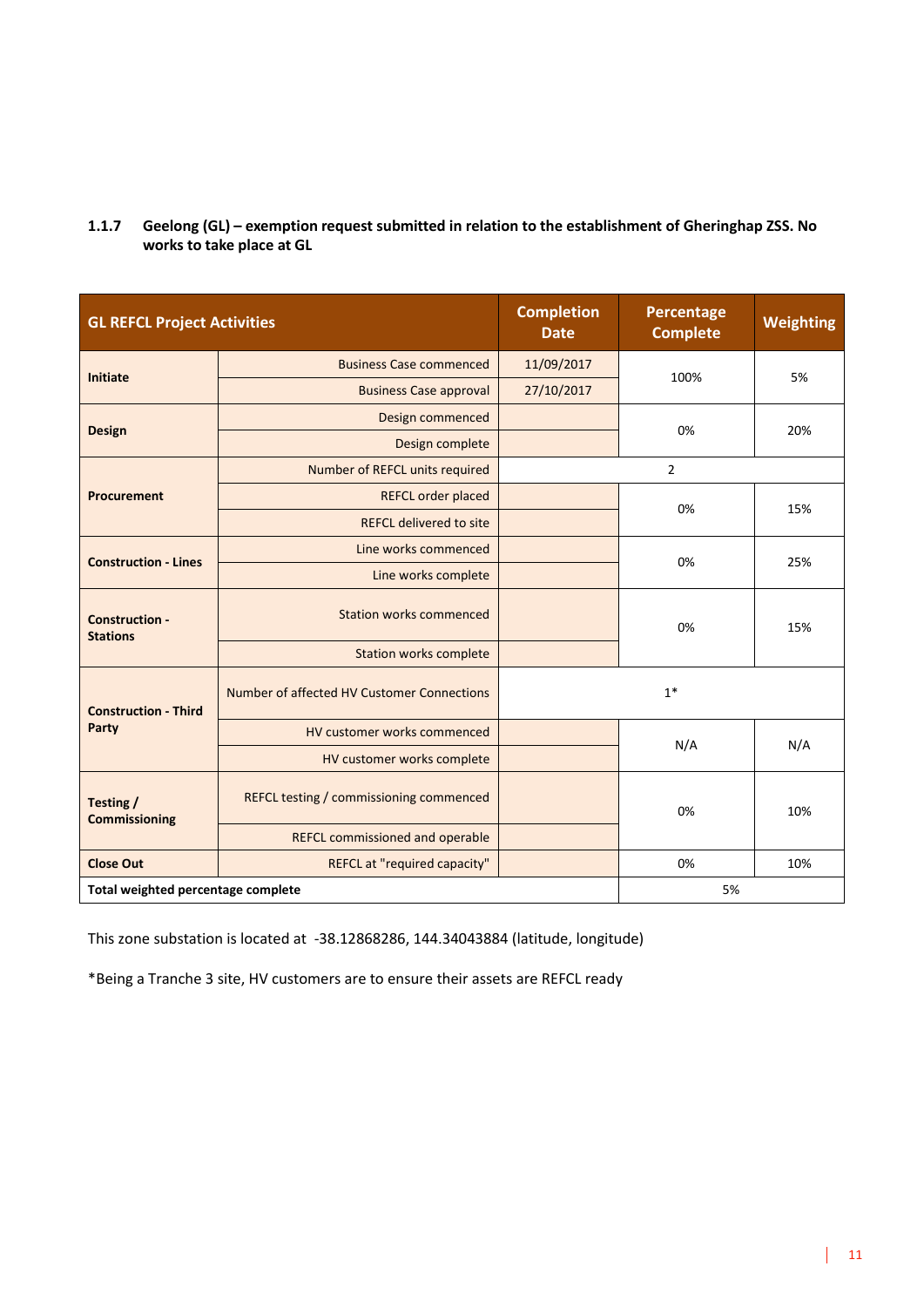**1.1.8 Corio (CRO) – exemption request submitted in relation to the establishment of Gheringhap ZSS. No works to take place at GL**

| <b>CRO REFCL Project Activities</b>      |                                            | <b>Forecast</b><br><b>Date</b> | Percentage<br><b>Complete</b> | Weighting |
|------------------------------------------|--------------------------------------------|--------------------------------|-------------------------------|-----------|
| <b>Initiate</b>                          | <b>Business Case commenced</b>             |                                | 0%                            | 5%        |
|                                          | <b>Business Case approval</b>              |                                |                               |           |
|                                          | Design commenced                           |                                |                               | 20%       |
| <b>Design</b>                            | Design complete                            |                                | 0%                            |           |
|                                          | Number of REFCL units required             |                                | $\overline{2}$                |           |
| <b>Procurement</b>                       | <b>REFCL order placed</b>                  |                                | 0%                            | 15%       |
|                                          | <b>REFCL delivered to site</b>             |                                |                               |           |
|                                          | Line works commenced                       |                                | 0%                            | 25%       |
| <b>Construction - Lines</b>              | Line works complete                        |                                |                               |           |
| <b>Construction -</b><br><b>Stations</b> | <b>Station works commenced</b>             |                                | 0%                            | 15%       |
|                                          | <b>Station works complete</b>              |                                |                               |           |
| <b>Construction - Third</b>              | Number of affected HV Customer Connections |                                | $N/A^*$                       |           |
| Party                                    | HV customer works commenced                |                                | N/A                           | N/A       |
|                                          | HV customer works complete                 |                                |                               |           |
| Testing /<br><b>Commissioning</b>        | REFCL testing / commissioning commenced    |                                | 0%                            | 10%       |
|                                          | <b>REFCL commissioned and operable</b>     |                                |                               |           |
| <b>Close Out</b>                         | REFCL at "required capacity"               |                                | 0%                            | 10%       |
| Total weighted percentage complete       |                                            |                                | 0%                            |           |

This zone substation is located at -38.094372, 144.369660 (latitude, longitude)

\*Being a Tranche 3 site, HV customers are to ensure their assets are REFCL ready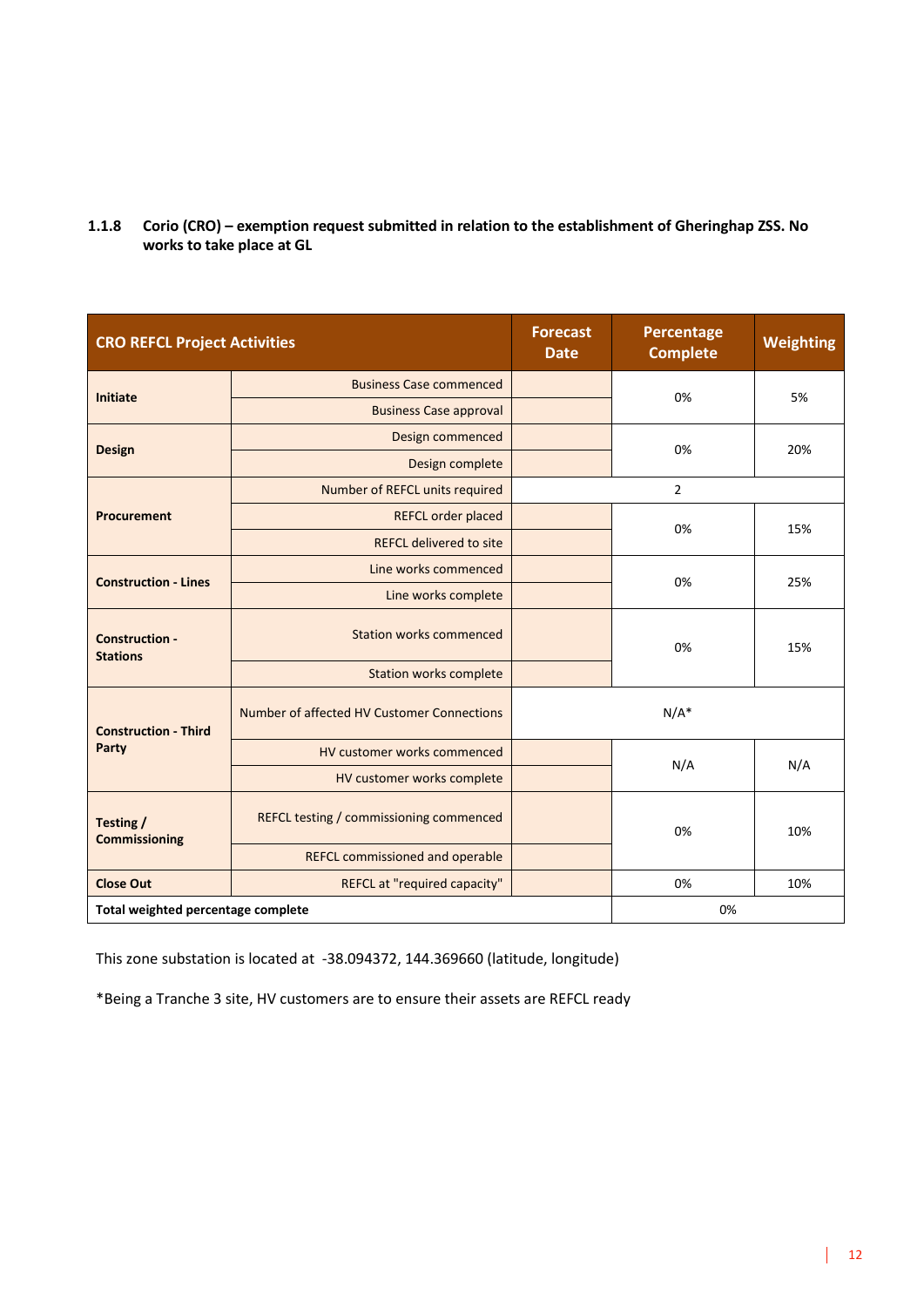#### **1.1.9 Ararat (ART)**

| <b>ART REFCL Project Activities</b>      |                                            | <b>Completion</b><br><b>Date</b> | Percentage<br><b>Complete</b> | <b>Weighting</b> |
|------------------------------------------|--------------------------------------------|----------------------------------|-------------------------------|------------------|
| <b>Initiate</b>                          | <b>Business Case commenced</b>             | 1/05/2018                        | 100%                          | 5%               |
|                                          | <b>Business Case approval</b>              | 15/06/2019                       |                               |                  |
| <b>Design</b>                            | Design commenced                           | 25/03/19                         | 100%                          | 20%              |
|                                          | Design complete                            | 5/07/2019                        |                               |                  |
|                                          | Number of REFCL units required             |                                  | $\overline{2}$                |                  |
| Procurement                              | <b>REFCL order placed</b>                  | 1/10/2018                        | 100%                          | 15%              |
|                                          | <b>REFCL delivered to site</b>             | 15/05/2019                       |                               |                  |
| <b>Construction - Lines</b>              | Line works commenced                       | 1/08/2019                        | 100%                          | 25%              |
|                                          | Line works complete                        | 16/12/2019                       |                               |                  |
| <b>Construction -</b><br><b>Stations</b> | <b>Station works commenced</b>             | 1/07/2019                        | 100%                          | 15%              |
|                                          | <b>Station works complete</b>              | 22/11/2019                       |                               |                  |
| <b>Construction - Third</b>              | Number of affected HV Customer Connections |                                  | $2*$                          |                  |
| Party                                    | HV customer works commenced                |                                  | N/A                           | N/A              |
|                                          | HV customer works complete                 |                                  |                               |                  |
| Testing /<br><b>Commissioning</b>        | REFCL testing / commissioning commenced    | 2/12/2019                        | 100%                          | 10%              |
|                                          | <b>REFCL commissioned and operable</b>     | 16/12/2019                       |                               |                  |
| <b>Close Out</b>                         | REFCL at "required capacity"               | 27/03/2020                       | 100%                          | 10%              |
| Total weighted percentage complete       |                                            |                                  | 100%                          |                  |

This zone substation is located at -37.26880637, 142.92448997 (latitude, longitude)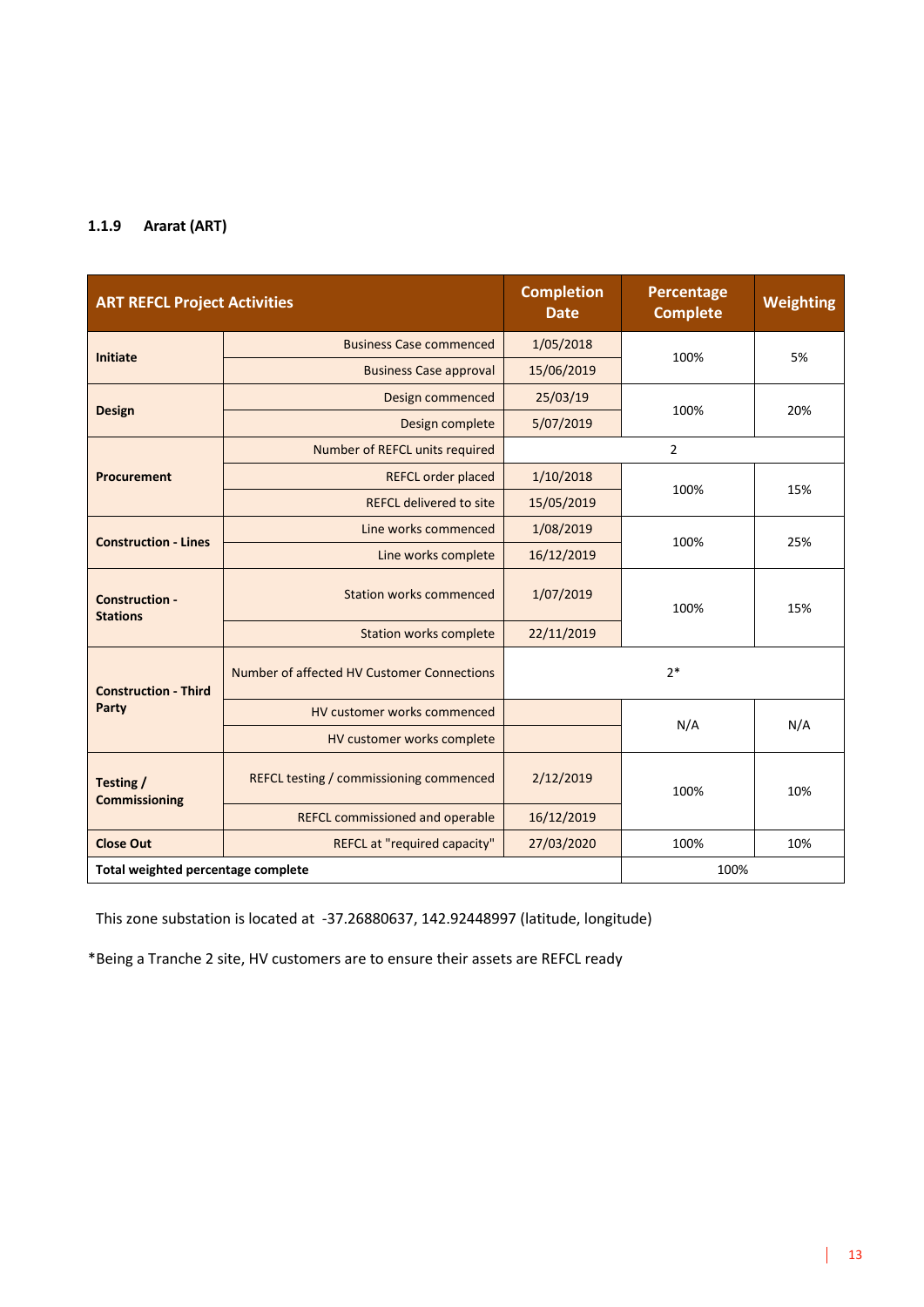#### **1.1.10 Terang (TRG)**

| <b>TRG REFCL Project Activities</b>      |                                            | <b>Completion</b><br><b>Date</b> | Percentage<br><b>Complete</b> | <b>Weighting</b> |
|------------------------------------------|--------------------------------------------|----------------------------------|-------------------------------|------------------|
| <b>Initiate</b>                          | <b>Business Case commenced</b>             | 1/05/2018                        | 100%                          | 5%               |
|                                          | <b>Business Case approval</b>              | 13/12/2019                       |                               |                  |
| <b>Design</b>                            | Design commenced                           | 1/06/2019                        | 50%                           | 20%              |
|                                          | Design complete                            |                                  |                               |                  |
|                                          | Number of REFCL units required             |                                  | $\overline{2}$                |                  |
| <b>Procurement</b>                       | <b>REFCL order placed</b>                  | 1/10/2018                        | 100%                          | 15%              |
|                                          | <b>REFCL delivered to site</b>             | 13/09/2019                       |                               |                  |
| <b>Construction - Lines</b>              | Line works commenced                       | 1/04/2020                        | 10%                           | 25%              |
|                                          | Line works complete                        |                                  |                               |                  |
| <b>Construction -</b><br><b>Stations</b> | <b>Station works commenced</b>             | 17/02/2020                       | 15%                           | 15%              |
|                                          | <b>Station works complete</b>              |                                  |                               |                  |
| <b>Construction - Third</b>              | Number of affected HV Customer Connections | $2*$                             |                               |                  |
| Party                                    | HV customer works commenced                |                                  | N/A                           | N/A              |
|                                          | HV customer works complete                 |                                  |                               |                  |
| Testing /<br><b>Commissioning</b>        | REFCL testing / commissioning commenced    |                                  | 0%                            | 10%              |
|                                          | <b>REFCL commissioned and operable</b>     |                                  |                               |                  |
| <b>Close Out</b>                         | REFCL at "required capacity"               | 0%<br>10%                        |                               |                  |
| Total weighted percentage complete       |                                            |                                  | 35%                           |                  |

This zone substation is located at -38.23764080, 142.92971224 (latitude, longitude)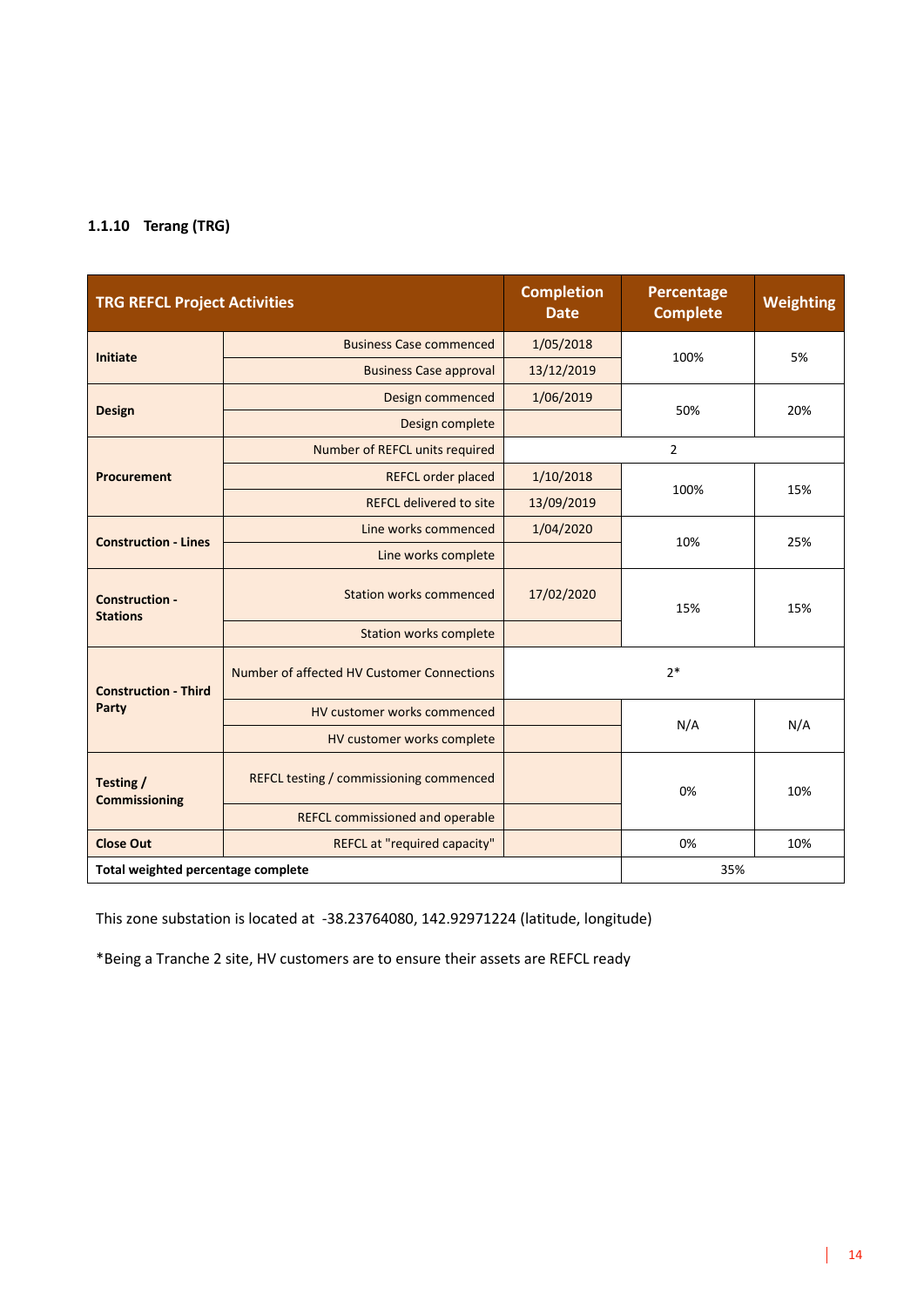#### **1.1.11 Hamilton (HTN)**

| <b>HTN REFCL Project Activities</b>      |                                            | <b>Forecast</b><br><b>Date</b> | Percentage<br><b>Complete</b> | Weighting |  |
|------------------------------------------|--------------------------------------------|--------------------------------|-------------------------------|-----------|--|
| <b>Initiate</b>                          | <b>Business Case commenced</b>             | 1/06/2019                      | 100%                          |           |  |
|                                          | <b>Business Case approval</b>              | 11/12/2019                     |                               | 5%        |  |
| <b>Design</b>                            | Design commenced                           | 2/02/2020                      | 5%                            | 20%       |  |
|                                          | Design complete                            |                                |                               |           |  |
|                                          | Number of REFCL units required             |                                | $\overline{2}$                |           |  |
| <b>Procurement</b>                       | REFCL order placed                         |                                | 0%                            | 15%       |  |
|                                          | <b>REFCL delivered to site</b>             |                                |                               |           |  |
| <b>Construction - Lines</b>              | Line works commenced                       |                                | 0%                            | 25%       |  |
|                                          | Line works complete                        |                                |                               |           |  |
| <b>Construction -</b><br><b>Stations</b> | <b>Station works commenced</b>             |                                | 0%                            | 15%       |  |
|                                          | <b>Station works complete</b>              |                                |                               |           |  |
| <b>Construction - Third</b>              | Number of affected HV Customer Connections |                                | $1*$                          |           |  |
| Party                                    | HV customer works commenced                |                                | N/A                           | N/A       |  |
|                                          | HV customer works complete                 |                                |                               |           |  |
| Testing /<br><b>Commissioning</b>        | REFCL testing / commissioning commenced    |                                | 0%                            | 10%       |  |
|                                          | <b>REFCL commissioned and operable</b>     |                                |                               |           |  |
| <b>Close Out</b>                         | REFCL at "required capacity"               | 0%<br>10%                      |                               |           |  |
| Total weighted percentage complete       |                                            |                                | 6%                            |           |  |

This zone substation is located at -37.754681, 142.008833 (latitude, longitude)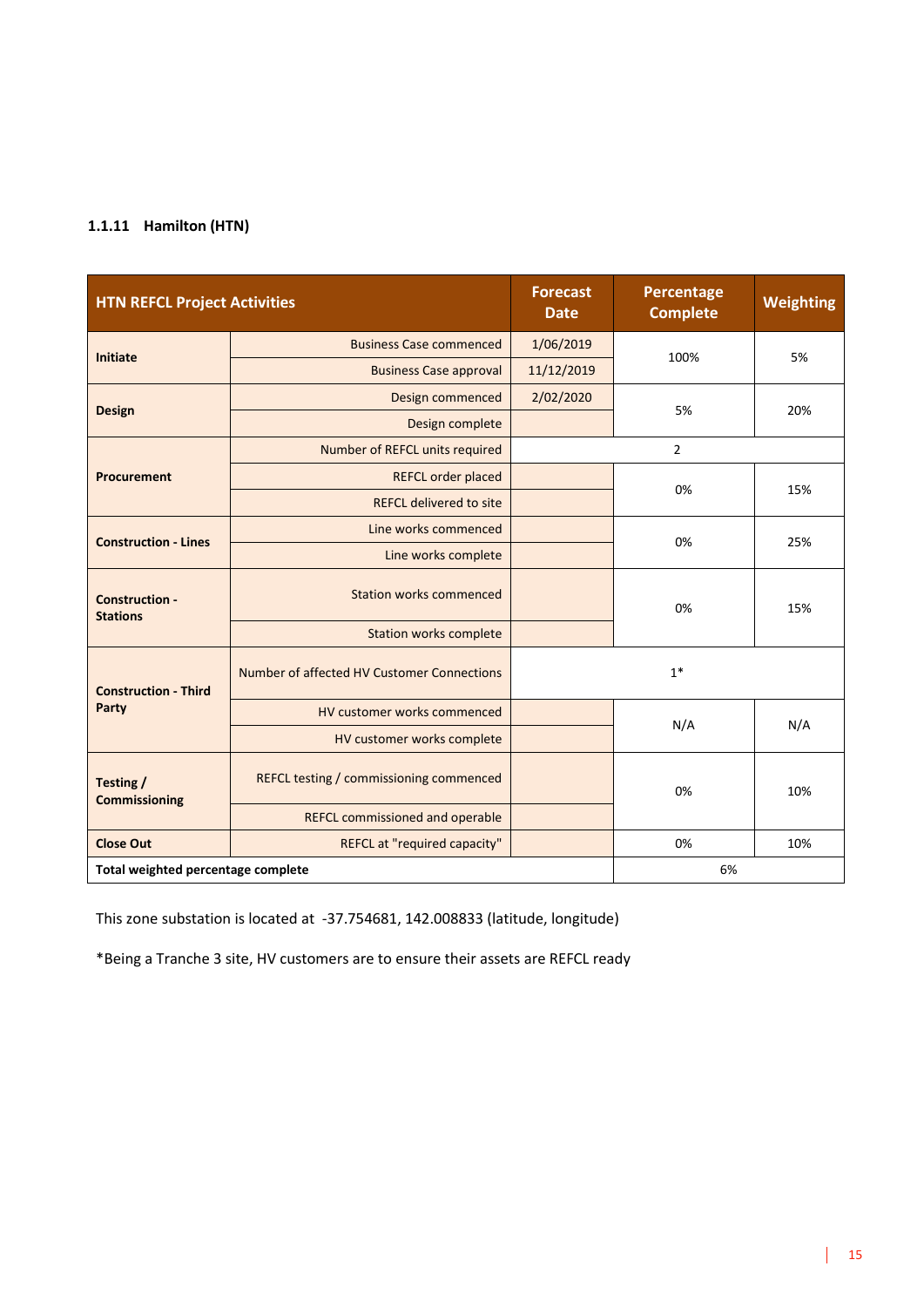#### **1.1.12 Koroit (KRT)**

| <b>KRT REFCL Project Activities</b>      |                                            | <b>Forecast</b><br><b>Date</b> | Percentage<br><b>Complete</b> | Weighting |  |
|------------------------------------------|--------------------------------------------|--------------------------------|-------------------------------|-----------|--|
| <b>Initiate</b>                          | <b>Business Case commenced</b>             | 1/06/2019                      | 100%                          | 5%        |  |
|                                          | <b>Business Case approval</b>              | 11/12/2019                     |                               |           |  |
| <b>Design</b>                            | Design commenced                           | 1/04/2020                      | 15%                           | 20%       |  |
|                                          | Design complete                            |                                |                               |           |  |
|                                          | Number of REFCL units required             |                                | 1                             |           |  |
| <b>Procurement</b>                       | REFCL order placed                         |                                | 0%                            | 15%       |  |
|                                          | <b>REFCL delivered to site</b>             |                                |                               |           |  |
| <b>Construction - Lines</b>              | Line works commenced                       |                                | 0%                            | 25%       |  |
|                                          | Line works complete                        |                                |                               |           |  |
| <b>Construction -</b><br><b>Stations</b> | <b>Station works commenced</b>             |                                | 0%                            | 15%       |  |
|                                          | <b>Station works complete</b>              |                                |                               |           |  |
| <b>Construction - Third</b>              | Number of affected HV Customer Connections |                                | $1*$                          |           |  |
| <b>Party</b>                             | HV customer works commenced                |                                | N/A                           | N/A       |  |
|                                          | HV customer works complete                 |                                |                               |           |  |
| Testing /<br><b>Commissioning</b>        | REFCL testing / commissioning commenced    | 0%                             |                               | 10%       |  |
|                                          | REFCL commissioned and operable            |                                |                               |           |  |
| <b>Close Out</b>                         | REFCL at "required capacity"               | 0%<br>10%                      |                               |           |  |
| Total weighted percentage complete       |                                            |                                | 8%                            |           |  |

This zone substation is located at -38.315227, 142.430583 (latitude, longitude)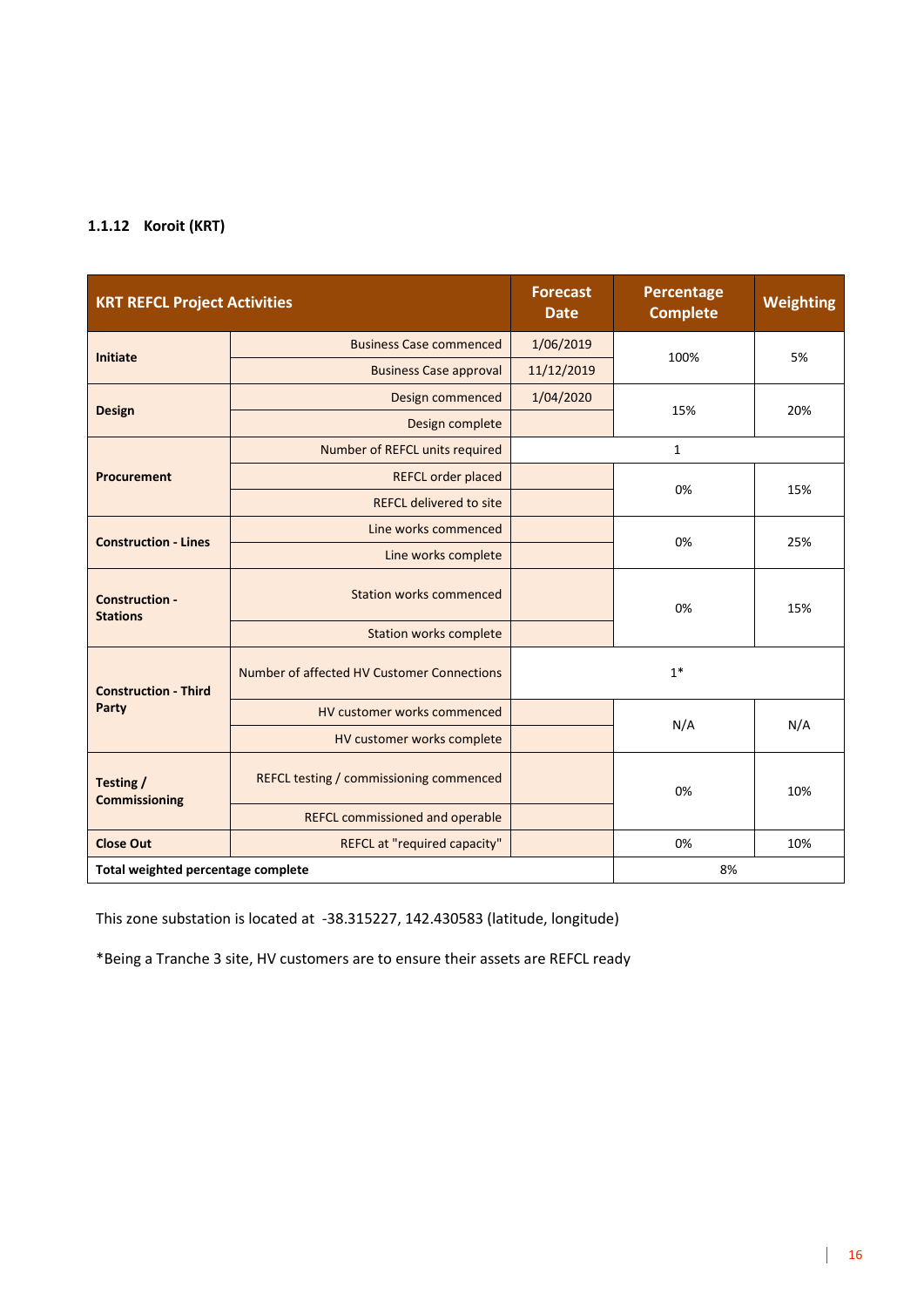#### **1.1.13 Merbein (MBN)**

| <b>MBN REFCL Project Activities</b>      |                                            | <b>Forecast</b><br><b>Date</b> | Percentage<br><b>Complete</b> | Weighting |  |
|------------------------------------------|--------------------------------------------|--------------------------------|-------------------------------|-----------|--|
|                                          | <b>Business Case commenced</b>             | 1/06/2019                      |                               |           |  |
| <b>Initiate</b>                          | <b>Business Case approval</b>              | 11/12/2019                     | 100%                          | 5%        |  |
|                                          | Design commenced                           |                                | 0%                            | 20%       |  |
| <b>Design</b>                            | Design complete                            |                                |                               |           |  |
|                                          | Number of REFCL units required             |                                | 1                             |           |  |
| <b>Procurement</b>                       | REFCL order placed                         |                                | 0%                            |           |  |
|                                          | <b>REFCL delivered to site</b>             |                                |                               | 15%       |  |
| <b>Construction - Lines</b>              | Line works commenced                       |                                | 0%                            | 25%       |  |
|                                          | Line works complete                        |                                |                               |           |  |
| <b>Construction -</b><br><b>Stations</b> | <b>Station works commenced</b>             |                                | 0%                            | 15%       |  |
|                                          | <b>Station works complete</b>              |                                |                               |           |  |
| <b>Construction - Third</b>              | Number of affected HV Customer Connections |                                | $2*$                          |           |  |
| Party                                    | HV customer works commenced                |                                | N/A                           | N/A       |  |
|                                          | HV customer works complete                 |                                |                               |           |  |
| Testing /<br><b>Commissioning</b>        | REFCL testing / commissioning commenced    |                                | 0%                            | 10%       |  |
|                                          | REFCL commissioned and operable            |                                |                               |           |  |
| <b>Close Out</b>                         | REFCL at "required capacity"               | 0%<br>10%                      |                               |           |  |
| Total weighted percentage complete       |                                            |                                | 5%                            |           |  |

This zone substation is located at -34.174709, 142.079499 (latitude, longitude)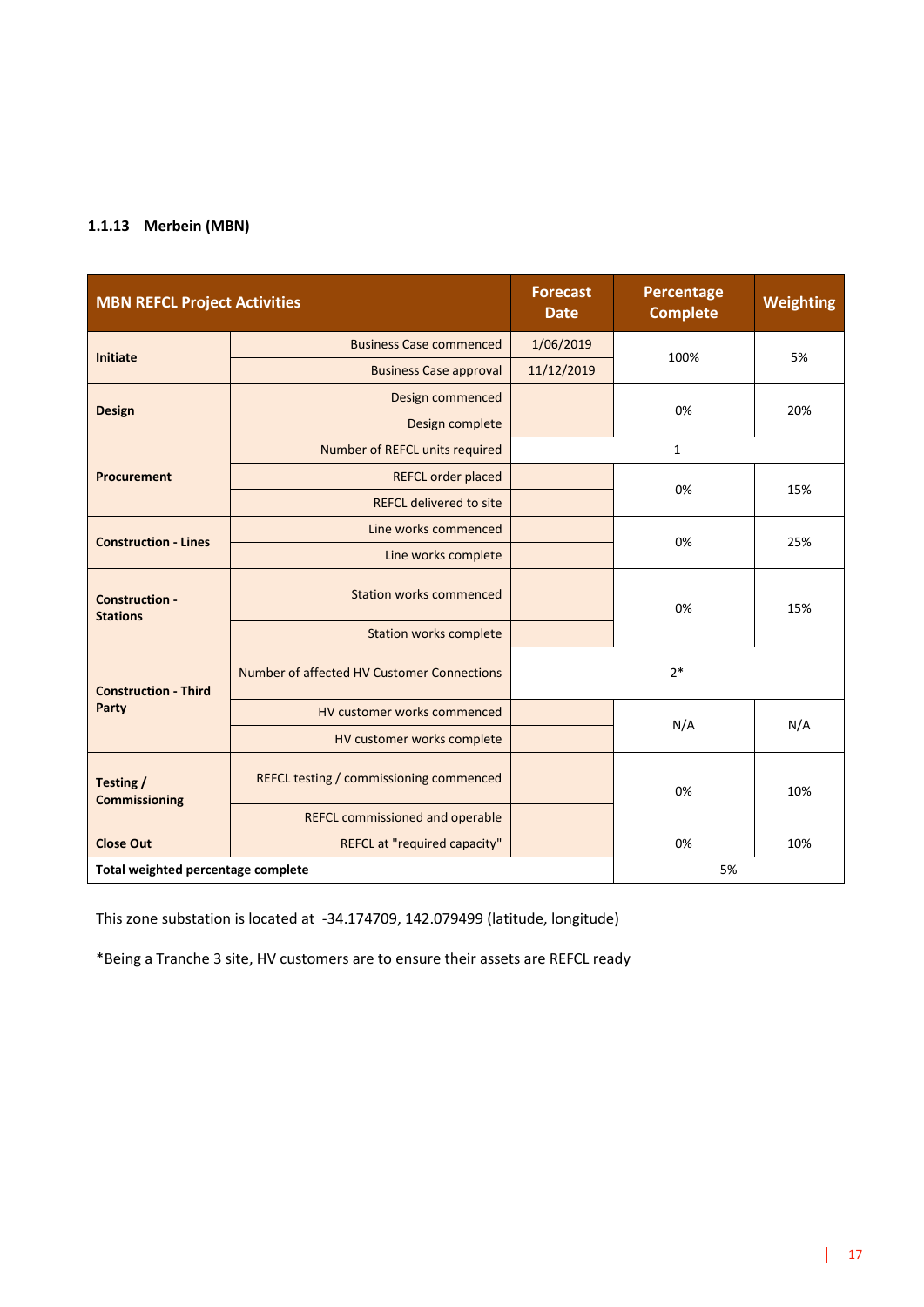#### **1.1.14 Stawell (STL)**

| <b>STL REFCL Project Activities</b>      |                                            | <b>Forecast</b><br><b>Date</b> | Percentage<br><b>Complete</b> | Weighting |  |
|------------------------------------------|--------------------------------------------|--------------------------------|-------------------------------|-----------|--|
| <b>Initiate</b>                          | <b>Business Case commenced</b>             | 1/06/2019                      | 100%                          | 5%        |  |
|                                          | <b>Business Case approval</b>              | 11/12/2019                     |                               |           |  |
| <b>Design</b>                            | Design commenced                           |                                | 0%                            | 20%       |  |
|                                          | Design complete                            |                                |                               |           |  |
|                                          | Number of REFCL units required             |                                | 1                             |           |  |
| <b>Procurement</b>                       | REFCL order placed                         |                                | 0%                            | 15%       |  |
|                                          | <b>REFCL delivered to site</b>             |                                |                               |           |  |
| <b>Construction - Lines</b>              | Line works commenced                       |                                | 0%                            | 25%       |  |
|                                          | Line works complete                        |                                |                               |           |  |
| <b>Construction -</b><br><b>Stations</b> | <b>Station works commenced</b>             |                                | 0%                            | 15%       |  |
|                                          | <b>Station works complete</b>              |                                |                               |           |  |
| <b>Construction - Third</b>              | Number of affected HV Customer Connections |                                | $2*$                          |           |  |
| <b>Party</b>                             | HV customer works commenced                |                                | N/A                           | N/A       |  |
|                                          | HV customer works complete                 |                                |                               |           |  |
| Testing /<br><b>Commissioning</b>        | REFCL testing / commissioning commenced    |                                | 0%                            | 10%       |  |
|                                          | REFCL commissioned and operable            |                                |                               |           |  |
| <b>Close Out</b>                         | REFCL at "required capacity"               | 0%<br>10%                      |                               |           |  |
| Total weighted percentage complete       |                                            |                                | 5%                            |           |  |

This zone substation is located at -37.059176, 142.752446 (latitude, longitude)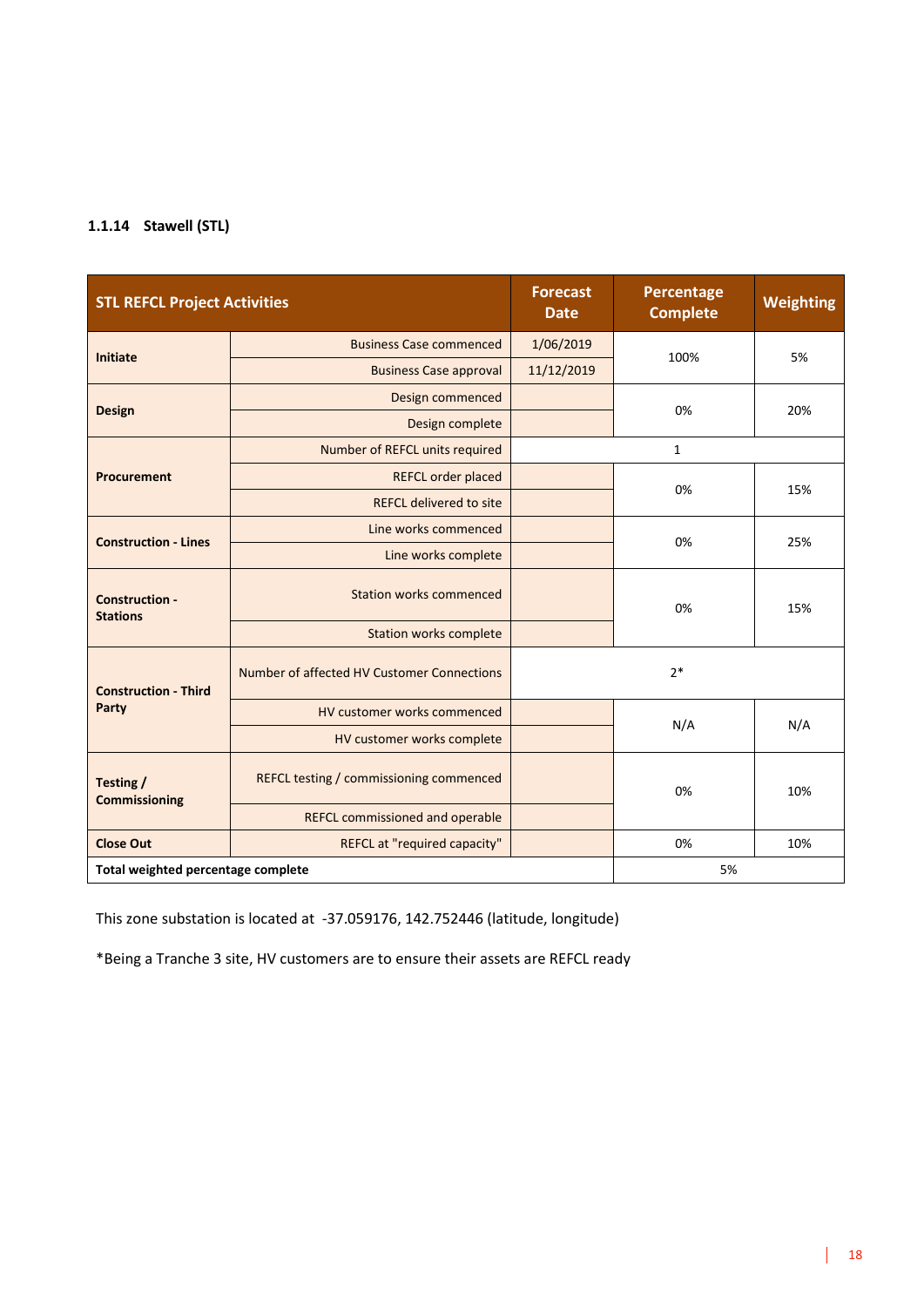#### **1.1.15 Waurn Ponds (WPD)**

| <b>WPD REFCL Project Activities</b>      |                                            | <b>Forecast</b><br><b>Date</b> | Percentage<br><b>Complete</b> | Weighting |  |
|------------------------------------------|--------------------------------------------|--------------------------------|-------------------------------|-----------|--|
| <b>Initiate</b>                          | <b>Business Case commenced</b>             | 1/06/2019<br>50%               |                               | 5%        |  |
|                                          | <b>Business Case approval</b>              |                                |                               |           |  |
| <b>Design</b>                            | Design commenced                           |                                | 0%                            | 20%       |  |
|                                          | Design complete                            |                                |                               |           |  |
|                                          | Number of REFCL units required             |                                | 3                             |           |  |
| <b>Procurement</b>                       | <b>REFCL order placed</b>                  |                                | 0%                            | 15%       |  |
|                                          | <b>REFCL delivered to site</b>             |                                |                               |           |  |
| <b>Construction - Lines</b>              | Line works commenced                       |                                | 0%                            | 25%       |  |
|                                          | Line works complete                        |                                |                               |           |  |
| <b>Construction -</b><br><b>Stations</b> | <b>Station works commenced</b>             |                                | 0%                            | 15%       |  |
|                                          | <b>Station works complete</b>              |                                |                               |           |  |
| <b>Construction - Third</b>              | Number of affected HV Customer Connections |                                | $3*$                          |           |  |
| Party                                    | HV customer works commenced                |                                | N/A                           | N/A       |  |
|                                          | HV customer works complete                 |                                |                               |           |  |
| Testing /<br><b>Commissioning</b>        | REFCL testing / commissioning commenced    |                                | 0%                            | 10%       |  |
|                                          | <b>REFCL commissioned and operable</b>     |                                |                               |           |  |
| <b>Close Out</b>                         | REFCL at "required capacity"               | 0%<br>10%                      |                               |           |  |
| Total weighted percentage complete       |                                            |                                | 3%                            |           |  |

This zone substation is located at -38.215601, 144.300452 (latitude, longitude)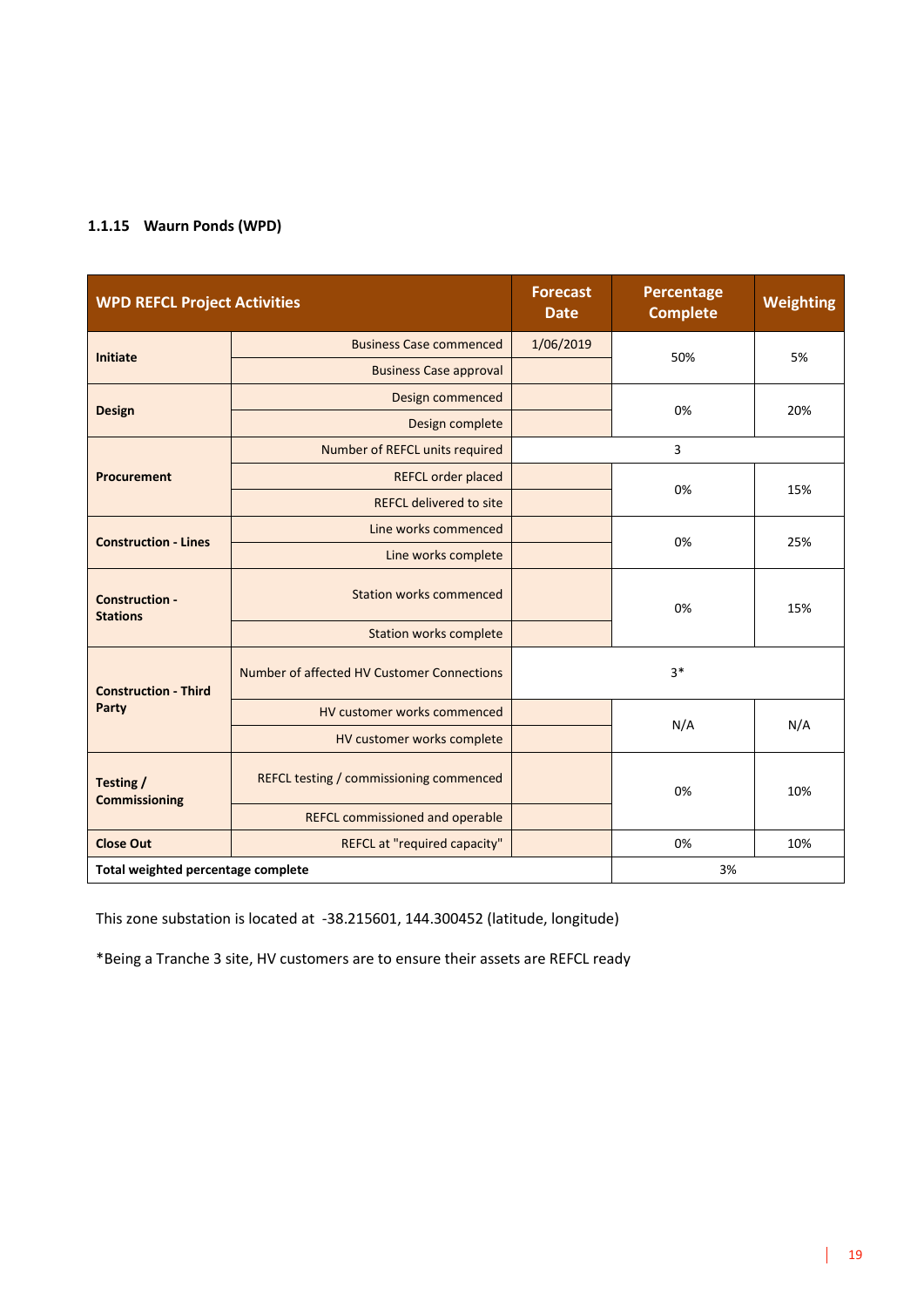#### *1.2 ELCA program status [S120P(1)(a)(ii)]*

| <b>Total HV Electric Line Volumes</b>    |          | At 1 May 2019 At 30 April 2020 | <b>Progress over Reporting Period</b> |
|------------------------------------------|----------|--------------------------------|---------------------------------------|
| <b>Bare conductor in ELCA</b>            | Route km | Route km                       | Route km                              |
| Polyphase                                | 952.19   | 952.19                         |                                       |
| <b>SWER</b>                              | 456.39   | 441.35                         | $-15.04$                              |
| Covered or underground conductor in ELCA | Route km | Route km                       | Route km                              |
| Polyphase                                | 144.04   | 144.04                         |                                       |
| <b>SWER</b>                              | 266.39   | 280.43                         | 14.04                                 |

As at 30 April 2020, the percentage of total route kilometres of all bare conductors remaining in Electric Line Construction Areas is 70%.

The table below shows details of Electric Line Construction Area works completed during the reporting period (1 May 2019 to 30 April 2020).

| <b>Electric Line</b>               |               | <b>Previous Construction</b>    |                       | <b>New Construction</b> |                      |                          |                |                      |                                  |
|------------------------------------|---------------|---------------------------------|-----------------------|-------------------------|----------------------|--------------------------|----------------|----------------------|----------------------------------|
| <b>Construction</b><br><b>Area</b> | <b>Feeder</b> | <b>Reason / Driver</b>          | <b>Construction</b>   | <b>Phasing</b>          | Length<br>(Route km) | <b>Construction</b>      | <b>Phasing</b> | Length<br>(Route km) | <b>Completion</b><br><b>Date</b> |
| LEGL./16-210                       | <b>WND011</b> | Proactive replacement/direction | <b>Bare Conductor</b> | <b>SWER</b>             | 6.67                 | <b>Underground Cable</b> | <b>SWER</b>    | 6.74                 | 14/11/2019                       |
| LEGL./16-210                       | <b>WND011</b> | Proactive replacement/direction | <b>Bare Conductor</b> | <b>SWER</b>             | 8.37                 | <b>Underground Cable</b> | <b>SWER</b>    | 7.30                 | 20/12/2019                       |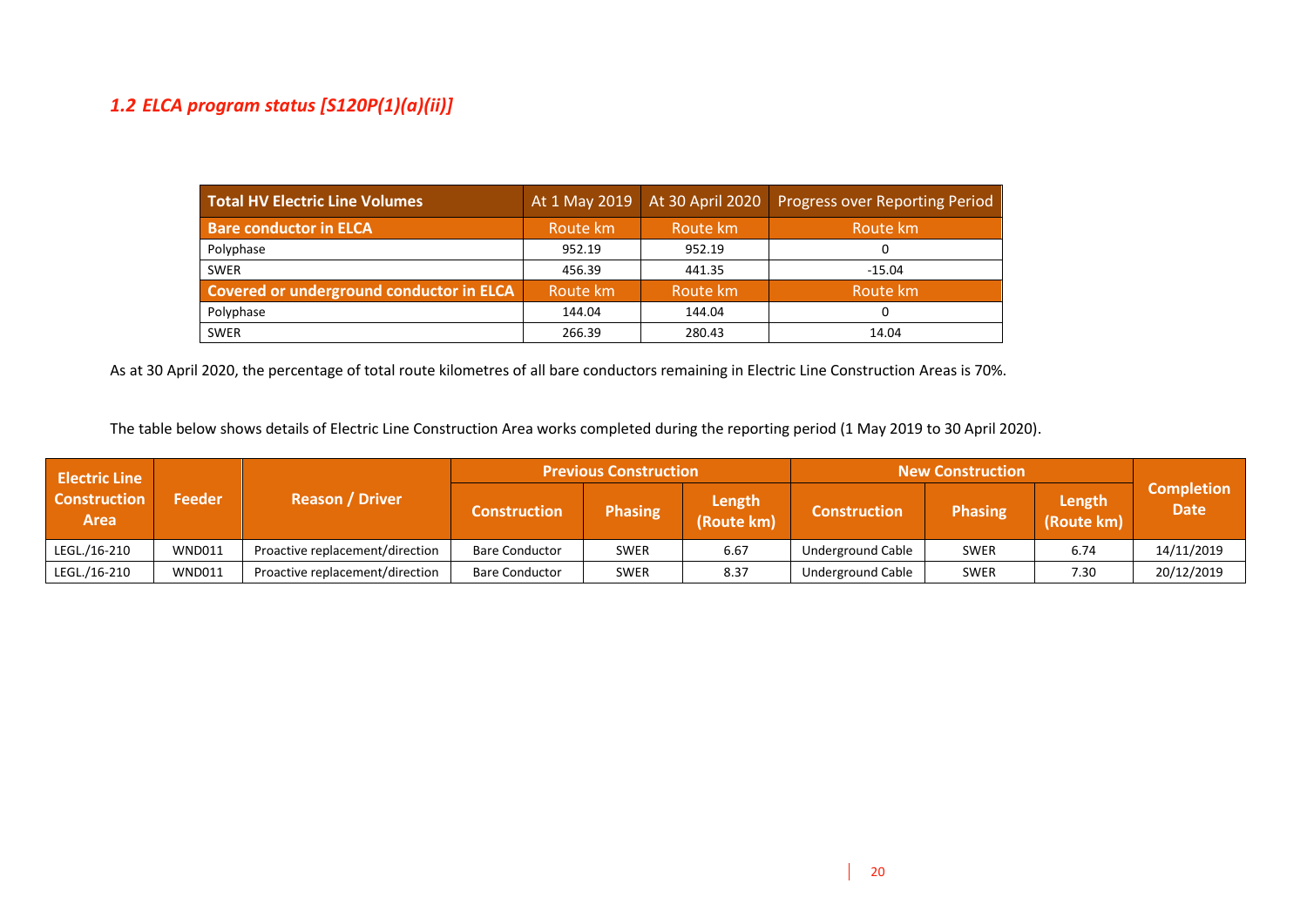#### *1.3 SWER ACR program status [S120P(1)(a)(iii)]*

Over the reporting period Powercor has installed 317 Automatic Circuit Reclosers (ACR) in relation to Single Wire Earth Return (SWER) lines. Details are provided in the following table.

| <b>ACR NAME</b>                  | <b>FEEDER</b> | <b>COMPLETION DATE</b> |
|----------------------------------|---------------|------------------------|
| ROBSON SWER P1 ISO               | SHL001        | 7/05/2019              |
| ANNUELLO ROAD P3 ISO             | <b>WMN021</b> | 8/05/2019              |
| BALLARAT RD P392A SWER ACR FS    | <b>HTN005</b> | 13/05/2019             |
| CHISHOLM P1 SWER ACR FS LOAD     | SHL001        | 13/05/2019             |
| TARRAYOUKAN P46 SWER ACR FS      | <b>CHM011</b> | 14/05/2019             |
| <b>CHETWYND P88 SWER ACR FS</b>  | <b>CHM011</b> | 16/05/2019             |
| <b>GLARE P7 SWER ACR FS</b>      | KRT013        | 17/05/2019             |
| WEWIN P2 SWER ACR FS             | SHL001        | 17/05/2019             |
| WANWIN P3 SWER ACR FS            | <b>PLD003</b> | 27/05/2019             |
| TUITE P121 SWER ACR FS           | <b>PLD003</b> | 28/05/2019             |
| AMOR P3A SWER ACR FS             | <b>PLD003</b> | 30/05/2019             |
| CHERITTA P9A SWER ACR FS         | HTN002        | 30/05/2019             |
| BENAYEO EAST P2 ACR              | <b>CHM011</b> | 17/06/2019             |
| KIANYA P3 SWER ACR FS            | CHM011        | 17/06/2019             |
| POWERS CREEK P33 SWER ACR FS     | <b>CHM011</b> | 17/06/2019             |
| LANNIN P1 SWER ACR FS            | <b>NHL031</b> | 3/07/2019              |
| LANDSBOROUGH P307 SWER ACR FS    | STL007        | 20/06/2019             |
| FORDS ROAD P46 SWER ACR FS       | COB011        | 15/07/2019             |
| BOORINGA RD P1 SWER ACR FS       | COB011        | 15/07/2019             |
| WANDO VALE P32 SWER ACR FS       | HTN006        | 15/07/2019             |
| PATTERWILL P1 SWER ACR FS        | <b>NKA006</b> | 16/07/2019             |
| GOLDBY P10 SWER ACR FS           | <b>PLD003</b> | 17/07/2019             |
| <b>GLENDALE P1 SWER ACR FS</b>   | CDN001        | 17/07/2019             |
| MORKALLA NTH P1 SWER ACR FS      | <b>RCT023</b> | 17/07/2019             |
| <b>BULLAWIN P5 SWER ACR FS</b>   | <b>HTN005</b> | 17/07/2019             |
| VICTORIA VALLEY P221 SWER ACR FS | <b>HTN005</b> | 17/07/2019             |
| MOSQUITO CREEK P1 SWER ACR FS    | <b>BET005</b> | 17/07/2019             |
| <b>NOSS P7 SWER ACR FS</b>       | <b>HTN006</b> | 17/07/2019             |
| NIGRETTA SOUTH P3 SWER ACR FS    | <b>PLD003</b> | 18/07/2019             |

 $\mathbf{I}$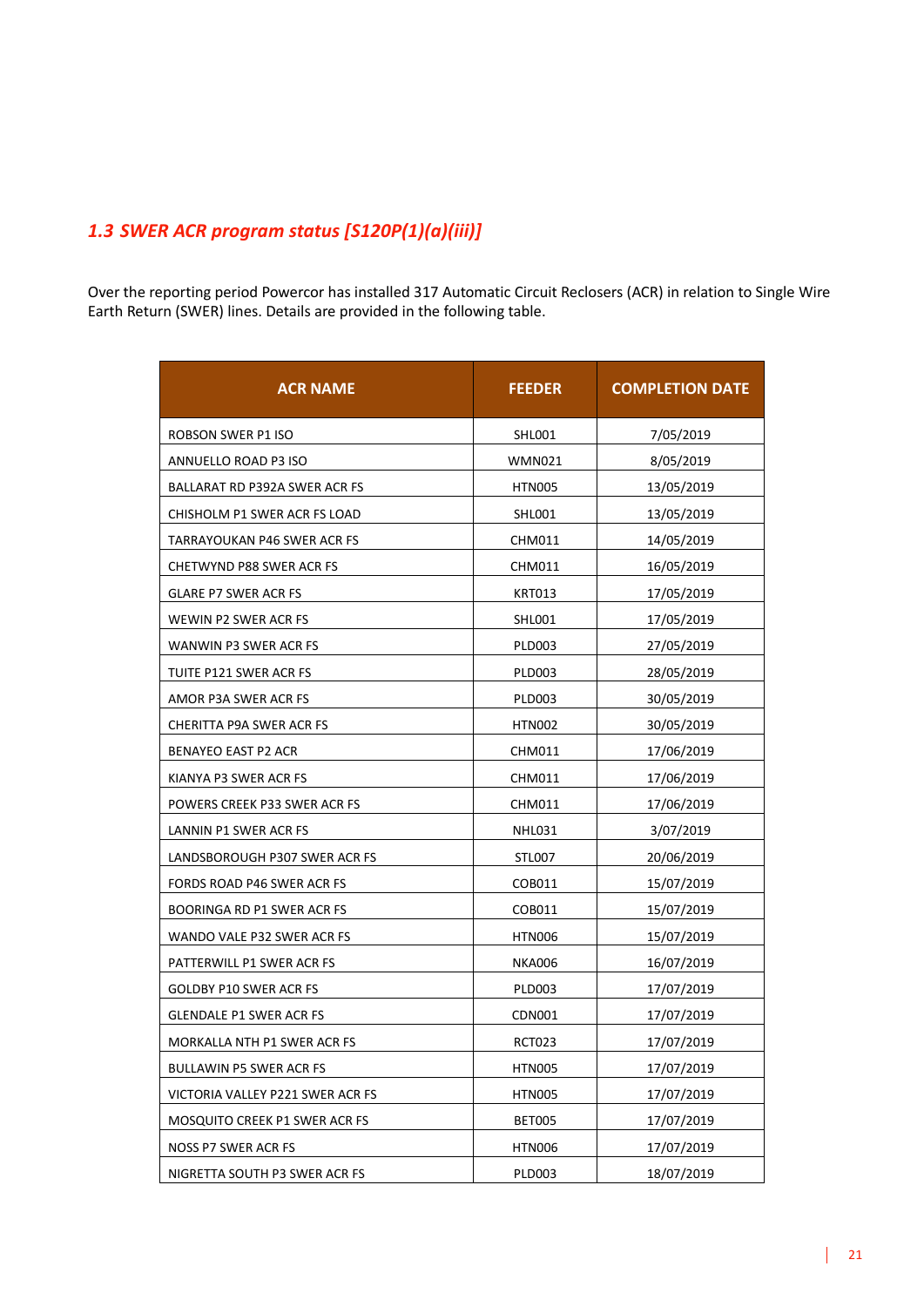| WARROCK ESTATE P4A SWER ACR FS   | <b>HTN002</b> | 18/07/2019 |
|----------------------------------|---------------|------------|
| BEAUCHAMP P24 SWER ACR FS        | <b>KGT004</b> | 18/06/2019 |
| ELDERSLIE P16 SWER ACR FS        | CHM011        | 5/07/2019  |
| DARTMOOR P53 SWER ACR FS         | <b>PLD003</b> | 19/06/2019 |
| GOSCHEN P82 SWER ACR FS          | <b>SHL001</b> | 20/06/2019 |
| KIEFELL P14 SWER ACR FS          | <b>NKA004</b> | 19/07/2019 |
| BOOROOPKI NORTH P5 SWER ACR FS   | HSM004        | 19/07/2019 |
| MINIMAY P7 SWER ACR FS           | <b>HSM004</b> | 19/07/2019 |
| MCNEILLY P1 SWER ACR FS          | <b>PLD006</b> | 22/07/2019 |
| DERGHOLM P251 SWER ACR FS        | <b>HTN002</b> | 22/07/2019 |
| ST EVINS P2 SWER ACR FS          | <b>HSM004</b> | 23/07/2019 |
| MILLTOWN SOUTH P24 SWER ACR FS   | HYT001        | 24/07/2019 |
| YOUNGS P1 SWER ACR FS            | HTN003        | 29/07/2019 |
| MAIDEN GULLY P20 SWER ACR FS     | BET001        | 30/07/2019 |
| TGTS-KRT No 2 P171 SWER ACR FS   | <b>TRG002</b> | 30/07/2019 |
| BEULAH EAST P2 SWER ACR FS       | <b>HSM003</b> | 31/07/2019 |
| HOMECROFT WEST P3 SWER ACR FS    | HSM003        | 31/07/2019 |
| FOGARTYS GAP P1 ISO2 SWER ACR FS | CMN004        | 31/07/2019 |
| CROWES HILL P5 SWER ACR FS       | PLD001        | 1/08/2019  |
| LANGKOOP P200 SWER ACR FS        | CHM011        | 1/08/2019  |
| NAREEN WEST P1A SWER ACR FS      | <b>HTN006</b> | 5/08/2019  |
| TARRAGAL P2 SWER ACR FS          | PLD006        | 6/08/2019  |
| LORQUON P78 SWER ACR FS          | <b>NHL015</b> | 6/08/2019  |
| NAREEN P145 SWER ACR FS          | <b>HTN006</b> | 6/08/2019  |
| MERINGUR STH P1 SWER ACR FS      | <b>RCT023</b> | 7/08/2019  |
| BEAZLEYS BRIDGE P41 SWER ACR FS  | <b>CTN006</b> | 7/08/2019  |
| NIRLANE P5 SWER ACR FS           | <b>WBL012</b> | 7/08/2019  |
| JAYGAPES P1 SWER ACR FS          | <b>KRT012</b> | 12/08/2019 |
| MCLARTY P2A SWER ACR             | <b>PLD001</b> | 15/08/2019 |
| COHUNA WEST P1 SWER ACR          | <b>CHA006</b> | 16/08/2019 |
| <b>BIRCHIP P648 SWER ACR</b>     | <b>CTN001</b> | 21/08/2019 |
| FALLS P11A SWER ACR              | <b>EHK024</b> | 23/08/2019 |
| BORUNG P108 SWER ACR FS          | CTN001        | 23/08/2019 |
| BOLAND ROAD P29 SWER ACR FS      | <b>OYN003</b> | 27/08/2019 |
| NEVER NEVER P2 SWER ACR          | <b>PLD003</b> | 27/08/2019 |
| MT CLAY P44 SWER ACR             | PLD001        | 27/08/2019 |
| BROADWATER P9 SWER ACR FS        | <b>KRT013</b> | 27/08/2019 |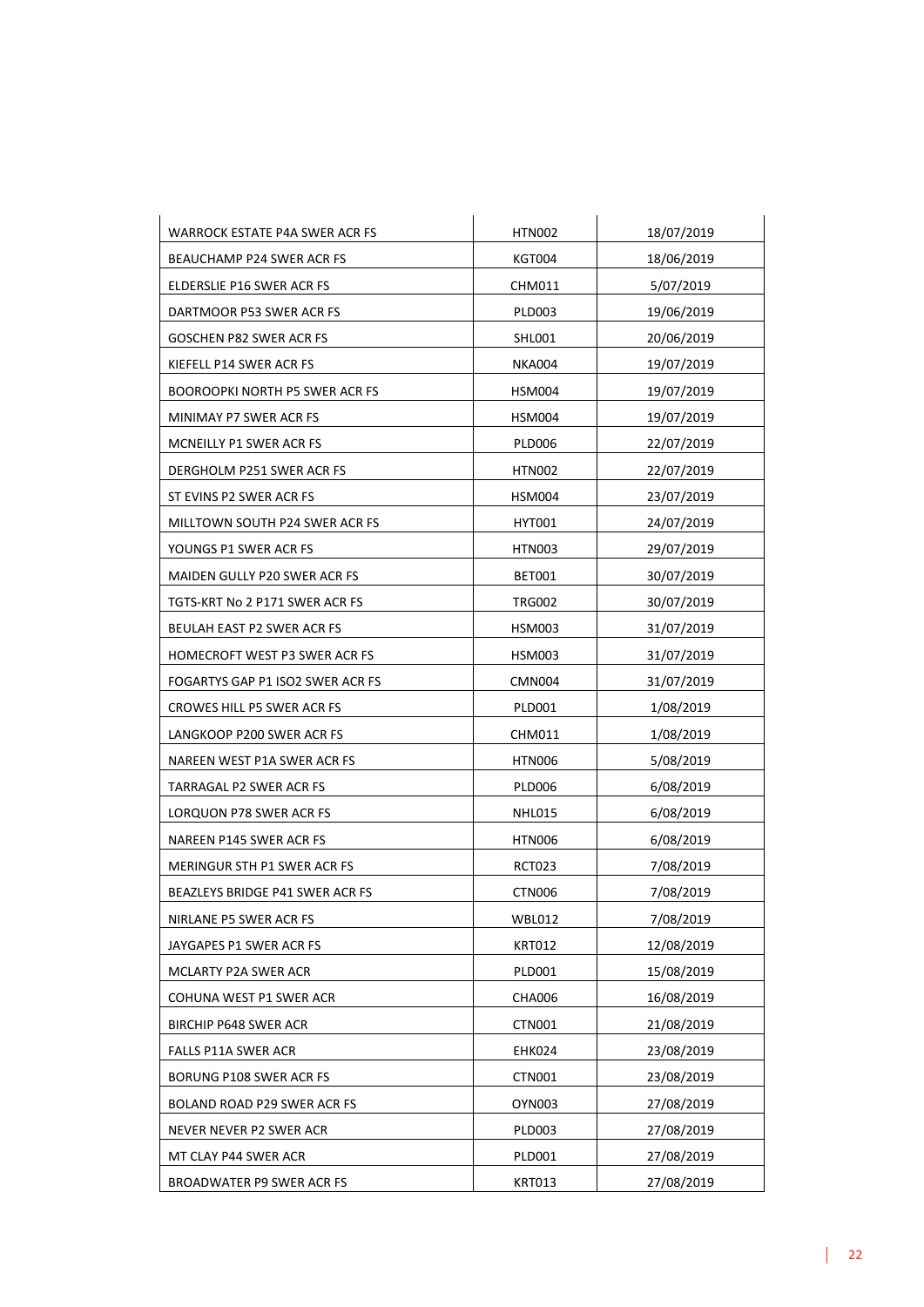| BROOM HILL P1A SWER ACR              | <b>MRO005</b> | 28/08/2019 |
|--------------------------------------|---------------|------------|
| KULWIN P224 SWER ACR FS              | OYN003        | 29/08/2019 |
| <b>CHIPRICK P1 SWER ACR FS</b>       | OYN005        | 2/09/2019  |
| CHARLEVA P35 SWER ACR FS             | <b>OYN005</b> | 3/09/2019  |
| MONAGHAN P1A SWER ACR                | OYN005        | 4/09/2019  |
| HOPETOUN P174 SWER ACR FS            | OYN005        | 5/09/2019  |
| MOUNTAIN VIEW P1 SWER ACR            | OYN005        | 5/09/2019  |
| GALAH SOUTH P2A SWER ACR FS          | OYN001        | 9/09/2019  |
| NEVILLES LANE P10A SWER ACR          | <b>HTN001</b> | 9/09/2019  |
| DUSTING P14 SWER ACR FS              | CMN001        | 9/09/2019  |
| DANYO NORTH P3 SWER ACR              | OYN001        | 10/09/2019 |
| ARDACHY P2A SWER ACR                 | HTN002        | 10/09/2019 |
| BELLBIRD P57 SWER ACR FS             | OYN001        | 11/09/2019 |
| VALLEY VIEW RD P5 SWER AC            | COB011        | 11/09/2019 |
| KANAWINKA RIDGE P1 SWER ACR          | <b>HTN002</b> | 11/09/2019 |
| <b>METZKE P1 SWER ACR FS</b>         | STN011        | 11/09/2019 |
| <b>MANYA P2 SWER ACR FS</b>          | OYN001        | 12/09/2019 |
| AMOS P2 SWER ACR                     | <b>PLD006</b> | 12/09/2019 |
| COLLIE P3A SWER ACR                  | HTN002        | 12/09/2019 |
| TYALLA P54 SWER ACR FS               | OYN001        | 13/09/2019 |
| MEAD NORTH P1 SWER ACR               | <b>CHA006</b> | 13/09/2019 |
| LAKE HINDMARSH P1 SWER ACR FS        | NHL016        | 13/09/2019 |
| CADDYS-ODONNELL P1 SWER ACR FS       | WND024        | 13/09/2019 |
| NYARRIN P1 SWER ACR FS               | OYN005        | 16/09/2019 |
| MESSENGER P6 SWER ACR FS             | <b>WMN021</b> | 16/09/2019 |
| WATCHUPGA NTH P6 SWER ACR            | <b>OYN005</b> | 17/09/2019 |
| MACQUARIE BANKS P62 SWER ACR FS      | <b>WMN014</b> | 17/09/2019 |
| WILLANGIE SOUTH P42A SWER ACR FS     | OYN005        | 18/09/2019 |
| NATYA P29 SWER ACR FS                | BBD014        | 18/09/2019 |
| <b>CHANTERS LA SWP12 SWER ACR FS</b> | WND024        | 18/09/2019 |
| COLBINABBIN RD P40A SWER ACR FS      | SHP014        | 18/09/2019 |
| PATCHEWOLLOCK NTH P4A SWER ACR FS    | OYN005        | 19/09/2019 |
| YARRABY P2 SWER ACR FS               | SHL002        | 19/09/2019 |
| EAST TYLDEN P22 SWER ACR FS          | <b>WND024</b> | 19/09/2019 |
| KAMAROOKA P61 SWER ACR               | EHK024        | 20/09/2019 |
| KENTISH P25 SWER ACR                 | SHL002        | 20/09/2019 |
| NYRRABY P6 SWER ACR FS               | <b>SHL002</b> | 20/09/2019 |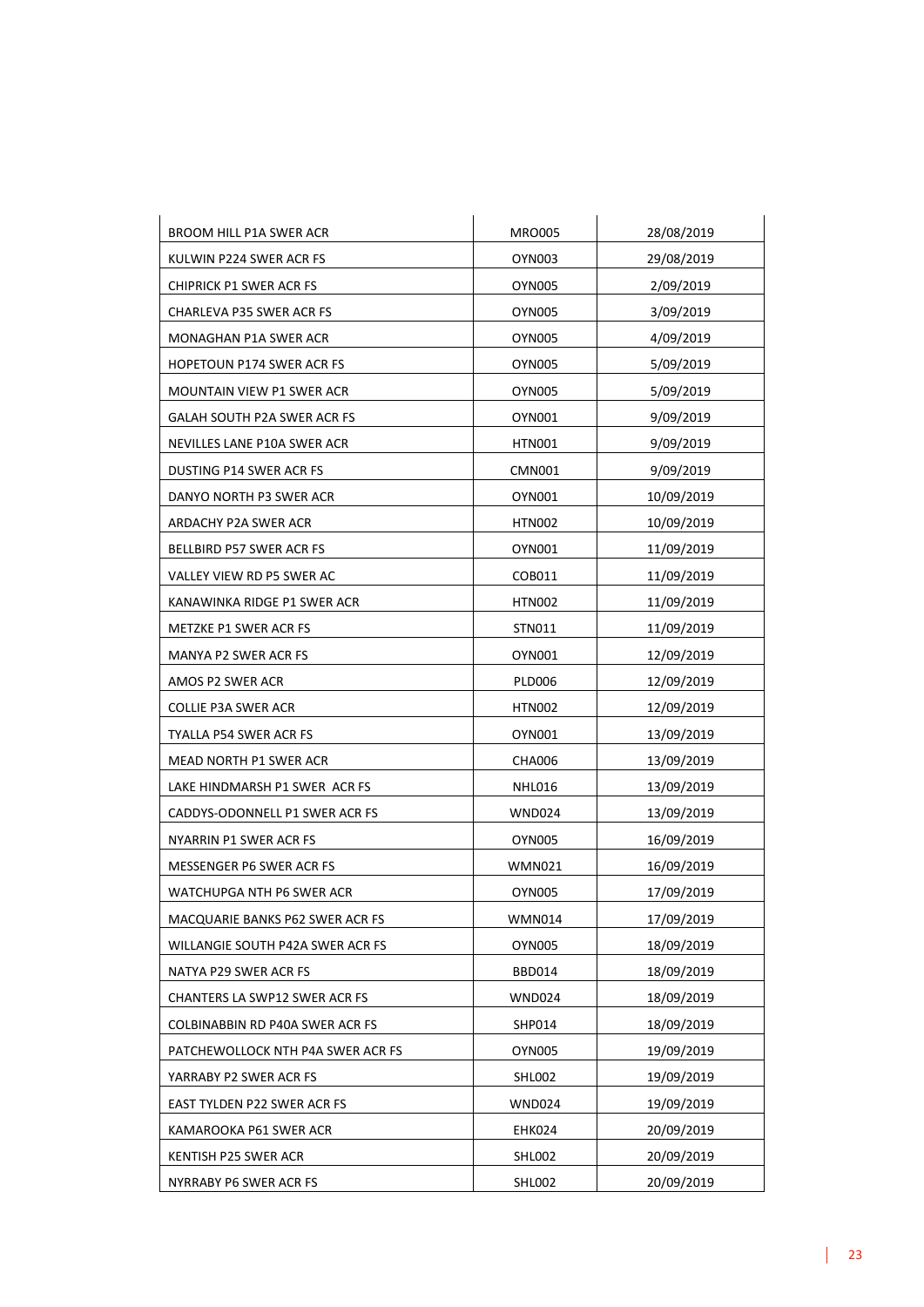| TEEVEE P12 SWER ACR FS          | <b>SHL001</b> | 22/09/2019 |
|---------------------------------|---------------|------------|
| NEWMINSTER P33 SWER ACR FS      | <b>CDN006</b> | 24/09/2019 |
| CHILLINGOLLAH P119A ACR         | SHL001        | 24/09/2019 |
| STIRLING P16 SWER ACR           | CHA006        | 25/09/2019 |
| MILLTOWN SOUTH P16A SWER ACR    | HYT011        | 25/09/2019 |
| CONWAY P1A SWER ACR FS          | <b>SHL001</b> | 25/09/2019 |
| HEYLOT P1 SWER ACR FS           | <b>TRG003</b> | 25/09/2019 |
| RIFLE BUTTS P2 SWER ACR FS      | <b>WIN011</b> | 25/09/2019 |
| GOWANFORD P19 ACR               | SHL001        | 26/09/2019 |
| BLOWHOLES RD P3 SWER ACR        | PLD006        | 30/09/2019 |
| THURLOW P1 SWER ACR             | <b>RCT022</b> | 30/09/2019 |
| REDBANK NORTH P9 SWER ACR       | <b>MRO005</b> | 1/10/2019  |
| POOLEY BRIDGE P1 SWER ACR FS    | STN021        | 1/10/2019  |
| <b>BUSHY RISE P1 SWER ACR</b>   | <b>MRO005</b> | 2/10/2019  |
| MALLEE WEST P1 SWER ACR         | <b>OYN005</b> | 2/10/2019  |
| SEA LAKE P371 SWER ACR FS       | <b>OYN005</b> | 3/10/2019  |
| CALM DOWNS P7 SWER ACR          | EHK024        | 4/10/2019  |
| REMLAW P4 SWER ACR              | HSM006        | 7/10/2019  |
| PEARCE FIRMAID P19 SWER ACR FS  | STN021        | 7/10/2019  |
| HOTS-STL2 P97 SWER ACR          | <b>HSM001</b> | 8/10/2019  |
| KRT-PLD No2 YWF P66 SWER ACRFS  | <b>KRT013</b> | 9/10/2019  |
| THA-ONA P2 SWER ACR             | CHM011        | 10/10/2019 |
| WERRIGAR NORTH P5A SWER ACR     | <b>HSM003</b> | 10/10/2019 |
| PURCELL P2A SWER ACR            | <b>KRT013</b> | 10/10/2019 |
| NIHILL P7 SWER ACR FS           | <b>MNA014</b> | 10/10/2019 |
| OUYEN EAST P3 ACR               | OYN003        | 10/10/2019 |
| ANDERS P13 SWER ACR             | <b>TRG004</b> | 10/10/2019 |
| BRUSHFIELD P25 SWER ACR         | <b>TRG005</b> | 10/10/2019 |
| PAARATTE P15 SWER ACR           | <b>TRG005</b> | 10/10/2019 |
| VAN DER P1 SWER ACR             | <b>BET004</b> | 11/10/2019 |
| WANGOOM RD P23 SWER ACR         | WBL005        | 11/10/2019 |
| CHILDERS COVE P2 SWER ACR       | <b>WBL012</b> | 14/10/2019 |
| <b>CURAND P1 SWER ACR</b>       | <b>TRG005</b> | 15/10/2019 |
| <b>HURLEYS LANE P3 SWER ACR</b> | <b>KRT012</b> | 15/10/2019 |
| BRAYBON P60 SWER ACR FS         | <b>SHN024</b> | 15/10/2019 |
| GAMA EAST P4A SWER ACR FS       | <b>OYN005</b> | 17/10/2019 |
| FIMMELL P2 SWER ACR             | <b>ECA012</b> | 17/10/2019 |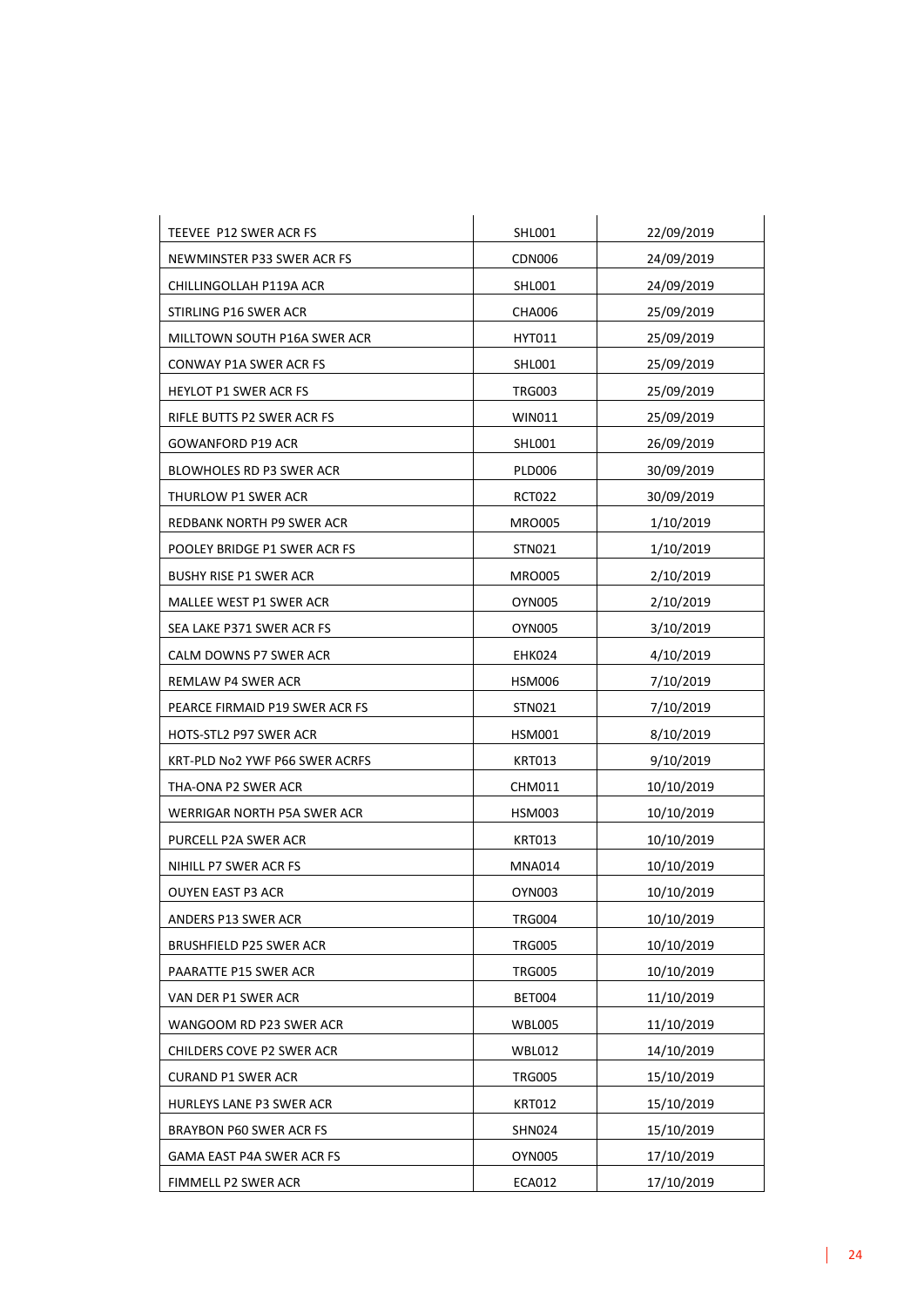| BARR P2 SWER ACR                   | <b>PLD001</b> | 18/10/2019 |
|------------------------------------|---------------|------------|
| TOWNSEND P2A SWER ACR              | KRT013        | 18/10/2019 |
| PEARCE P7 SWER ACR                 | <b>BAN011</b> | 18/10/2019 |
| MCCABE P7 SWER ACR                 | <b>CHM011</b> | 21/10/2019 |
| PETERBOROUGH P23 SWER ACR          | <b>TRG005</b> | 21/10/2019 |
| WHISKEY CREEK RD P5 SWER ACR       | WBL012        | 21/10/2019 |
| BRAESIDE P1A SWER ACR              | CDN006        | 22/10/2019 |
| HOTSPUR WEST P3 SWER ACR           | HTN002        | 23/10/2019 |
| MT MELVILLE P2 SWER ACR            | HTN004        | 24/10/2019 |
| CARCOOLA P1 SWER ACR               | <b>HTN002</b> | 24/10/2019 |
| PETERBOROUGH P186 SWER ACR         | <b>TRG005</b> | 25/10/2019 |
| GOROKE SOUTH P1 SWER ACR           | HSM004        | 25/10/2019 |
| WIDGIE ISO SYSTEM SW P1 ACR FS     | CMN003        | 25/10/2019 |
| KIRBY P3 SWER ACR                  | BAN011        | 25/10/2019 |
| BONOLLO P2 SWER ACR                | <b>STL005</b> | 28/10/2019 |
| ROSEMOUNT RD P7 SWER ACR           | <b>KRT013</b> | 28/10/2019 |
| COLBINABBIN WEST P50 SWER ACR      | <b>SHP021</b> | 28/10/2019 |
| <b>BALROOTAN P6 SWER ACR</b>       | NHL015        | 29/10/2019 |
| STEPHENSON RD P2 SWER ACR FS       | WIN012        | 29/10/2019 |
| MATSPENCE P10 SWER ACR             | WBL012        | 29/10/2019 |
| MEPUNGA P195 SWER ACR              | <b>WBL012</b> | 29/10/2019 |
| DETPA SOUTH P3 SWER ACR            | NHL016        | 30/10/2019 |
| SYMES SPUR P6B SWER ACR FS         | <b>WIN012</b> | 30/10/2019 |
| DANEDITE P16 SWER ACR FS           | CDN002        | 30/10/2019 |
| GLENWOOD P6 SWER ACR FS            | <b>SHP012</b> | 30/10/2019 |
| MCCOMBE P2 SWER ACR                | HTN002        | 31/10/2019 |
| DEVON P1A SWER ACR                 | <b>HTN004</b> | 1/11/2019  |
| <b>GEECOUCH P5 SWER ACR FS</b>     | <b>WBL012</b> | 1/11/2019  |
| CASTLES P3A SWER ACR               | <b>CDN002</b> | 2/11/2019  |
| SHEEPWASH LAKE P6 SWER ACR         | <b>CDN006</b> | 3/11/2019  |
| SPRINGHILL-PARADISE P6 SWER ACR FS | <b>WND024</b> | 3/11/2019  |
| <b>BOSS P1 SWER ACR</b>            | BET004        | 11/10/2019 |
| BERGS LANE SWP2 SWER ACR FS        | <b>WND024</b> | 4/11/2019  |
| KNAWING P2A SWER ACR FS            | HSM001        | 4/11/2019  |
| MURTOA NORTH P12 SWER ACR FS       | <b>HSM001</b> | 4/11/2019  |
| ROTHES-HUTTONS P2 SWER ACR FS      | <b>WND024</b> | 5/11/2019  |
| MARSHMANS RD P1 SWER ACR FS        | <b>WIN012</b> | 6/11/2019  |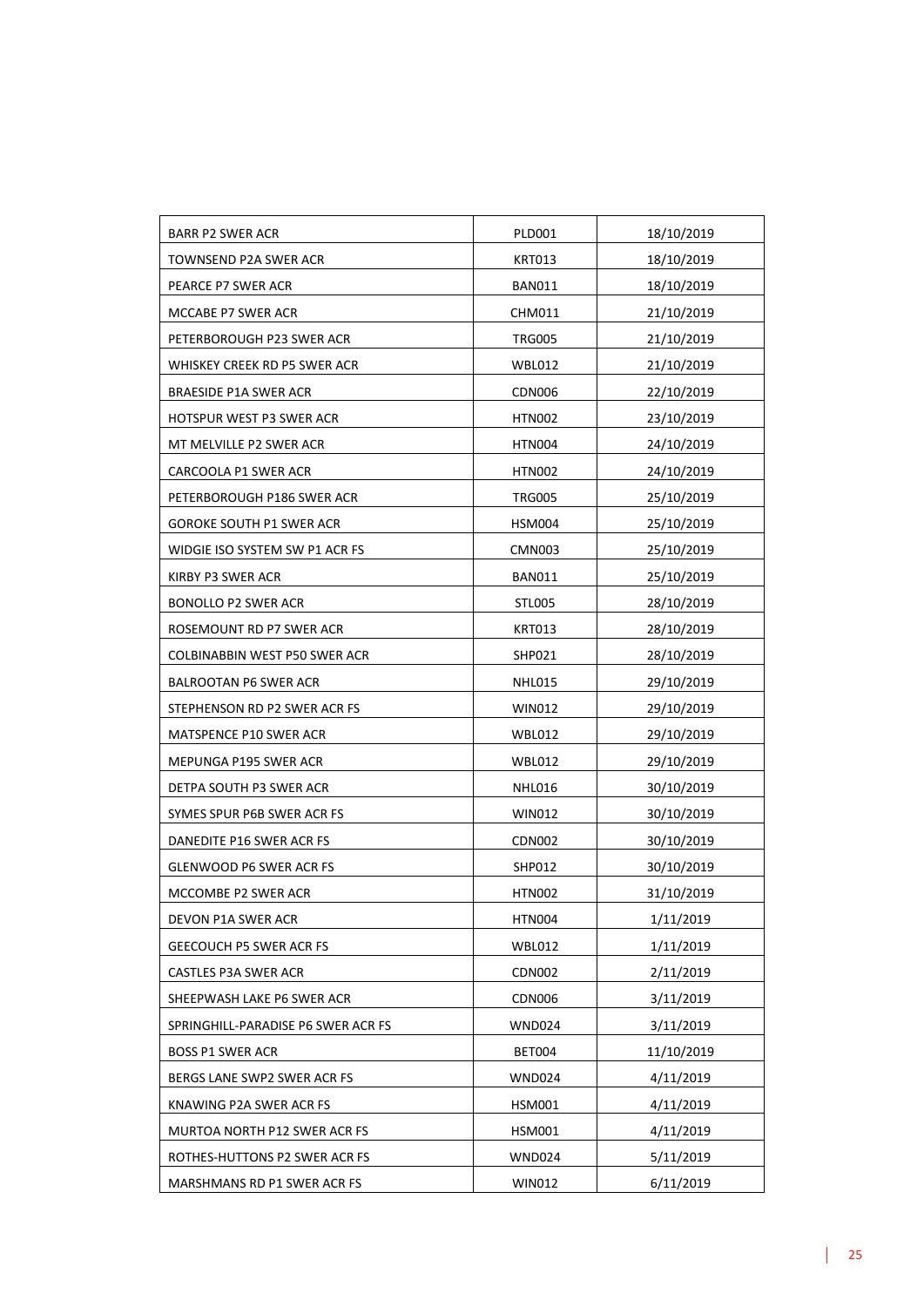| <b>GLYNDON PARK P9 SWER ACR</b>                        | <b>MNA014</b> | 6/11/2019  |
|--------------------------------------------------------|---------------|------------|
| GLENHEARD P19 SWER ACR                                 | <b>HTN005</b> | 7/11/2019  |
| FOGARTYS GAP P9 SWER ACR FS                            | <b>CMN003</b> | 7/11/2019  |
| PURGORE P5 SWER ACR                                    | <b>WBL005</b> | 7/11/2019  |
| SATIMER P1 SWER ACR FS                                 | <b>HTN006</b> | 7/11/2019  |
| WONGAN P1 SWER ACR FS                                  | <b>BAS011</b> | 7/11/2019  |
| WURDALE RD P5E SWER ACR FS                             | <b>WIN012</b> | 8/11/2019  |
| ANGELINO P10 SWER ACR                                  | PLD001        | 10/11/2019 |
| FERN HILL P8 SWER ACR FS                               | <b>WND024</b> | 10/11/2019 |
| <b>BUCKS RD P29 SWER ACR</b>                           | COB011        | 11/11/2019 |
| ABBEY HILLS P36 SWER ACR                               | HTN003        | 11/11/2019 |
| SUTTON P8A SWER ACR FS                                 | SHP011        | 11/11/2019 |
| MEPUNGA P120 SWER ACR                                  | <b>WBL012</b> | 11/11/2019 |
| COLERAINE P99 SWER ACR FS                              | <b>HTN006</b> | 12/11/2019 |
| KOONIK P17 SWER ACR FS                                 | HSM004        | 12/11/2019 |
| RESERVOIR P1A SWER ACR                                 | <b>BAN011</b> | 12/11/2019 |
| NORTH MUCKLEFORD P30 SWER ACR FS                       | <b>CMN004</b> | 12/11/2019 |
| HUTCHINSON P1 SWER ACR                                 | <b>PLD006</b> | 13/11/2019 |
| PURA PURA P108 SWER ACR                                | <b>CDN006</b> | 13/11/2019 |
| WATERBOARD P16 SWER ACR                                | <b>HTN004</b> | 13/11/2019 |
| <b>CHAMPNESS P3A SWER ACR</b>                          | <b>NHL031</b> | 13/11/2019 |
| FOGARTYS GAP WEST P2 ACR FS                            | <b>CMN003</b> | 13/11/2019 |
| NANKERVIS P15A SWER ACR                                | <b>BAS022</b> | 13/11/2019 |
| Single Phase Extension (Formerly PANMURE RD ISO<br>25) | <b>TRG005</b> | 13/11/2019 |
| BENARA P1A SWER ACR                                    | <b>PLD003</b> | 14/11/2019 |
| WIRIDJIL-BVD P99A SWER ACR FS                          | COB011        | 14/11/2019 |
| KURNWILL P1 SWER ACR FS                                | RCT023        | 14/11/2019 |
| ALDERSON P82 SWER ACR                                  | <b>MBN031</b> | 14/11/2019 |
| <b>BALLARAT TIE P10 SWER ACR</b>                       | <b>HTN005</b> | 14/11/2019 |
| MITCHELL P9A SWER ACR                                  | <b>BAS011</b> | 14/11/2019 |
| DRUNG SOUTH P1 SWER ACR                                | <b>HSM001</b> | 15/11/2019 |
| DANCE P1 SWER ACR                                      | <b>WBL012</b> | 15/11/2019 |
| HOLMBERG P1 SWER ACR                                   | <b>WBL012</b> | 15/11/2019 |
| <b>BOOTH P2 SWER ACR</b>                               | <b>BAS022</b> | 15/11/2019 |
| MALCOLM P2 SWER ACR                                    | <b>PLD003</b> | 18/11/2019 |
| CONWAY P1A SWER ACR FS                                 | SHL001        | 18/11/2019 |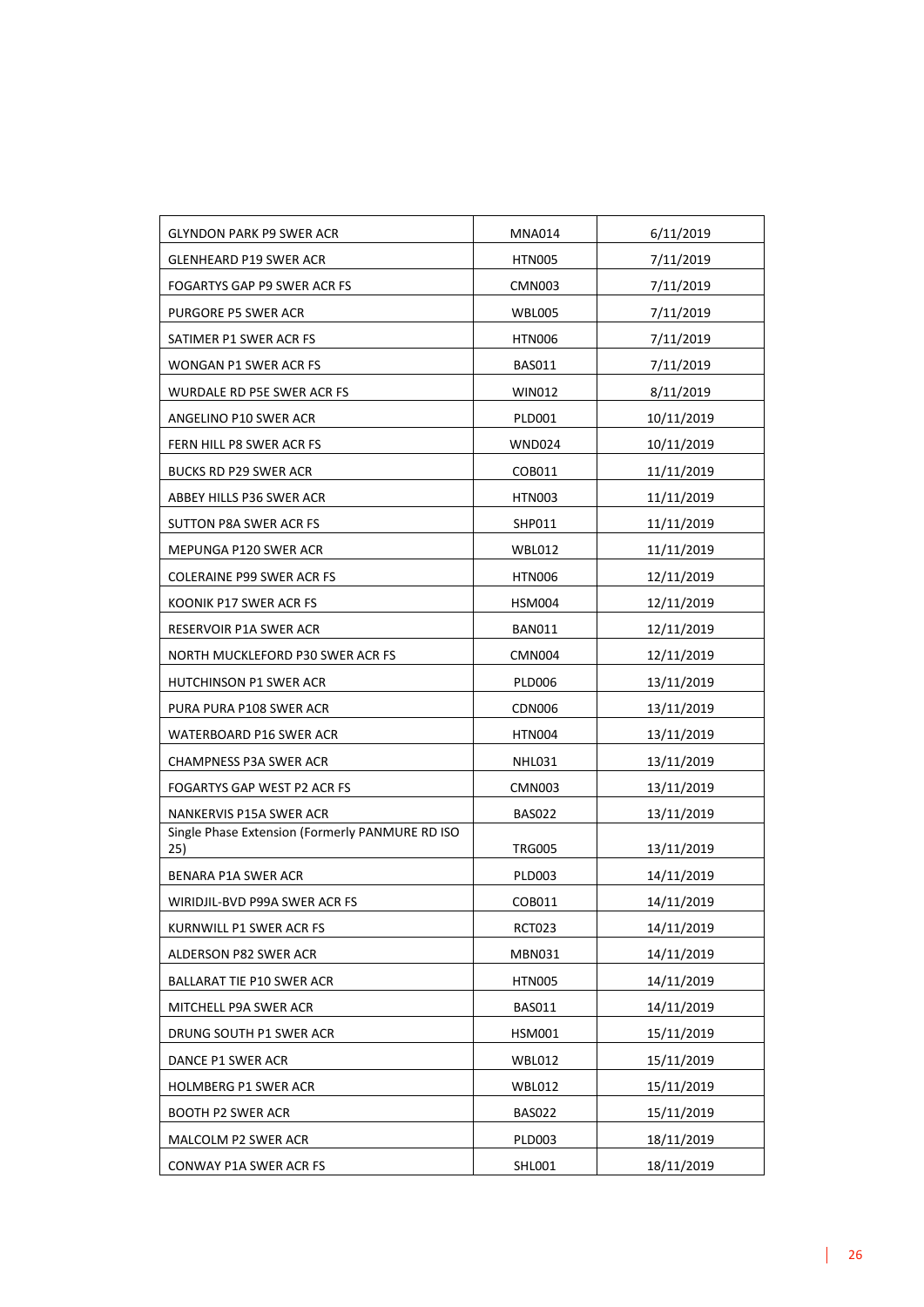| LIMEKILN P1 SWER ACR             | <b>HSM004</b> | 18/11/2019 |
|----------------------------------|---------------|------------|
| DUNLUCE P38 SWER ACR             | <b>MRO005</b> | 18/11/2019 |
| CASHMORE P2A SWER ACR FS         | <b>PLD003</b> | 20/11/2019 |
| DINNICK P3 SWER ACR FS           | PLD001        | 20/11/2019 |
| MELROSE ROAD STH P17A SWER ACR   | COB011        | 20/11/2019 |
| QUAMBY EAST P21 SWER ACR         | <b>KRT012</b> | 20/11/2019 |
| KILDEAN P1 SWER ACR FS           | WIN011        | 20/11/2019 |
| SNAKELINT P25A SWER ACR          | <b>BAS011</b> | 20/11/2019 |
| SWEENEY P1A SWER ACR             | <b>CDN006</b> | 22/11/2019 |
| TAYLOR P13 SWER ACR              | <b>TRG005</b> | 22/11/2019 |
| ANZAC P2 SWER ACR                | GSB014        | 24/11/2019 |
| POLKEMMET BRIDGE P7 SWER ACR     | <b>HSM004</b> | 25/11/2019 |
| PASCALLS LANE P4 SWER ACR        | WND013        | 26/11/2019 |
| WIN-MGW P124 SWER ACR FS         | WIN011        | 26/11/2019 |
| EASTERN CREEK RD P19 SWER ACR FS | <b>TRG003</b> | 27/11/2019 |
| STUART MILL SOUTH P3 SWER ACR    | <b>MRO005</b> | 27/11/2019 |
| LOGAN P1A SWER ACR               | <b>PLD006</b> | 28/11/2019 |
| LISTON LEE P1 SWER ACR FS        | CDN004        | 28/11/2019 |
| PLOZZA P16 SWER ACR              | HSM004        | 28/11/2019 |
| BAGG P24A SWER ACR               | TRG003        | 28/11/2019 |
| SCANLON P3 SWER ACR              | <b>TRG003</b> | 28/11/2019 |
| WAARRE EAST P23 SWER ACR         | <b>TRG003</b> | 28/11/2019 |
| MERINO P87A SWER ACR FS          | HTN002        | 28/11/2019 |
| SPRINGHILL TOWN P2 SWER ACR FS   | WND024        | 28/11/2019 |
| WANDO VALE P35 SWER ACR FS       | HTN006        | 29/11/2019 |
| EASTERN CREEK RD P38 SWER ACR    | <b>TRG003</b> | 29/11/2019 |
| WHATELEY P1 SWER ACR             | <b>BAS021</b> | 29/11/2019 |
| MUCKLEFORD-LEWIS P2 SWER ACR FS  | <b>CMN004</b> | 29/11/2019 |
| <b>COLWELLS RD P24 SWER ACR</b>  | <b>WND013</b> | 1/12/2019  |
| <b>BISH P2 SWER ACR</b>          | <b>HTN003</b> | 2/12/2019  |
| INGLEBY EAST P1 SWER ACR FS      | WIN011        | 2/12/2019  |
| HOREFIELD P5 SWER ACR            | <b>CHA006</b> | 2/12/2019  |
| PERENNA P42 SWER ACR FS          | <b>NHL016</b> | 3/12/2019  |
| RODDA P14 ISO SWER ACR           | <b>TRG005</b> | 3/12/2019  |
| KOCH-DALE P1A SWER ACR           | <b>HTN006</b> | 3/12/2019  |
| LAKE LINLITHGOW P1A SWER ACR     | <b>HTN003</b> | 4/12/2019  |
| GLENBURGER P2 SWER ACR           | <b>HTN005</b> | 5/12/2019  |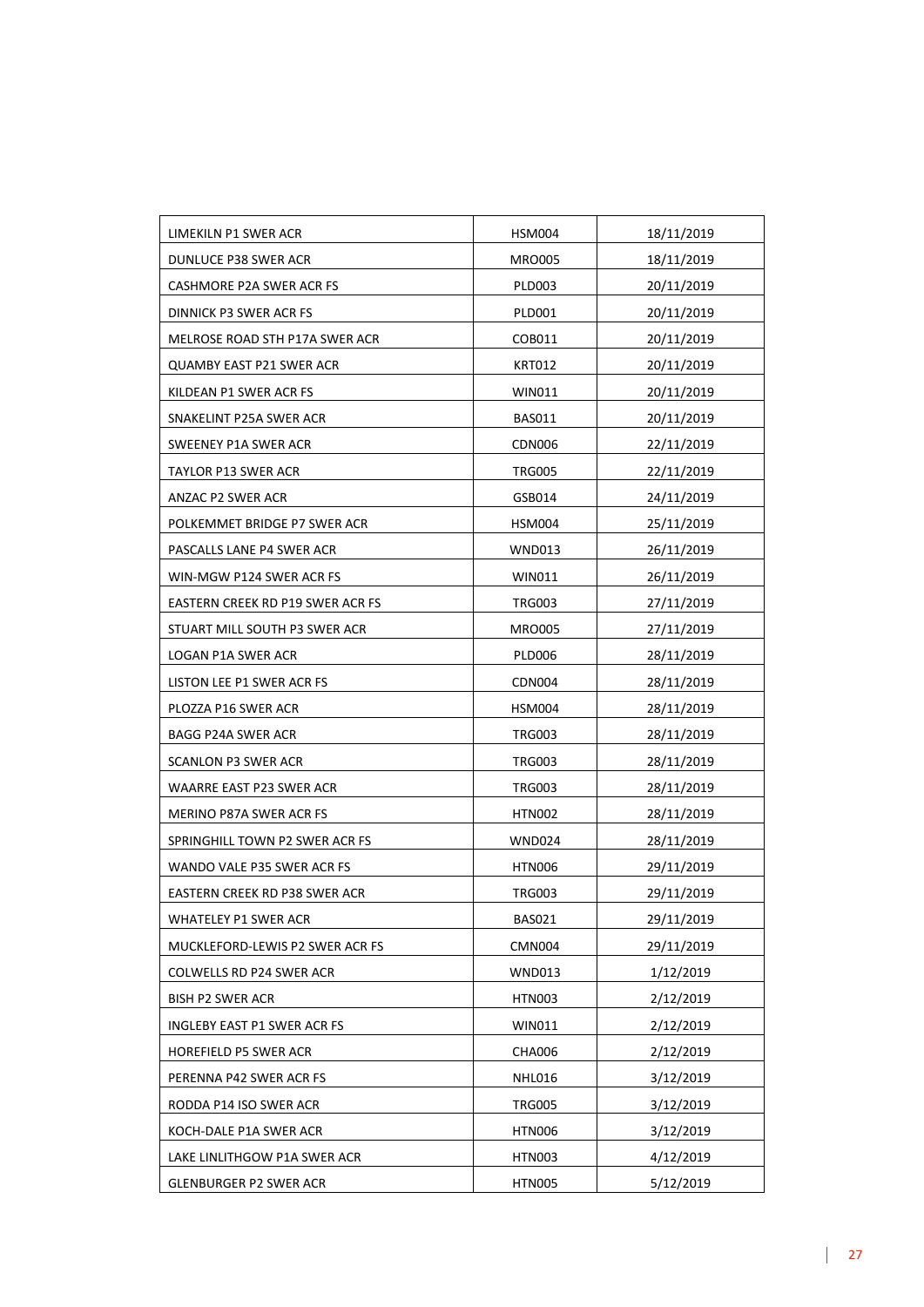| FOSTERS LANE P14 SWER ACR                         | <b>TRG002</b> | 5/12/2019  |
|---------------------------------------------------|---------------|------------|
| Single Phase Extension (Formerly PEITSCH P14 ISO) | <b>STL005</b> | 6/12/2019  |
| MERRETTS ROAD P12 SWER ACR                        | <b>TRG003</b> | 9/12/2019  |
| WALBURG P2 SWER ACR                               | <b>TRG003</b> | 9/12/2019  |
| ORFORD SOUTH P1 SWER ACR FS                       | KRT013        | 9/12/2019  |
| HILL P18A SWER ACR                                | <b>MNA034</b> | 9/12/2019  |
| COB-WSD P161 SWER ACR                             | <b>TRG003</b> | 10/12/2019 |
| <b>NESS P1 SWER ACR</b>                           | <b>HTN002</b> | 10/12/2019 |
| COORIEMUNGLE RD P69 SWER ACR                      | COB011        | 11/12/2019 |
| CORRY P7 SWER ACR                                 | <b>NKA002</b> | 11/12/2019 |
| BROOKES P3A SWER ACR                              | <b>TRG003</b> | 11/12/2019 |
| BOYLE P1 SWER ACR                                 | <b>WBL012</b> | 11/12/2019 |
| SHADWELL P4 SWER ACR                              | <b>TRG002</b> | 11/12/2019 |
| SMIT P1A SWER ACR                                 | COB011        | 12/12/2019 |
| SHRIMPTON P1A SWER ACR                            | <b>TRG003</b> | 12/12/2019 |
| NIRLUDE P6A ISO                                   | <b>WBL012</b> | 12/12/2019 |
| CHADWICK P1 SWER ACR                              | <b>WBL002</b> | 12/12/2019 |
| BINNORIE P6A SWER ACR FS                          | <b>HTN002</b> | 13/12/2019 |
| MARA P8 SWER ACR                                  | <b>TRG002</b> | 13/12/2019 |
| LABAN P1 SWER ACR                                 | <b>TRG003</b> | 13/12/2019 |
| MURRRABIT P38B SWER ACR                           | <b>KGT003</b> | 13/12/2019 |
| METHVEN P1 SWER ACR                               | COB011        | 14/12/2019 |
| TELANGATUK EAST P81 SWER ACR FS                   | <b>HSM002</b> | 15/12/2019 |
| MACCULLOCK P7 SWER ACR                            | <b>WBL012</b> | 15/12/2019 |
| WHITEHOUSE P2 SWER ACR                            | <b>WBL012</b> | 15/12/2019 |
| MCLEOD P11 SWER ACR FS                            | <b>BET005</b> | 16/12/2019 |
| POSAL P1 SWER ACR                                 | <b>TRG003</b> | 16/12/2019 |
| KENNEDYS CREEK P144A SWER ACR                     | CDN001        | 16/12/2019 |
| MALLEE WEST P1 SWER ACR                           | <b>OYN005</b> | 17/12/2019 |
| GLENFYNE EAST P19 SWER ACR                        | <b>TRG003</b> | 17/12/2019 |
| WOOMELANG NTH P185 SWER ACR FS                    | <b>OYN005</b> | 18/12/2019 |
| MASLIN P9 SWER ACR                                | <b>TRG003</b> | 18/12/2019 |
| RAWILL P1 SWER ACR                                | <b>TRG003</b> | 18/12/2019 |
| TOOBORAC RD P2A SWER ACR                          | <b>WND013</b> | 18/12/2019 |
| HEYKENDRICK P26A SWER ACR                         | COB011        | 19/12/2019 |
| CHILLINGOLAH P119A SWER ACR                       | SHL001        | 19/12/2019 |
| LAHARUM HALL ISO 163                              | <b>HSM001</b> | 19/12/2019 |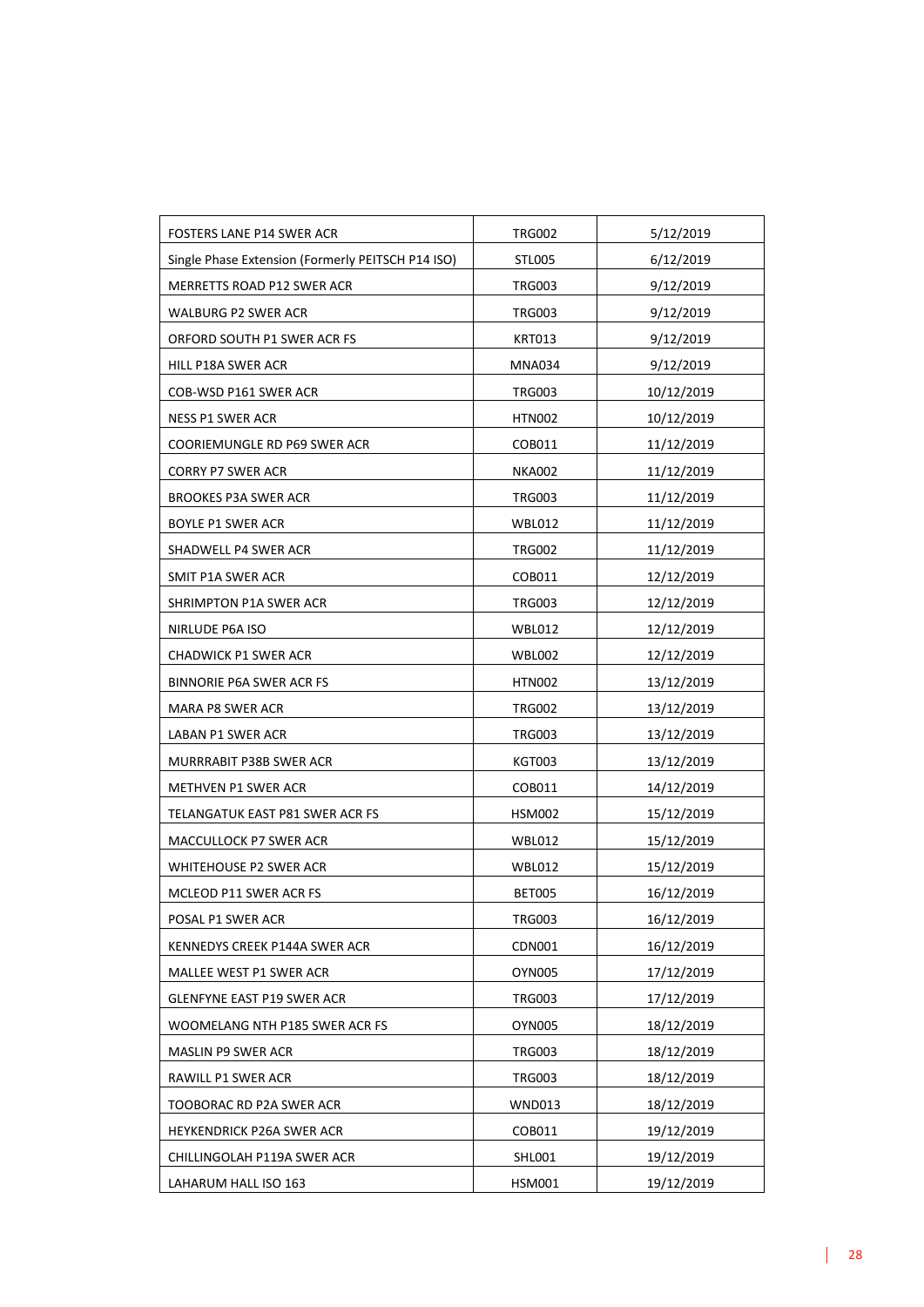| TIMSUL P6 SWER ACR           | <b>TRG003</b> | 19/12/2019 |
|------------------------------|---------------|------------|
| <b>GULLIVER P2 SWER ACR</b>  | CDN002        | 19/12/2019 |
| UNDERA P16 SWER ACR          | KYM003        | 19/12/2019 |
| UNDERWOODS LANE P15 SWER ACR | CLC004        | 20/12/2019 |
| NIBLETT P1 SWER ACR          | <b>CDN002</b> | 20/12/2019 |
| <b>GORKOR P1 SWER ACR</b>    | <b>WBL012</b> | 6/01/2020  |
| LUCAS P31A SWER ACR          | <b>CDN002</b> | 8/01/2020  |
| ROBB P6A SWER ACR FS         | CDN001        | 9/01/2020  |
| <b>EASTROSS P33 SWER ACR</b> | <b>BAS022</b> | 9/01/2020  |
| EEYUC P1 SWER ACR            | <b>TRG002</b> | 13/01/2020 |
| JACKA P7 SWER ACR            | <b>CDN002</b> | 14/01/2020 |
| WOODBURN P15 SWER ACR FS     | <b>KRT013</b> | 16/01/2020 |
| YAMBUK P215 SWER ACR FS      | <b>KRT013</b> | 29/01/2020 |
| WILBY 73A SWER ACR           | <b>CME016</b> | 29/01/2020 |
| SHTS KYM 2 P95A SWER ACR     | <b>MNA014</b> | 6/02/2020  |
| MCCONNELLS RD P1 SWER ACR    | <b>TRG004</b> | 7/02/2020  |
| CHILLINGOLLAH P183 ACR       | SHL001        | 11/02/2020 |
| CRANLEIGH P1 SWER ACR        | <b>PLD003</b> | 14/02/2020 |
| COLFITZ SOUTH P1 SWER ACR    | <b>HTN006</b> | 14/02/2020 |
| WOLLERMANN P1 SWER ACR       | <b>PLD001</b> | 20/02/2020 |
| PORTLAND SOUTH P34 SWER ACR  | <b>PLD006</b> | 20/02/2020 |
| KENNA P12 SWER ACR           | <b>TRG004</b> | 26/02/2020 |
| BESSIEBELLE P76 ISO          | <b>KRT013</b> | 3/03/2020  |
| MUSTONS CREEK P2A SWER ACR   | <b>TRG002</b> | 4/03/2020  |
| FYANS-LUCAS P2 SWER ACR      | CDN006        | 10/03/2020 |
| SANDYS LANE P6 SWER ACR      | <b>CDN006</b> | 12/03/2020 |
| HARROW P64 SWER ACR FS       | <b>HSM004</b> | 12/03/2020 |
| CORAM P19 SWER ACR           | <b>CDN006</b> | 17/03/2020 |
| BRIDGEWATER P27 SWER ACR     | <b>PLD006</b> | 28/04/2020 |
| PURRUM SCHOOL P1 SWER ACR    | CDN001        | 29/04/2020 |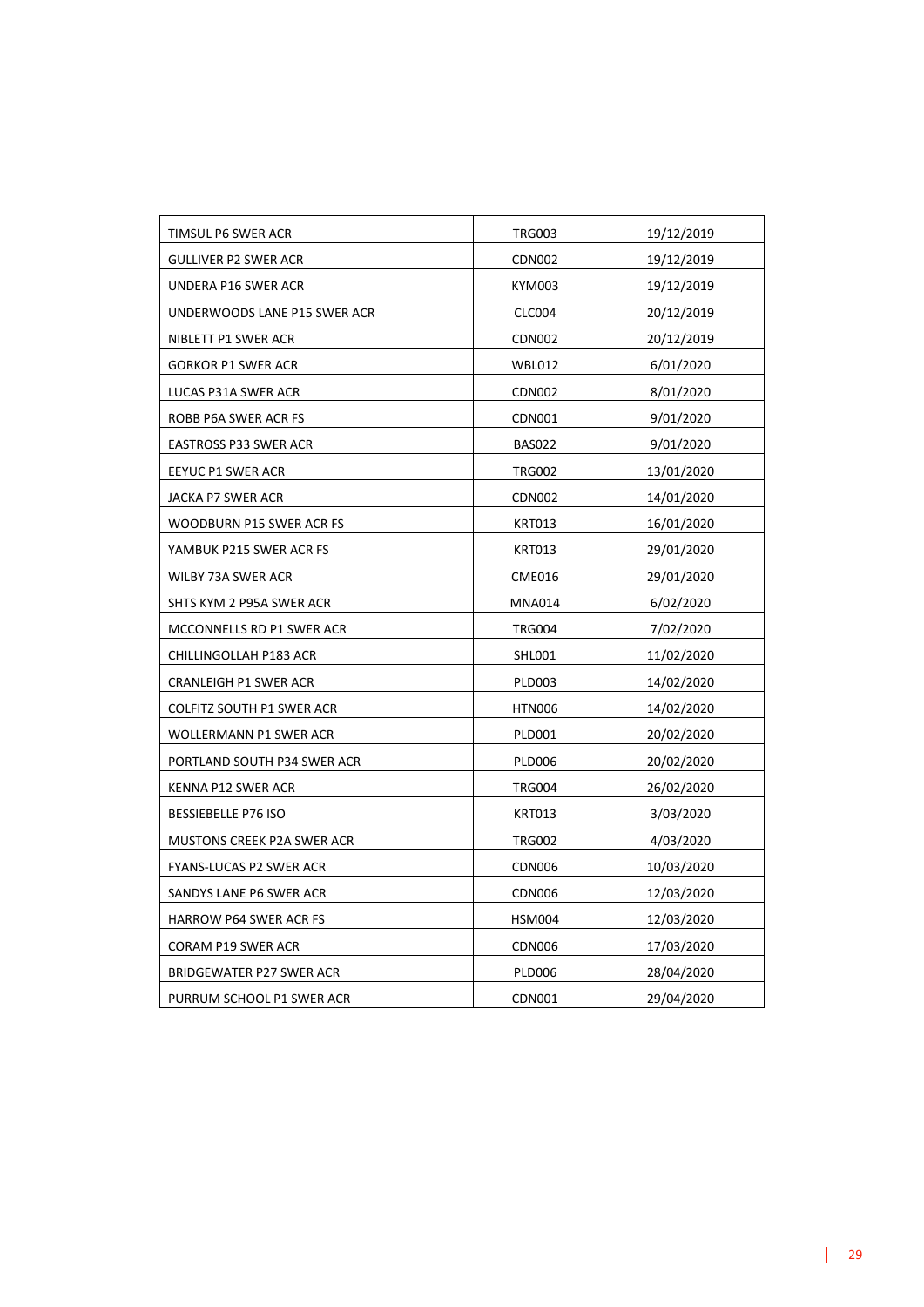# 2 Plans of work to be carried out during the next reporting period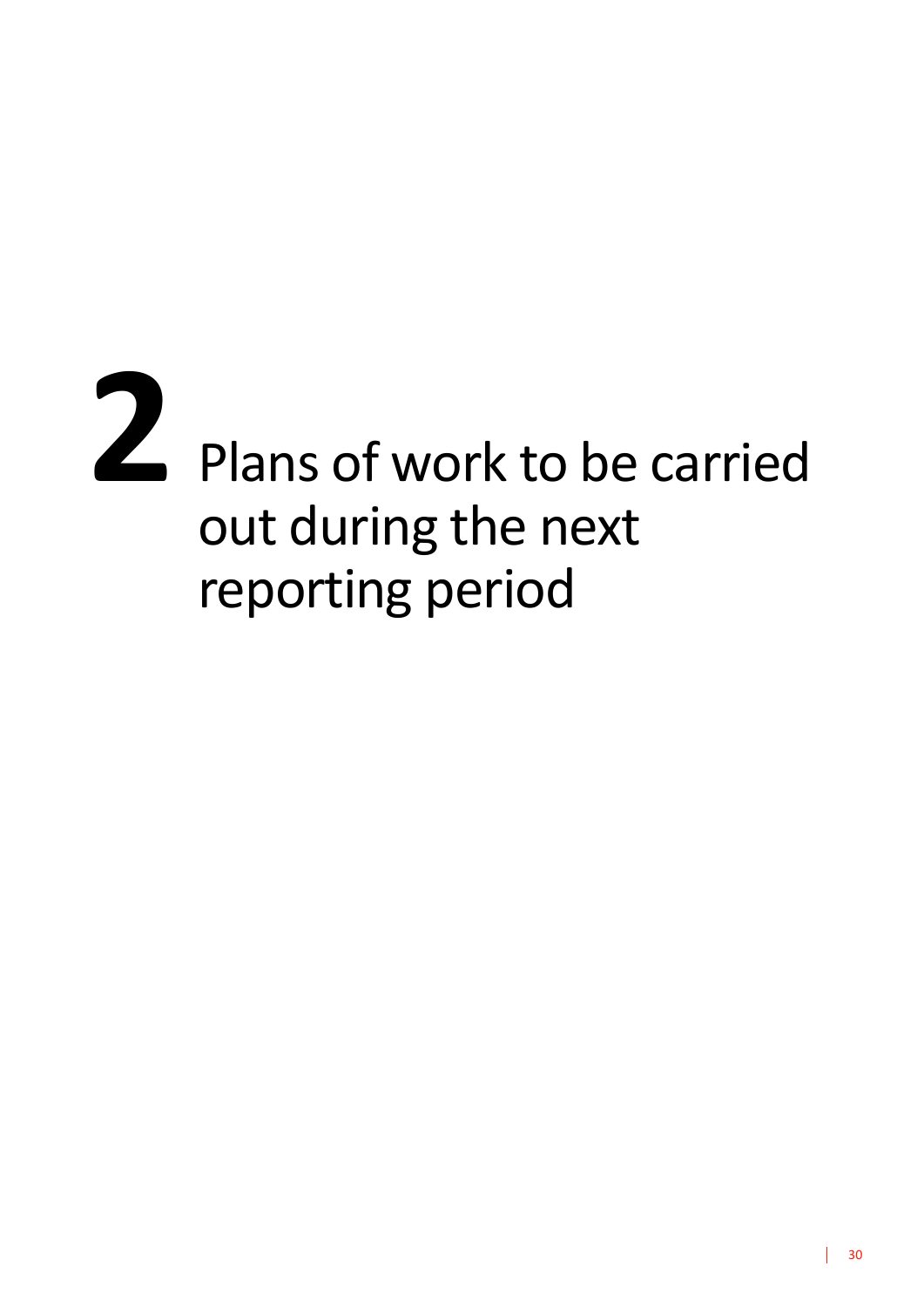This section provides details of works planned to be carried out during the reporting period (1 May 2020 to 30 April 2021).

Percentage Complete is the forecast percentage complete as at 30 April 2021.

#### *2.1 REFCL program status [S120P(1)(c)(i)]*

#### **2.1.1 Castlemaine (CMN)**

| <b>CMN REFCL Project Activities</b> |                                                   | <b>Forecast</b><br><b>Date</b> | <b>Percentage</b><br><b>Complete</b> | Weighting |
|-------------------------------------|---------------------------------------------------|--------------------------------|--------------------------------------|-----------|
| <b>Initiate</b>                     | <b>Business Case commenced</b>                    | 1/05/2016                      | 100%                                 |           |
|                                     | <b>Business Case approval</b>                     | 13/07/2016                     |                                      | 5%        |
| <b>Design</b>                       | Design commenced                                  | 1/08/2016                      | 100%                                 | 15%       |
|                                     | Design complete                                   | 29/07/2018                     |                                      |           |
|                                     | Number of REFCL units required                    |                                | 1                                    |           |
| <b>Procurement</b>                  | REFCL order placed                                | 24/03/2017                     | 100%                                 | 10%       |
|                                     | <b>REFCL delivered to site</b>                    | 13/07/2018                     |                                      |           |
| <b>Construction - Lines</b>         | Line works commenced                              | 24/06/2017                     | 100%                                 | 20%       |
|                                     | Line works complete                               | 14/10/2018                     |                                      |           |
| <b>Construction - Stations</b>      | <b>Station works commenced</b>                    | 30/05/2017                     | 100%                                 | 15%       |
|                                     | <b>Station works complete</b>                     | 12/09/2018                     |                                      |           |
| <b>Construction - Third Party</b>   | Number of affected HV Customer<br>Connections     |                                | 4                                    |           |
|                                     | HV customer works commenced                       | 7/02/2018                      | 100%                                 | 20%       |
|                                     | HV customer works complete                        | 30/11/2020                     |                                      |           |
| <b>Testing / Commissioning</b>      | <b>REFCL testing / commissioning</b><br>commenced | 13/09/2018                     | 100%                                 | 10%       |
|                                     | <b>REFCL commissioned and operable</b>            | 11/10/2018                     |                                      |           |
| <b>Close Out</b>                    | REFCL at "required capacity"                      | 19/10/2018                     | 100%                                 | 5%        |
| Total weighted percentage complete  |                                                   |                                | 100%                                 |           |

This zone substation is located at -37.07236807, 144.20669317 (latitude, longitude)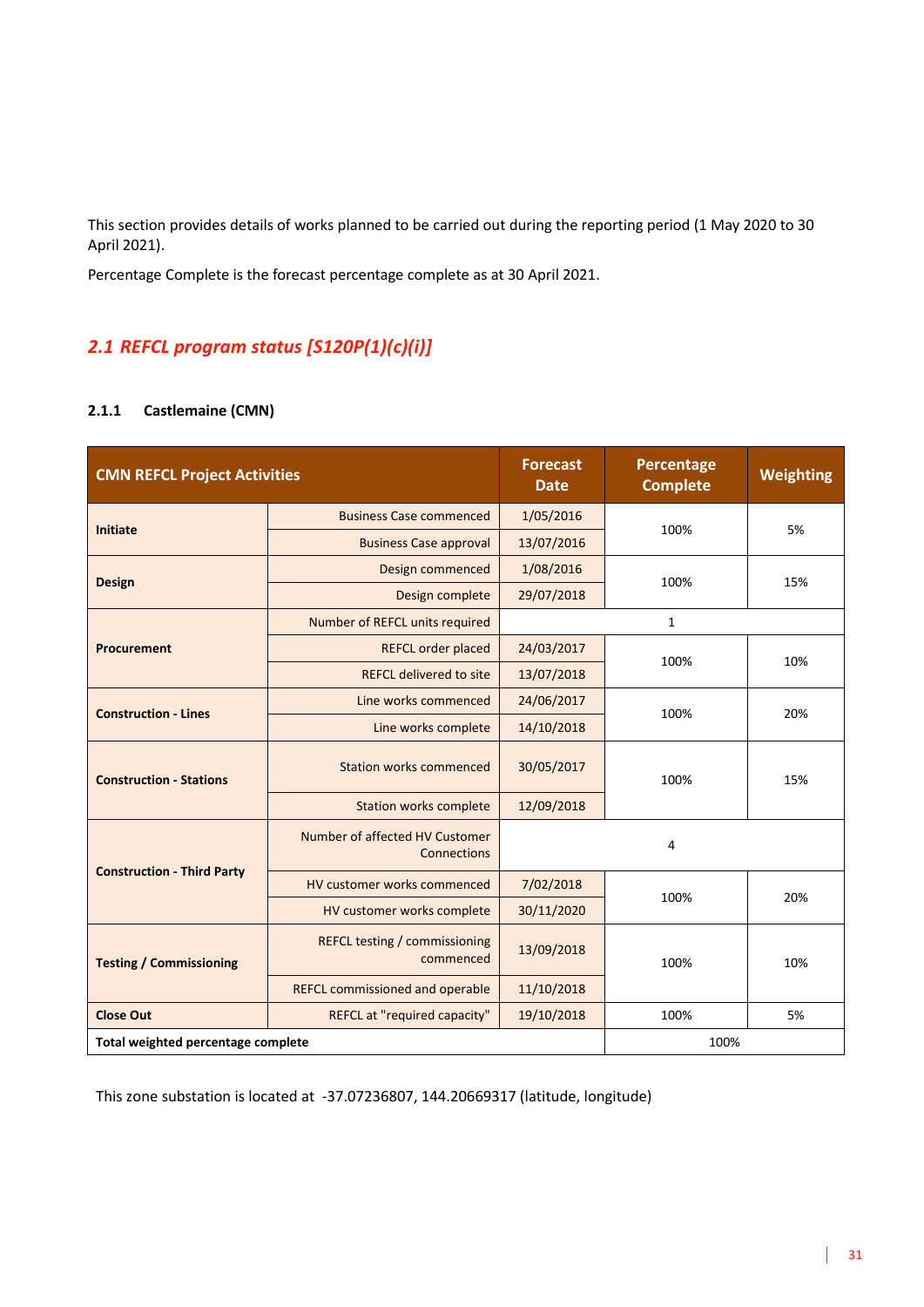#### **2.1.2 Colac (CLC)**

| <b>CLC REFCL Project Activities</b> |                                            | <b>Forecast</b><br><b>Date</b> | Percentage<br><b>Complete</b> | Weighting |
|-------------------------------------|--------------------------------------------|--------------------------------|-------------------------------|-----------|
| <b>Initiate</b>                     | <b>Business Case commenced</b>             | 1/05/2016                      | 100%                          | 5%        |
|                                     | <b>Business Case approval</b>              | 13/07/2016                     |                               |           |
| <b>Design</b>                       | Design commenced                           | 7/11/2016                      | 100%                          | 15%       |
|                                     | Design complete                            | 17/10/2018                     |                               |           |
|                                     | Number of REFCL units required             |                                | $\overline{2}$                |           |
| <b>Procurement</b>                  | <b>REFCL order placed</b>                  | 24/03/2017                     | 100%                          | 10%       |
|                                     | <b>REFCL delivered to site</b>             | 3/07/2018                      |                               |           |
| <b>Construction - Lines</b>         | Line works commenced                       | 12/04/2017                     | 100%                          | 20%       |
|                                     | Line works complete                        | 15/02/2019                     |                               |           |
| <b>Construction - Stations</b>      | <b>Station works commenced</b>             | 15/09/2018                     | 100%                          | 15%       |
|                                     | <b>Station works complete</b>              | 15/02/2019                     |                               |           |
| <b>Construction - Third</b>         | Number of affected HV Customer Connections |                                | 6                             |           |
| Party                               | HV customer works commenced                | 15/10/2019                     | 100%                          |           |
|                                     | HV customer works complete                 | 31/01/2019                     |                               | 20%       |
| Testing /<br><b>Commissioning</b>   | REFCL testing / commissioning commenced    | 31/03/2019                     | 100%                          | 10%       |
|                                     | <b>REFCL commissioned and operable</b>     | 31/03/2019                     |                               |           |
| <b>Close Out</b>                    | REFCL at "required capacity"               | 18/05/2020                     | 100%                          | 5%        |
| Total weighted percentage complete  |                                            |                                | 100%                          |           |

This zone substation is located at -38.34056225, 143.60615730 (latitude, longitude)

 $\overline{1}$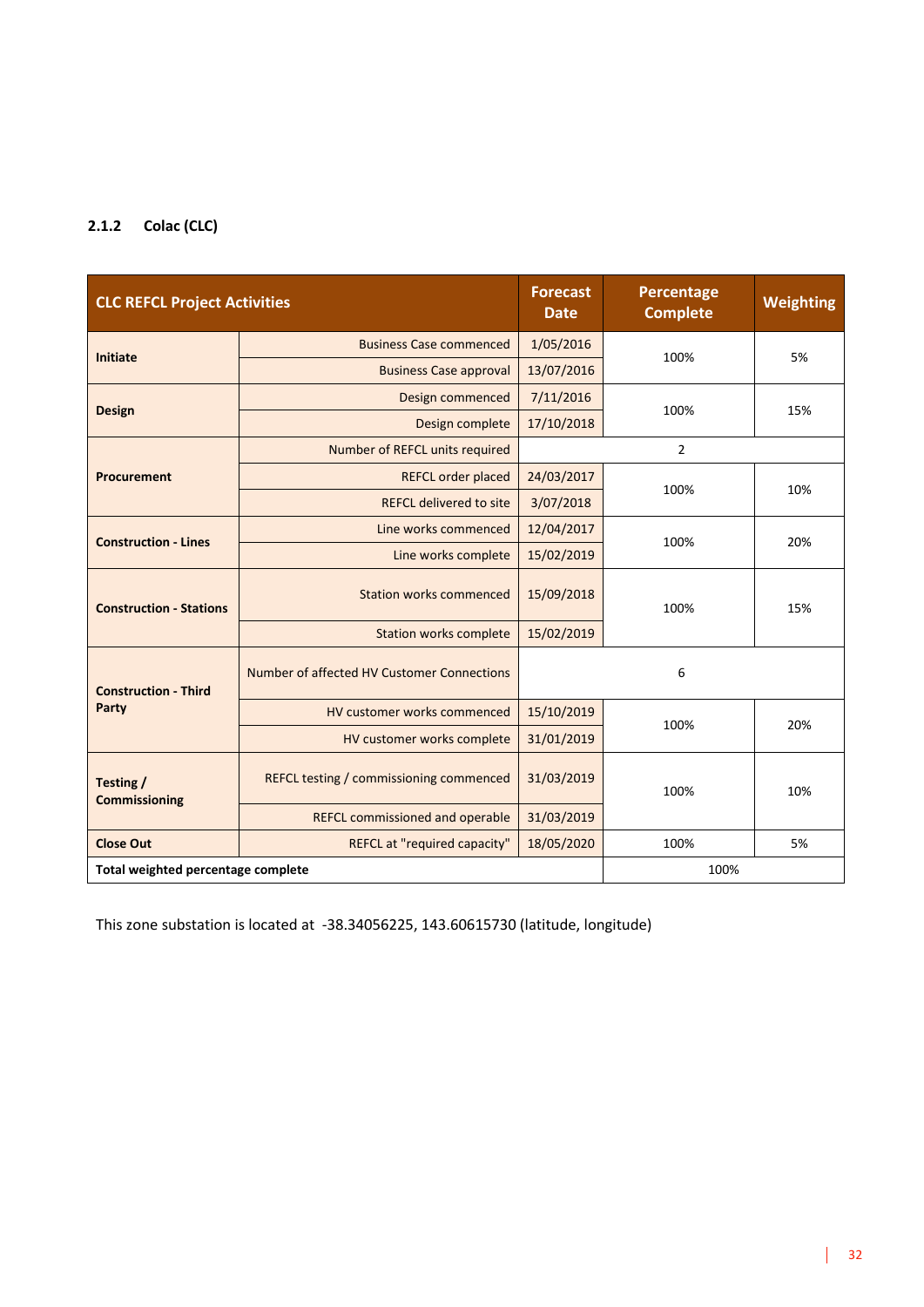#### **2.1.3 Ballarat North (BAN)**

| <b>BAN REFCL Project Activities</b>      |                                                | <b>Forecast</b><br><b>Date</b> | Percentage<br><b>Complete</b> | <b>Weighting</b> |
|------------------------------------------|------------------------------------------------|--------------------------------|-------------------------------|------------------|
| <b>Initiate</b>                          | <b>Business Case commenced</b>                 | 11/09/2017                     | 100%                          | 5%               |
|                                          | <b>Business Case approval</b>                  | 27/10/2017                     |                               |                  |
|                                          | Design commenced                               | 1/12/2018                      | 100%                          | 20%              |
| <b>Design</b>                            | Design complete                                | 16/05/2019                     |                               |                  |
|                                          | Number of REFCL units required                 |                                | 3                             |                  |
| <b>Procurement</b>                       | <b>REFCL order placed</b>                      | 1/10/2018                      | 100%                          | 15%              |
|                                          | <b>REFCL delivered to site</b>                 | 17/05/2019                     |                               |                  |
| <b>Construction - Lines</b>              | Line works commenced                           | 1/03/2019                      | 100%                          | 25%              |
|                                          | Line works complete                            | 31/05/2020                     |                               |                  |
| <b>Construction -</b><br><b>Stations</b> | <b>Station works commenced</b>                 | 1/05/2019                      | 100%                          | 15%              |
|                                          | <b>Station works complete</b>                  | 19/12/2019                     |                               |                  |
| <b>Construction - Third</b>              | Number of affected HV Customer Connections     |                                | $q*$                          |                  |
| Party                                    | HV customer works commenced                    |                                | N/A                           |                  |
|                                          | HV customer works complete                     |                                |                               | N/A              |
| Testing /<br><b>Commissioning</b>        | <b>REFCL testing / commissioning commenced</b> | 1/06/2020                      | 100%                          | 10%              |
|                                          | <b>REFCL commissioned and operable</b>         | 17/07/2020                     |                               |                  |
| <b>Close Out</b>                         | REFCL at "required capacity"                   | 20/11/2020                     | 100%                          | 10%              |
| Total weighted percentage complete       |                                                |                                | 100%                          |                  |

This zone substation is located at -37.53477699, 143.84742737 (latitude, longitude)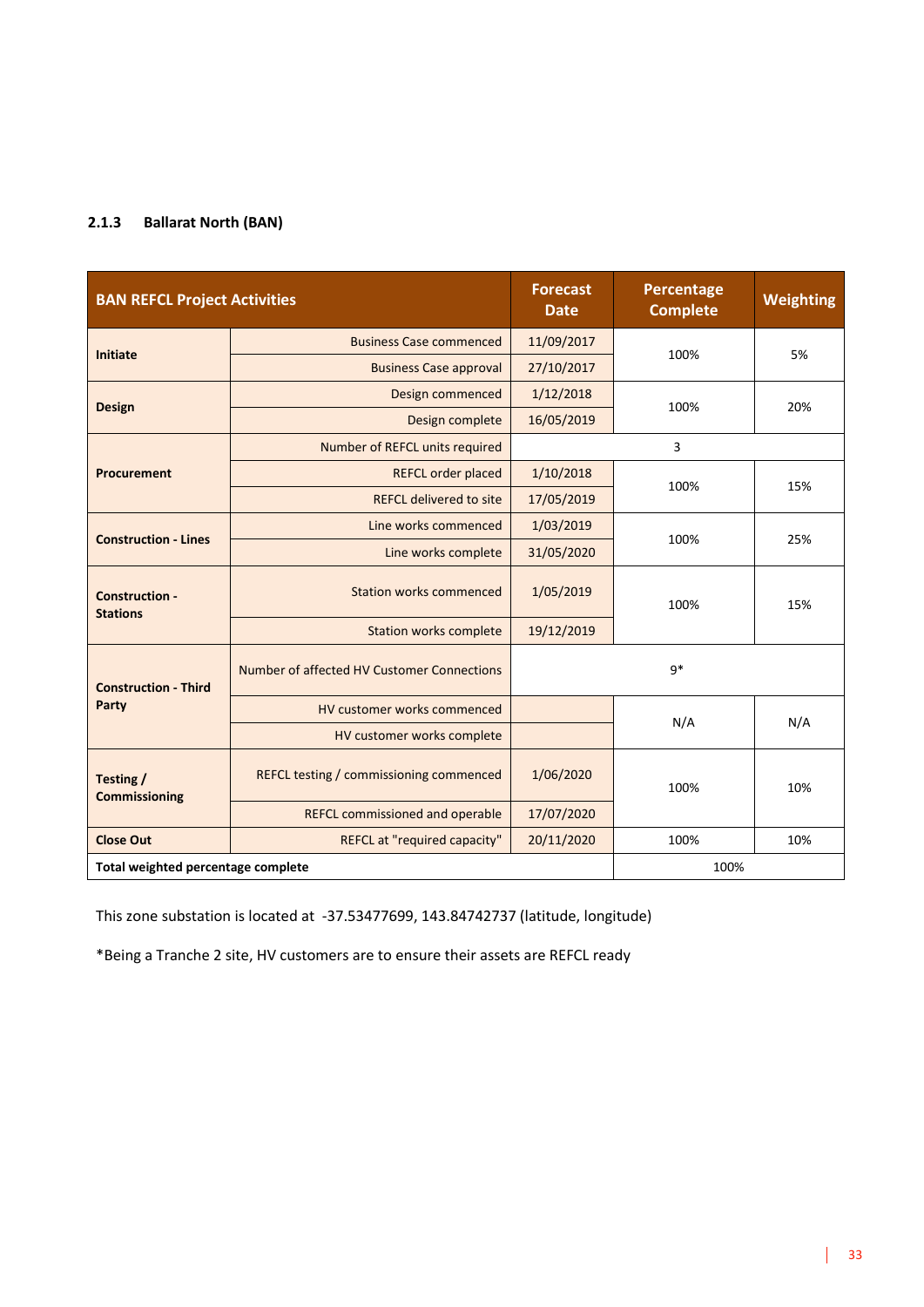#### **2.1.4 Ballarat South (BAS)**

| <b>BAS REFCL Project Activities</b>      |                                            | <b>Forecast</b><br><b>Date</b> | Percentage<br><b>Complete</b> | <b>Weighting</b> |
|------------------------------------------|--------------------------------------------|--------------------------------|-------------------------------|------------------|
| <b>Initiate</b>                          | <b>Business Case commenced</b>             | 11/09/2017                     | 100%                          | 5%               |
|                                          | <b>Business Case approval</b>              | 27/10/2017                     |                               |                  |
| <b>Design</b>                            | Design commenced                           | 1/06/2019                      | 100%                          | 20%              |
|                                          | Design complete                            | 31/12/2019                     |                               |                  |
|                                          | Number of REFCL units required             |                                | 3                             |                  |
| Procurement                              | <b>REFCL order placed</b>                  | 1/10/2019                      | 100%                          | 15%              |
|                                          | <b>REFCL delivered to site</b>             | 30/01/2020                     |                               |                  |
| <b>Construction - Lines</b>              | Line works commenced                       | 2/01/2020                      | 100%                          | 25%              |
|                                          | Line works complete                        | 14/08/2020                     |                               |                  |
| <b>Construction -</b><br><b>Stations</b> | <b>Station works commenced</b>             | 17/03/2020                     | 100%                          | 15%              |
|                                          | <b>Station works complete</b>              | 14/08/2020                     |                               |                  |
| <b>Construction - Third</b>              | Number of affected HV Customer Connections |                                | $5*$                          |                  |
| Party                                    | HV customer works commenced                |                                | N/A                           |                  |
|                                          | HV customer works complete                 |                                |                               | N/A              |
| Testing /<br><b>Commissioning</b>        | REFCL testing / commissioning commenced    | 31/08/2020                     | 100%                          | 10%              |
|                                          | <b>REFCL commissioned and operable</b>     | 16/10/2020                     |                               |                  |
| <b>Close Out</b>                         | REFCL at "required capacity"               | 13/11/2020                     | 100%                          | 10%              |
| Total weighted percentage complete       |                                            |                                | 100%                          |                  |

This zone substation is located at -37.57505901, 143.82751465 (latitude, longitude)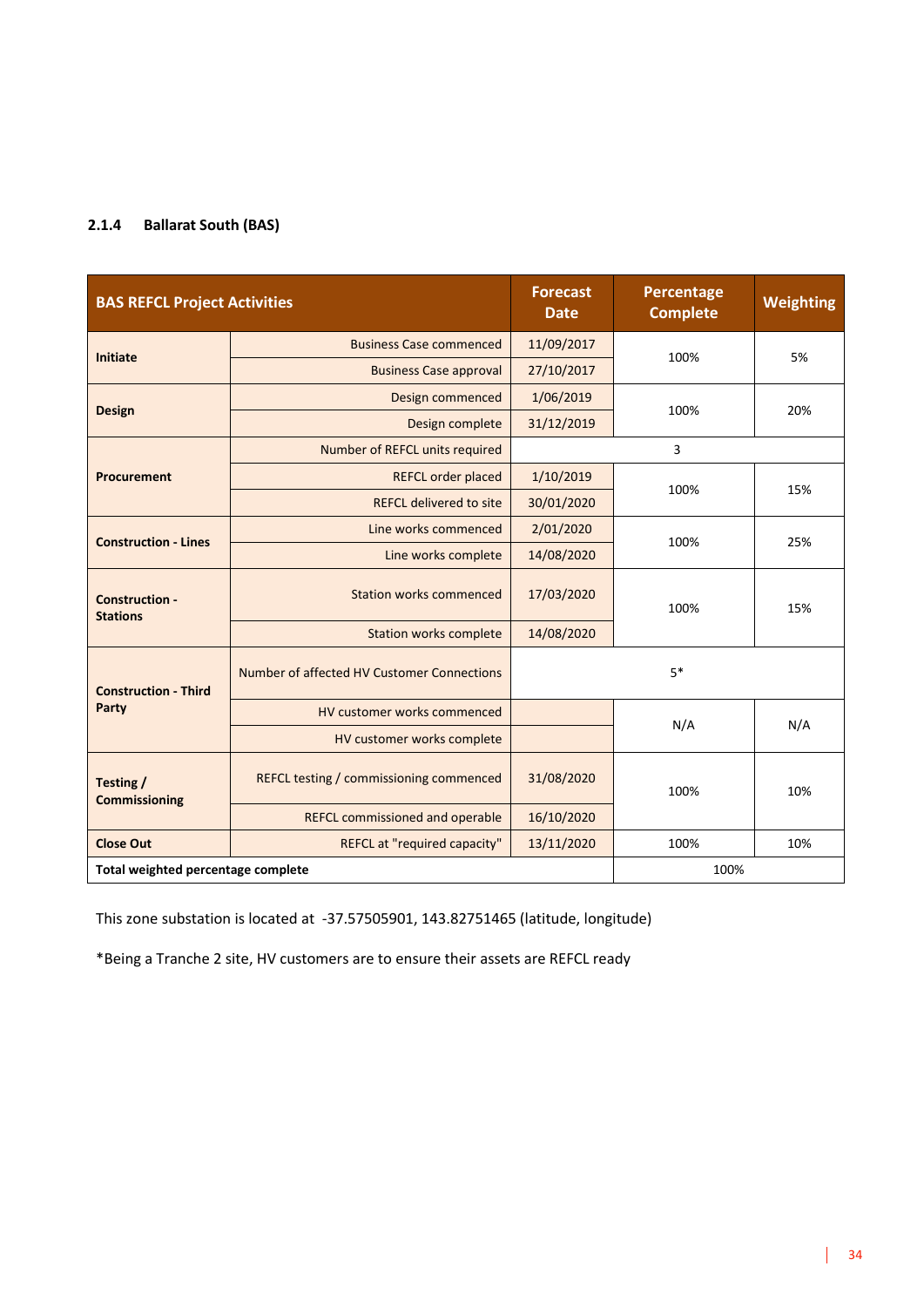#### **2.1.5 Bendigo Terminal Station (BETS)**

| <b>BETS REFCL Project Activities</b>     |                                            | <b>Forecast</b><br><b>Date</b> | Percentage<br><b>Complete</b> | <b>Weighting</b> |
|------------------------------------------|--------------------------------------------|--------------------------------|-------------------------------|------------------|
| <b>Initiate</b>                          | <b>Business Case commenced</b>             | 11/09/2017                     |                               |                  |
|                                          | <b>Business Case approval</b>              | 27/10/2017                     | 100%                          | 5%               |
| <b>Design</b>                            | Design commenced                           | 1/09/2019                      | 100%                          | 20%              |
|                                          | Design complete                            | 31/03/2020                     |                               |                  |
|                                          | Number of REFCL units required             |                                | $\overline{2}$                |                  |
| Procurement                              | <b>REFCL order placed</b>                  | 1/10/2018                      | 100%                          | 15%              |
|                                          | <b>REFCL delivered to site</b>             | 7/07/2020                      |                               |                  |
| <b>Construction - Lines</b>              | Line works commenced                       | 1/03/2020                      | 100%                          | 25%              |
|                                          | Line works complete                        | 13/10/2020                     |                               |                  |
| <b>Construction -</b><br><b>Stations</b> | <b>Station works commenced</b>             | 1/04/2020                      | 100%                          | 15%              |
|                                          | <b>Station works complete</b>              | 13/10/2020                     |                               |                  |
| <b>Construction - Third</b>              | Number of affected HV Customer Connections |                                | $4*$                          |                  |
| Party                                    | HV customer works commenced                |                                | N/A                           | N/A              |
|                                          | HV customer works complete                 |                                |                               |                  |
| Testing /<br><b>Commissioning</b>        | REFCL testing / commissioning commenced    | 27/10/2020                     | 100%                          | 10%              |
|                                          | <b>REFCL commissioned and operable</b>     | 6/11/2020                      |                               |                  |
| <b>Close Out</b>                         | REFCL at "required capacity"               | 27/11/2020                     | 100%                          | 10%              |
| Total weighted percentage complete       |                                            |                                | 100%                          |                  |

This zone substation is located at -36.78490276, 144.25368547 (latitude, longitude)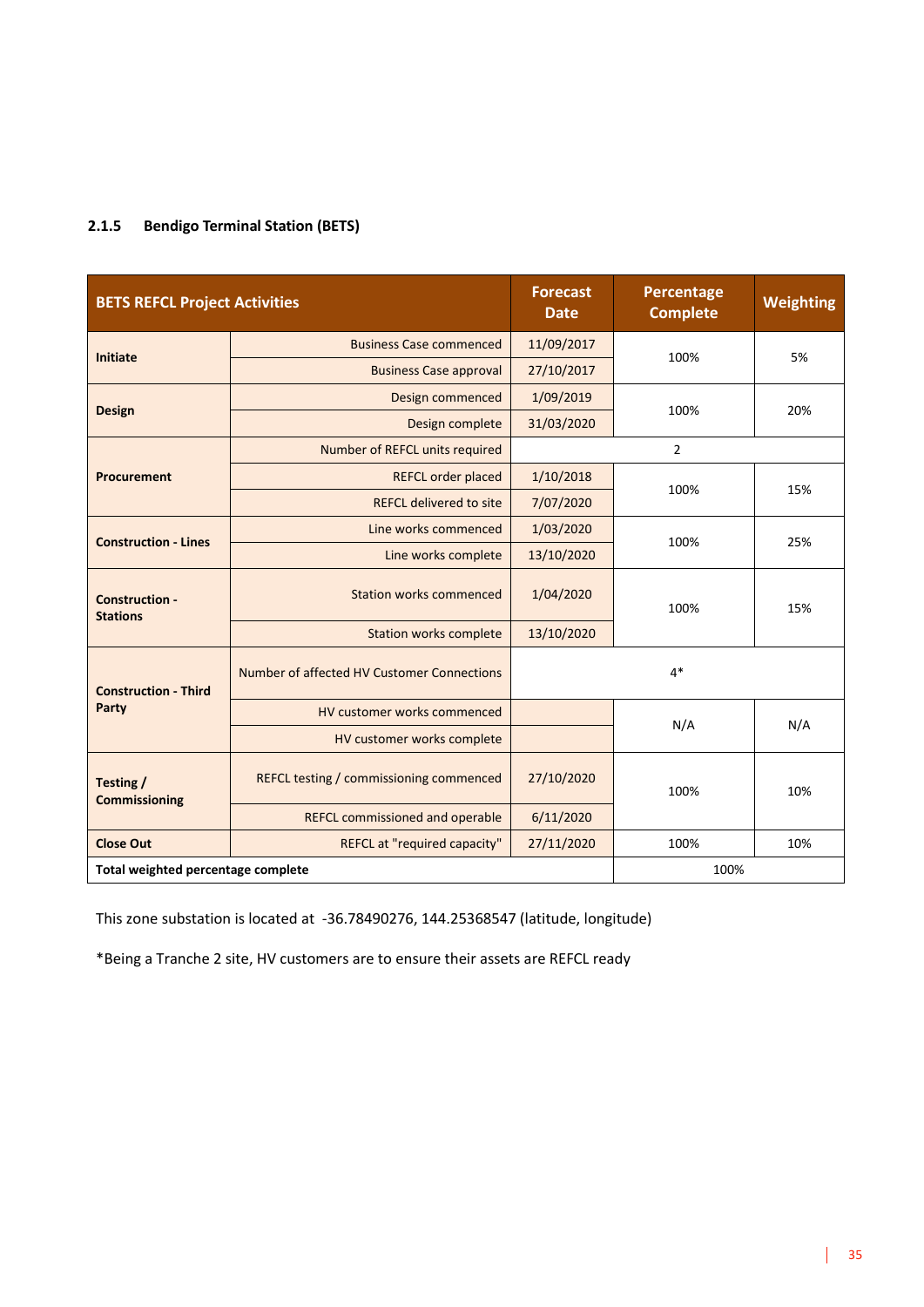#### **2.1.6 Bendigo (BGO)**

| <b>BGO REFCL Project Activities</b>      |                                            | <b>Forecast</b><br><b>Date</b> | Percentage<br><b>Complete</b> | <b>Weighting</b> |
|------------------------------------------|--------------------------------------------|--------------------------------|-------------------------------|------------------|
| <b>Initiate</b>                          | <b>Business Case commenced</b>             | 11/09/2017                     | 100%                          | 5%               |
|                                          | <b>Business Case approval</b>              | 27/10/2017                     |                               |                  |
| <b>Design</b>                            | Design commenced                           | 1/06/2019                      | 100%                          | 20%              |
|                                          | Design complete                            | 15/11/2019                     |                               |                  |
|                                          | Number of REFCL units required             |                                | $\overline{2}$                |                  |
| <b>Procurement</b>                       | <b>REFCL order placed</b>                  | 1/10/2018                      | 100%                          | 15%              |
|                                          | <b>REFCL delivered to site</b>             | 15/09/2019                     |                               |                  |
| <b>Construction - Lines</b>              | Line works commenced                       | 1/07/2019                      | 100%                          | 25%              |
|                                          | Line works complete                        | 15/06/2020                     |                               |                  |
| <b>Construction -</b><br><b>Stations</b> | <b>Station works commenced</b>             | 18/11/2019                     | 100%                          | 15%              |
|                                          | <b>Station works complete</b>              | 15/06/2020                     |                               |                  |
| <b>Construction - Third</b>              | Number of affected HV Customer Connections |                                | $3*$                          |                  |
| Party                                    | HV customer works commenced                |                                | N/A                           |                  |
|                                          | HV customer works complete                 |                                |                               | N/A              |
| Testing /<br><b>Commissioning</b>        | REFCL testing / commissioning commenced    | 16/06/2020                     | 100%                          | 10%              |
|                                          | <b>REFCL commissioned and operable</b>     | 3/07/2020                      |                               |                  |
| <b>Close Out</b>                         | REFCL at "required capacity"               | 31/07/2020                     | 100%                          | 10%              |
| Total weighted percentage complete       |                                            |                                | 100%                          |                  |

This zone substation is located at -36.77055176, 144.27696705 (latitude, longitude)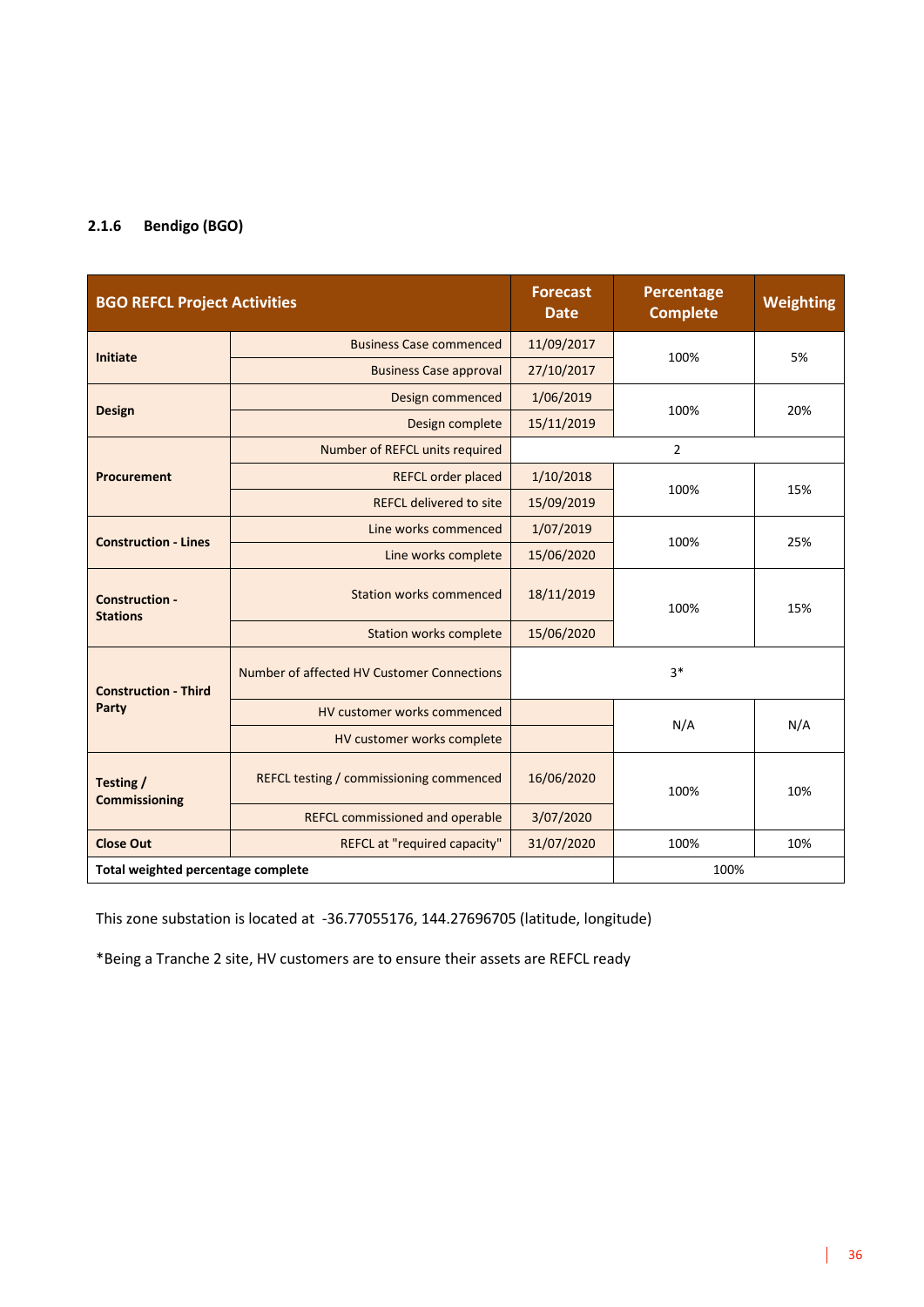**2.1.7 Geelong (GL) – exemption request submitted in relation to the establishment of Gheringhap ZSS. No works to take place at GL**

| <b>GL REFCL Project Activities</b>       |                                            | <b>Forecast</b><br><b>Date</b> | Percentage<br><b>Complete</b> | <b>Weighting</b> |
|------------------------------------------|--------------------------------------------|--------------------------------|-------------------------------|------------------|
| <b>Initiate</b>                          | <b>Business Case commenced</b>             | 11/09/2017                     | 100%                          |                  |
|                                          | <b>Business Case approval</b>              | 27/10/2017                     |                               | 5%               |
| <b>Design</b>                            | Design commenced                           |                                | 0%                            | 20%              |
|                                          | Design complete                            |                                |                               |                  |
|                                          | Number of REFCL units required             |                                | $\overline{2}$                |                  |
| <b>Procurement</b>                       | <b>REFCL order placed</b>                  |                                | 0%                            | 15%              |
|                                          | <b>REFCL delivered to site</b>             |                                |                               |                  |
| <b>Construction - Lines</b>              | Line works commenced                       |                                | 0%                            | 25%              |
|                                          | Line works complete                        |                                |                               |                  |
| <b>Construction -</b><br><b>Stations</b> | <b>Station works commenced</b>             |                                | 0%                            | 15%              |
|                                          | <b>Station works complete</b>              |                                |                               |                  |
| <b>Construction - Third</b>              | Number of affected HV Customer Connections |                                | $1*$                          |                  |
| Party                                    | HV customer works commenced                |                                | N/A                           | N/A              |
|                                          | HV customer works complete                 |                                |                               |                  |
| Testing /<br><b>Commissioning</b>        | REFCL testing / commissioning commenced    |                                | 0%                            | 10%              |
|                                          | <b>REFCL commissioned and operable</b>     |                                |                               |                  |
| <b>Close Out</b>                         | REFCL at "required capacity"               |                                | 0%                            | 10%              |
| Total weighted percentage complete       |                                            |                                | 5%                            |                  |

This zone substation is located at -38.12868286, 144.34043884 (latitude, longitude)

\*Being a Tranche 3 site, HV customers are to ensure their assets are REFCL ready

 $\mathbf{I}$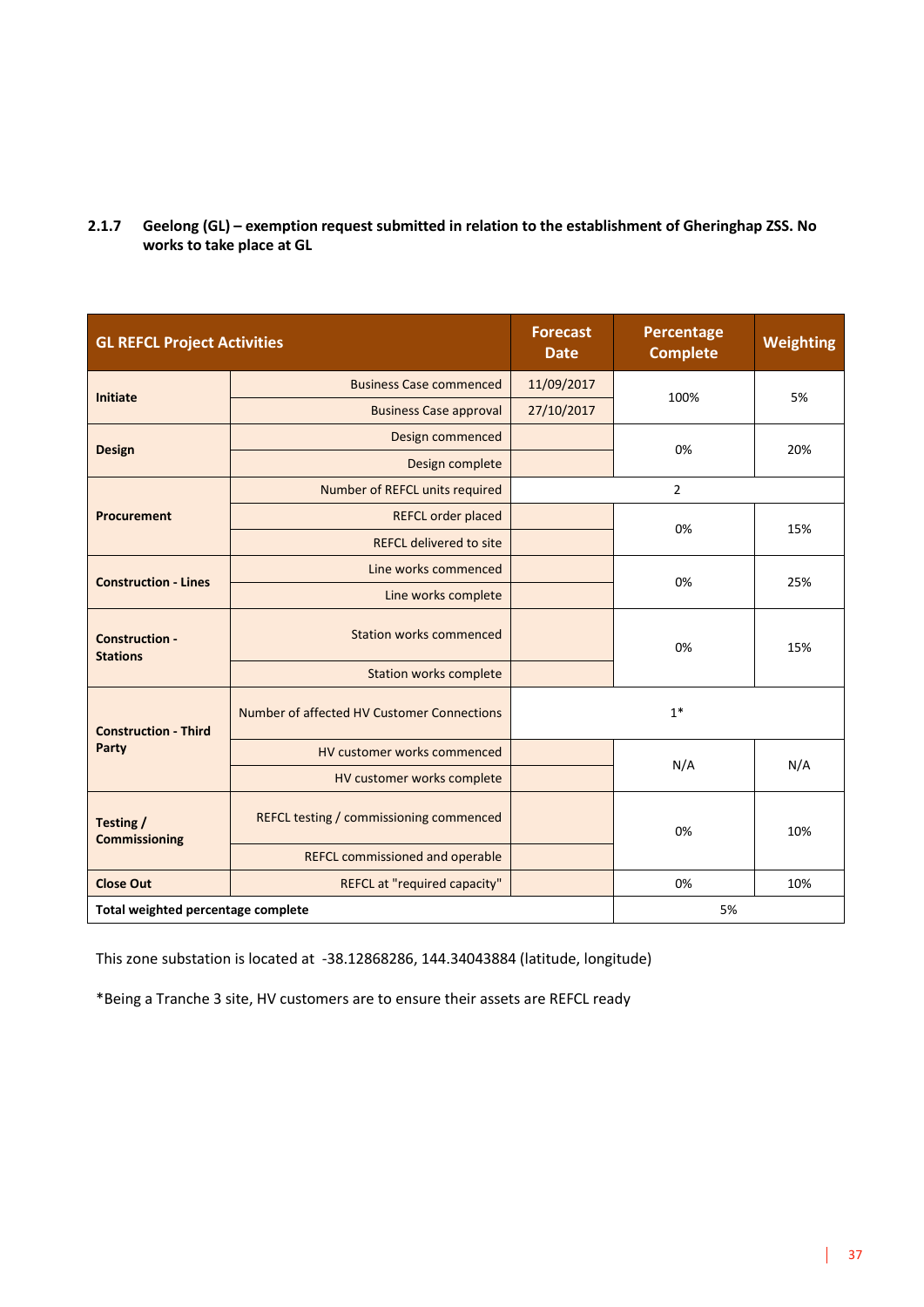**2.1.8 Corio (CRO) – exemption request submitted in relation to the establishment of Gheringhap ZSS. No works to take place at GL**

| <b>CRO REFCL Project Activities</b>      |                                            | <b>Forecast</b><br><b>Date</b> | Percentage<br><b>Complete</b> | Weighting |
|------------------------------------------|--------------------------------------------|--------------------------------|-------------------------------|-----------|
| <b>Initiate</b>                          | <b>Business Case commenced</b>             |                                | 0%                            | 5%        |
|                                          | <b>Business Case approval</b>              |                                |                               |           |
| <b>Design</b>                            | Design commenced                           |                                | 0%                            |           |
|                                          | Design complete                            |                                |                               | 20%       |
|                                          | Number of REFCL units required             |                                | $\overline{2}$                |           |
| <b>Procurement</b>                       | <b>REFCL order placed</b>                  |                                | 0%                            | 15%       |
|                                          | <b>REFCL delivered to site</b>             |                                |                               |           |
| <b>Construction - Lines</b>              | Line works commenced                       |                                | 0%                            | 25%       |
|                                          | Line works complete                        |                                |                               |           |
| <b>Construction -</b><br><b>Stations</b> | <b>Station works commenced</b>             |                                | 0%                            | 15%       |
|                                          | <b>Station works complete</b>              |                                |                               |           |
| <b>Construction - Third</b>              | Number of affected HV Customer Connections |                                | $N/A^*$                       |           |
| Party                                    | HV customer works commenced                |                                | N/A                           | N/A       |
|                                          | HV customer works complete                 |                                |                               |           |
| Testing /<br><b>Commissioning</b>        | REFCL testing / commissioning commenced    |                                | 0%                            | 10%       |
|                                          | <b>REFCL commissioned and operable</b>     |                                |                               |           |
| <b>Close Out</b>                         | REFCL at "required capacity"               | 0%<br>10%                      |                               |           |
| Total weighted percentage complete       |                                            |                                | 0%                            |           |

This zone substation is located at -38.094372, 144.369660 (latitude, longitude)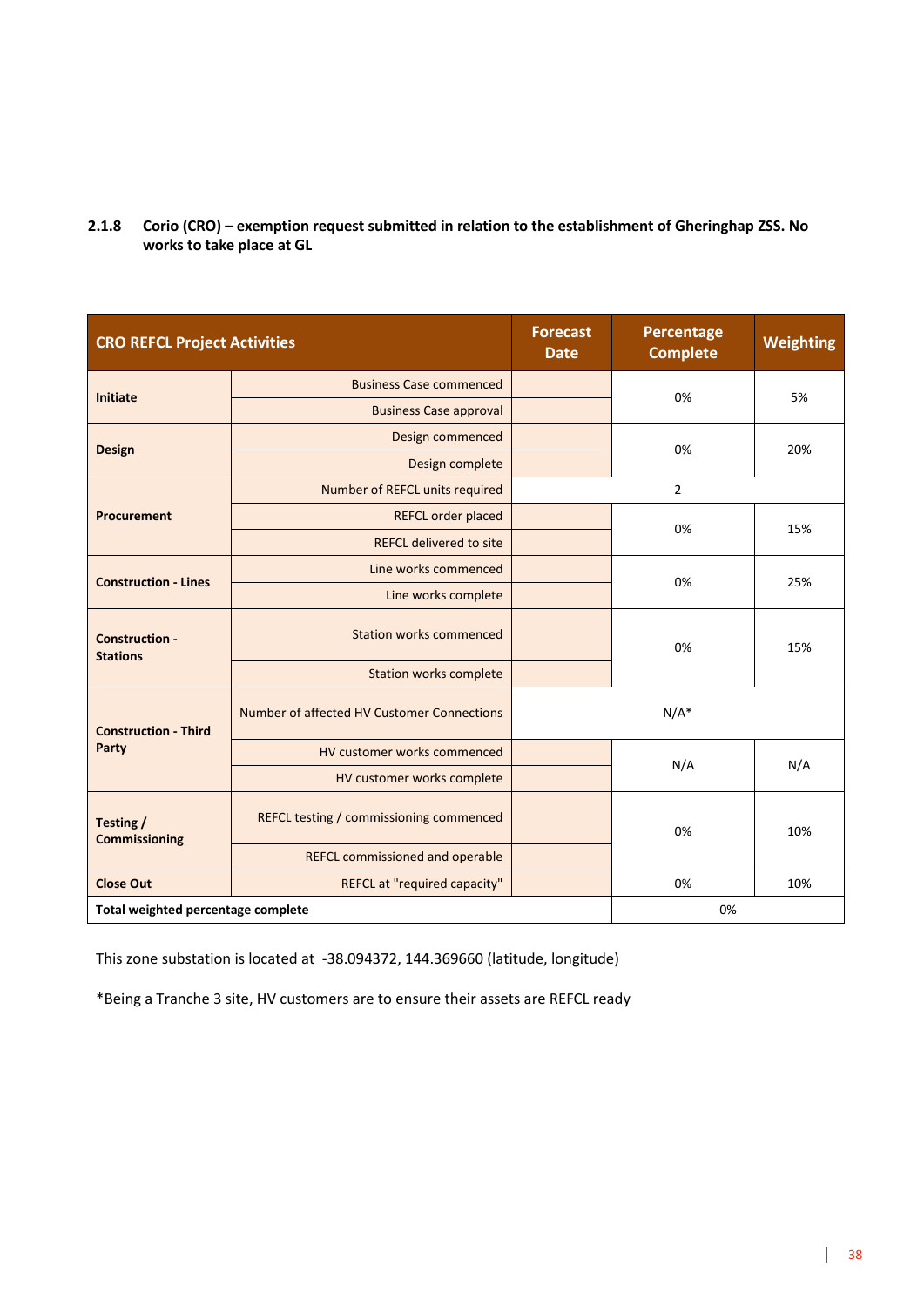#### **2.1.9 Terang (TRG)**

| <b>TRG REFCL Project Activities</b>      |                                             | <b>Forecast</b><br><b>Date</b> | Percentage<br><b>Complete</b> | Weighting |
|------------------------------------------|---------------------------------------------|--------------------------------|-------------------------------|-----------|
| Initiate                                 | <b>Business Case commenced</b>              | 1/05/2018                      | 100%                          | 5%        |
|                                          | 13/12/2019<br><b>Business Case approval</b> |                                |                               |           |
| <b>Design</b>                            | Design commenced                            | 1/06/2019                      | 100%                          | 20%       |
|                                          | Design complete                             | 30/06/2020                     |                               |           |
|                                          | Number of REFCL units required              |                                | $\mathbf{1}$                  |           |
| <b>Procurement</b>                       | <b>REFCL order placed</b>                   | 1/10/2018                      | 100%                          | 15%       |
|                                          | <b>REFCL delivered to site</b>              | 13/09/2019                     |                               |           |
| <b>Construction - Lines</b>              | Line works commenced                        | 1/02/2020                      | 100%                          | 25%       |
|                                          | 2/11/2020<br>Line works complete            |                                |                               |           |
| <b>Construction -</b><br><b>Stations</b> | <b>Station works commenced</b>              | 17/02/2020                     | 100%                          | 15%       |
|                                          | <b>Station works complete</b>               | 31/01/2021                     |                               |           |
| <b>Construction - Third</b>              | Number of affected HV Customer Connections  |                                | $4*$                          |           |
| Party                                    | HV customer works commenced                 |                                | N/A                           |           |
|                                          | HV customer works complete                  |                                |                               | N/A       |
| Testing /<br><b>Commissioning</b>        | REFCL testing / commissioning commenced     | 1/02/2021                      | 100%                          | 10%       |
|                                          | <b>REFCL commissioned and operable</b>      | 14/02/2021                     |                               |           |
| <b>Close Out</b>                         | REFCL at "required capacity"                | 1/03/2021<br>100%<br>10%       |                               |           |
| Total weighted percentage complete       |                                             |                                | 100%                          |           |

This zone substation is located at -38.23764080, 142.92971492 (latitude, longitude)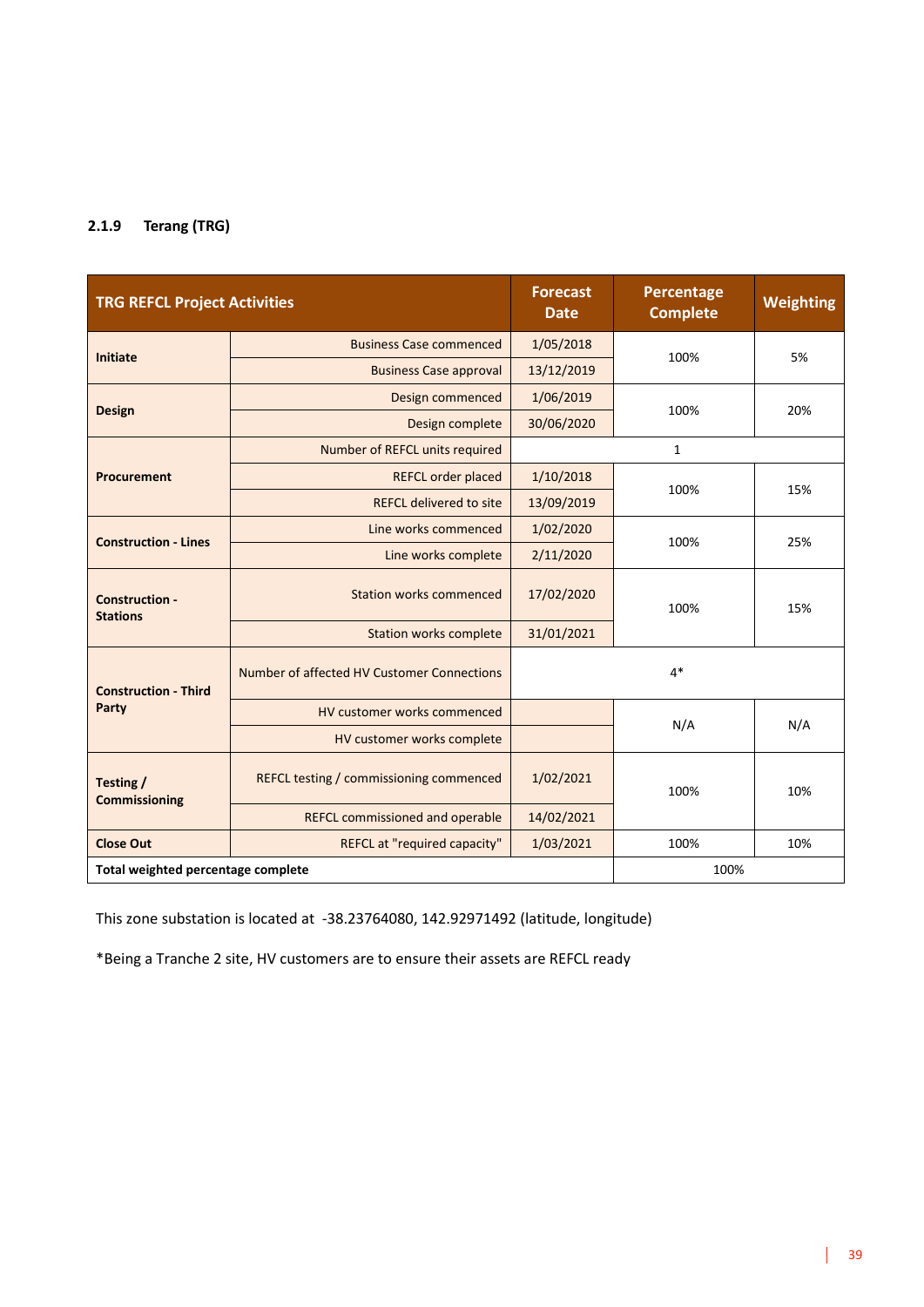#### **2.1.10 Hamilton (HTN)**

| <b>HTN REFCL Project Activities</b>      |                                             | <b>Forecast</b><br><b>Date</b> | Percentage<br><b>Complete</b> | <b>Weighting</b> |
|------------------------------------------|---------------------------------------------|--------------------------------|-------------------------------|------------------|
| <b>Initiate</b>                          | <b>Business Case commenced</b>              | 1/06/2019                      | 100%                          | 5%               |
|                                          | 11/12/2019<br><b>Business Case approval</b> |                                |                               |                  |
| <b>Design</b>                            | Design commenced                            | 2/02/2020                      | 100%                          | 20%              |
|                                          | Design complete                             | 31/12/2020                     |                               |                  |
|                                          | Number of REFCL units required              |                                | $\overline{2}$                |                  |
| <b>Procurement</b>                       | <b>REFCL order placed</b>                   | 7/05/2020                      | 100%                          | 15%              |
|                                          | <b>REFCL delivered to site</b>              | 3/11/2020                      |                               |                  |
| <b>Construction - Lines</b>              | Line works commenced                        | 1/02/2021                      | 50%                           | 25%              |
|                                          | Line works complete                         | 30/08/2021                     |                               |                  |
| <b>Construction -</b><br><b>Stations</b> | 1/02/2021<br><b>Station works commenced</b> |                                | 50%                           | 15%              |
|                                          | <b>Station works complete</b>               | 30/10/2021                     |                               |                  |
| <b>Construction - Third</b>              | Number of affected HV Customer Connections  |                                | $1*$                          |                  |
| Party                                    | HV customer works commenced                 |                                |                               |                  |
|                                          | HV customer works complete                  |                                | N/A                           | N/A              |
| Testing /<br><b>Commissioning</b>        | REFCL testing / commissioning commenced     | 1/11/2021<br>0%                |                               | 10%              |
|                                          | <b>REFCL commissioned and operable</b>      | 18/12/2021                     |                               |                  |
| <b>Close Out</b>                         | REFCL at "required capacity"                | 30/03/2022<br>0%<br>10%        |                               |                  |
| Total weighted percentage complete       |                                             |                                | 60%                           |                  |

This zone substation is located at -37.754681, 142.008833 (latitude, longitude)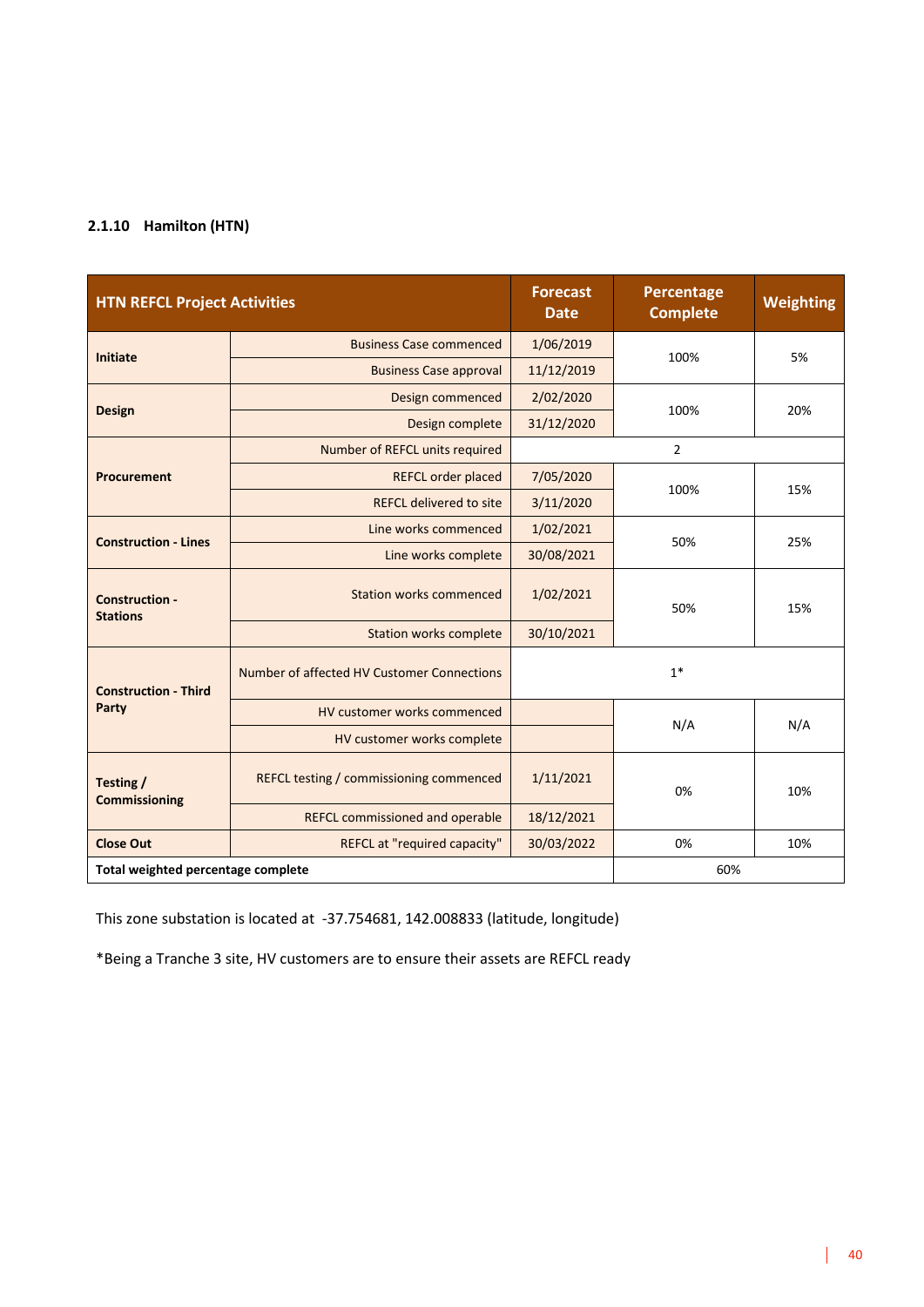#### **2.1.11 Koroit (KRT)**

| <b>KRT REFCL Project Activities</b>      |                                            | <b>Forecast</b><br><b>Date</b> | Percentage<br><b>Complete</b> | Weighting |
|------------------------------------------|--------------------------------------------|--------------------------------|-------------------------------|-----------|
| <b>Initiate</b>                          | <b>Business Case commenced</b>             | 1/06/2019                      | 100%                          | 5%        |
|                                          | <b>Business Case approval</b>              | 11/12/2019                     |                               |           |
|                                          | Design commenced                           | 1/04/2020                      | 100%                          |           |
| <b>Design</b>                            | Design complete                            | 31/07/2020                     |                               | 20%       |
|                                          | Number of REFCL units required             |                                | $\mathbf{1}$                  |           |
| <b>Procurement</b>                       | REFCL order placed                         | 7/05/2020                      | 100%                          | 15%       |
|                                          | <b>REFCL delivered to site</b>             | 3/11/2020                      |                               |           |
| <b>Construction - Lines</b>              | Line works commenced                       | 1/09/2020<br>100%              |                               | 25%       |
|                                          | Line works complete                        | 18/12/2020                     |                               |           |
| <b>Construction -</b><br><b>Stations</b> | <b>Station works commenced</b>             | 1/09/2020                      |                               | 15%       |
|                                          | <b>Station works complete</b>              | 18/12/2020                     |                               |           |
| <b>Construction - Third</b>              | Number of affected HV Customer Connections | $1*$                           |                               |           |
| Party                                    | HV customer works commenced                |                                | N/A                           |           |
|                                          | HV customer works complete                 |                                |                               | N/A       |
| Testing /<br><b>Commissioning</b>        | REFCL testing / commissioning commenced    | 1/02/2021<br>100%              |                               | 10%       |
|                                          | <b>REFCL commissioned and operable</b>     | 14/02/2021                     |                               |           |
| <b>Close Out</b>                         | REFCL at "required capacity"               | 1/03/2021<br>100%<br>10%       |                               |           |
| Total weighted percentage complete       |                                            |                                | 100%                          |           |

This zone substation is located at -38.315227, 142.430583 (latitude, longitude)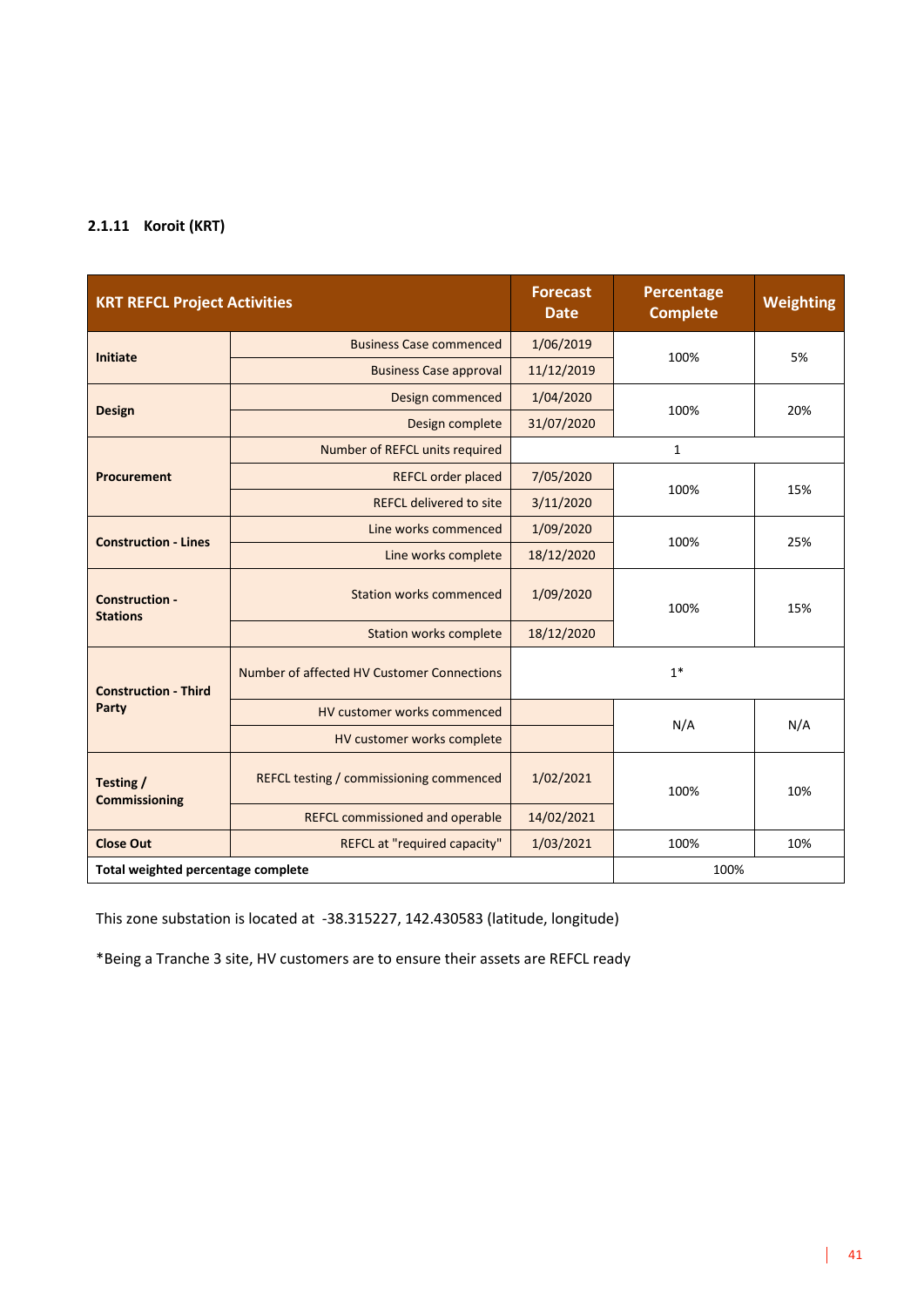#### **2.1.12 Merbein (MBN)**

| <b>MBN REFCL Project Activities</b>      |                                            | <b>Forecast</b><br><b>Date</b> | Percentage<br><b>Complete</b> | Weighting |
|------------------------------------------|--------------------------------------------|--------------------------------|-------------------------------|-----------|
| <b>Initiate</b>                          | <b>Business Case commenced</b>             | 1/06/2019                      | 100%                          | 5%        |
|                                          | <b>Business Case approval</b>              | 11/12/2019                     |                               |           |
|                                          | Design commenced                           | 1/06/2020                      | 50%                           | 20%       |
| <b>Design</b>                            | Design complete                            | 18/12/2021                     |                               |           |
|                                          | Number of REFCL units required             |                                | $\mathbf{1}$                  |           |
| <b>Procurement</b>                       | <b>REFCL order placed</b>                  | 1/05/2020                      | 100%                          | 15%       |
|                                          | <b>REFCL delivered to site</b>             | 6/04/2021                      |                               |           |
| <b>Construction - Lines</b>              | Line works commenced                       | 1/03/2021                      | 5%                            | 25%       |
|                                          | Line works complete                        | 30/07/2021                     |                               |           |
| <b>Construction -</b><br><b>Stations</b> | <b>Station works commenced</b>             | 1/03/2021                      | 5%                            | 15%       |
|                                          | <b>Station works complete</b>              | 30/09/2021                     |                               |           |
| <b>Construction - Third</b>              | Number of affected HV Customer Connections | $2*$                           |                               |           |
| Party                                    | HV customer works commenced                |                                |                               |           |
|                                          | HV customer works complete                 |                                | N/A                           | N/A       |
| Testing /<br><b>Commissioning</b>        | REFCL testing / commissioning commenced    | 1/10/2021<br>0%                |                               | 10%       |
|                                          | <b>REFCL commissioned and operable</b>     | 30/11/2021                     |                               |           |
| <b>Close Out</b>                         | REFCL at "required capacity"               | 1/07/2022<br>0%<br>10%         |                               |           |
| Total weighted percentage complete       |                                            |                                | 32%                           |           |

This zone substation is located at -34.174709, 142.079499 (latitude, longitude)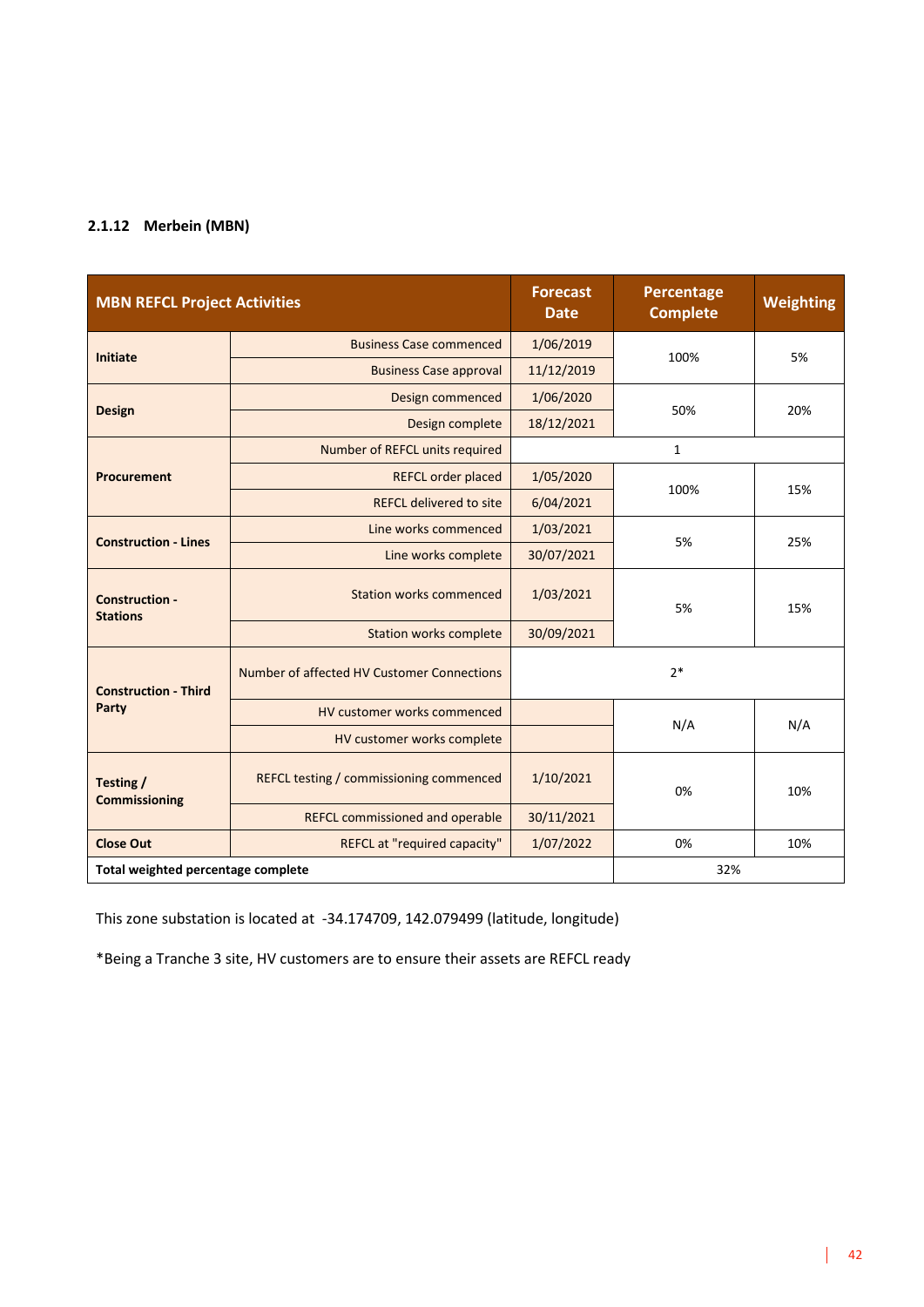#### **2.1.13 Stawell (STL)**

| <b>STL REFCL Project Activities</b>      |                                            | <b>Forecast</b><br><b>Date</b> | Percentage<br><b>Complete</b> | Weighting |
|------------------------------------------|--------------------------------------------|--------------------------------|-------------------------------|-----------|
| <b>Initiate</b>                          | <b>Business Case commenced</b>             | 1/06/2019                      | 100%                          | 5%        |
|                                          | <b>Business Case approval</b>              | 11/12/2019                     |                               |           |
| <b>Design</b>                            | Design commenced                           | 1/05/2020                      | 100%                          | 20%       |
|                                          | Design complete                            | 30/11/2020                     |                               |           |
|                                          | Number of REFCL units required             |                                | $\mathbf{1}$                  |           |
| <b>Procurement</b>                       | <b>REFCL order placed</b>                  | 1/05/2020                      | 100%                          | 15%       |
|                                          | <b>REFCL delivered to site</b>             | 6/04/2021                      |                               |           |
| <b>Construction - Lines</b>              | Line works commenced                       | 1/02/2021                      | 70%                           | 25%       |
|                                          | Line works complete                        | 30/05/2021                     |                               |           |
| <b>Construction -</b><br><b>Stations</b> | <b>Station works commenced</b>             | 1/02/2021                      | 30%                           | 15%       |
|                                          | <b>Station works complete</b>              | 18/12/2021                     |                               |           |
| <b>Construction - Third</b>              | Number of affected HV Customer Connections | $2*$                           |                               |           |
| Party                                    | HV customer works commenced                |                                |                               | N/A       |
|                                          | HV customer works complete                 |                                | N/A                           |           |
| Testing /<br><b>Commissioning</b>        | REFCL testing / commissioning commenced    | 1/03/2022<br>0%                |                               | 10%       |
|                                          | <b>REFCL commissioned and operable</b>     | 31/03/2022                     |                               |           |
| <b>Close Out</b>                         | REFCL at "required capacity"               | 30/04/2022<br>0%<br>10%        |                               |           |
| Total weighted percentage complete       |                                            |                                | 62%                           |           |

This zone substation is located at -37.059176, 142.752446 (latitude, longitude)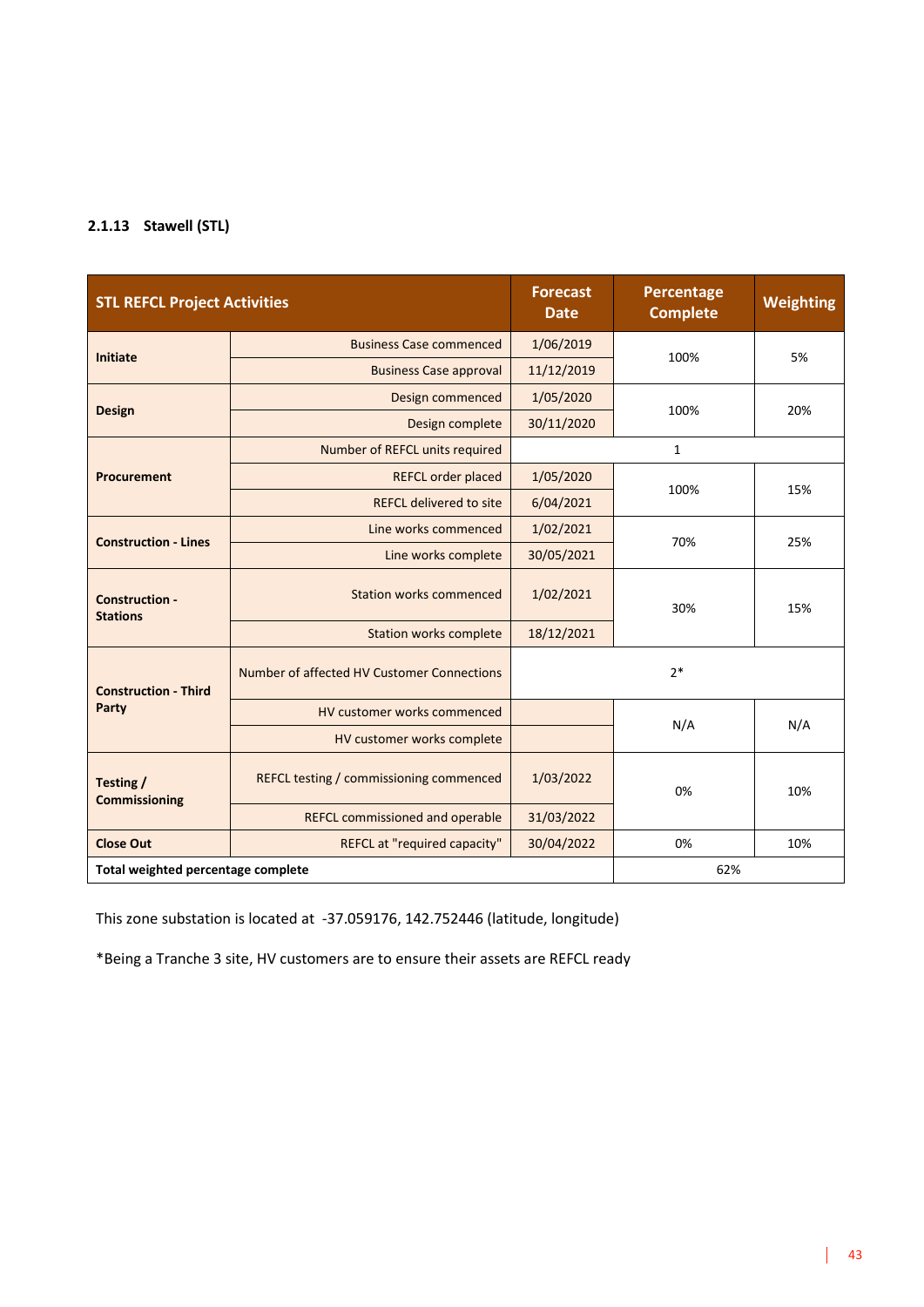#### **2.1.14 Waurn Ponds (WPD)**

| <b>WPD REFCL Project Activities</b>      |                                            | <b>Forecast</b><br><b>Date</b> | Percentage<br><b>Complete</b> | <b>Weighting</b> |
|------------------------------------------|--------------------------------------------|--------------------------------|-------------------------------|------------------|
| <b>Initiate</b>                          | <b>Business Case commenced</b>             | 1/06/2019                      | 100%                          | 5%               |
|                                          | <b>Business Case approval</b>              | 9/09/2020                      |                               |                  |
| <b>Design</b>                            | 2/01/2021<br>Design commenced              |                                | 40%                           | 20%              |
|                                          | Design complete                            | 30/08/2021                     |                               |                  |
|                                          | Number of REFCL units required             |                                | 3                             |                  |
| <b>Procurement</b>                       | REFCL order placed                         | 1/06/2020                      | 100%                          | 15%              |
|                                          | <b>REFCL delivered to site</b>             | 8/02/2021                      |                               |                  |
| <b>Construction - Lines</b>              | Line works commenced                       | 1/08/2021                      |                               | 25%              |
|                                          | Line works complete                        | 30/08/2022                     |                               |                  |
| <b>Construction -</b><br><b>Stations</b> | <b>Station works commenced</b>             | 1/08/2021                      | 0%                            | 15%              |
|                                          | <b>Station works complete</b>              | 30/08/2022                     |                               |                  |
| <b>Construction - Third</b>              | Number of affected HV Customer Connections |                                | $3*$                          |                  |
| Party                                    | HV customer works commenced                |                                | N/A                           | N/A              |
|                                          | HV customer works complete                 |                                |                               |                  |
| Testing /<br><b>Commissioning</b>        | REFCL testing / commissioning commenced    | 1/11/2022                      | 0%                            | 10%              |
|                                          | <b>REFCL commissioned and operable</b>     | 30/11/2022                     |                               |                  |
| <b>Close Out</b>                         | REFCL at "required capacity"               | 15/12/2022<br>0%<br>10%        |                               |                  |
| Total weighted percentage complete       |                                            |                                | 28%                           |                  |

This zone substation is located at -38.215601, 144.300452 (latitude, longitude)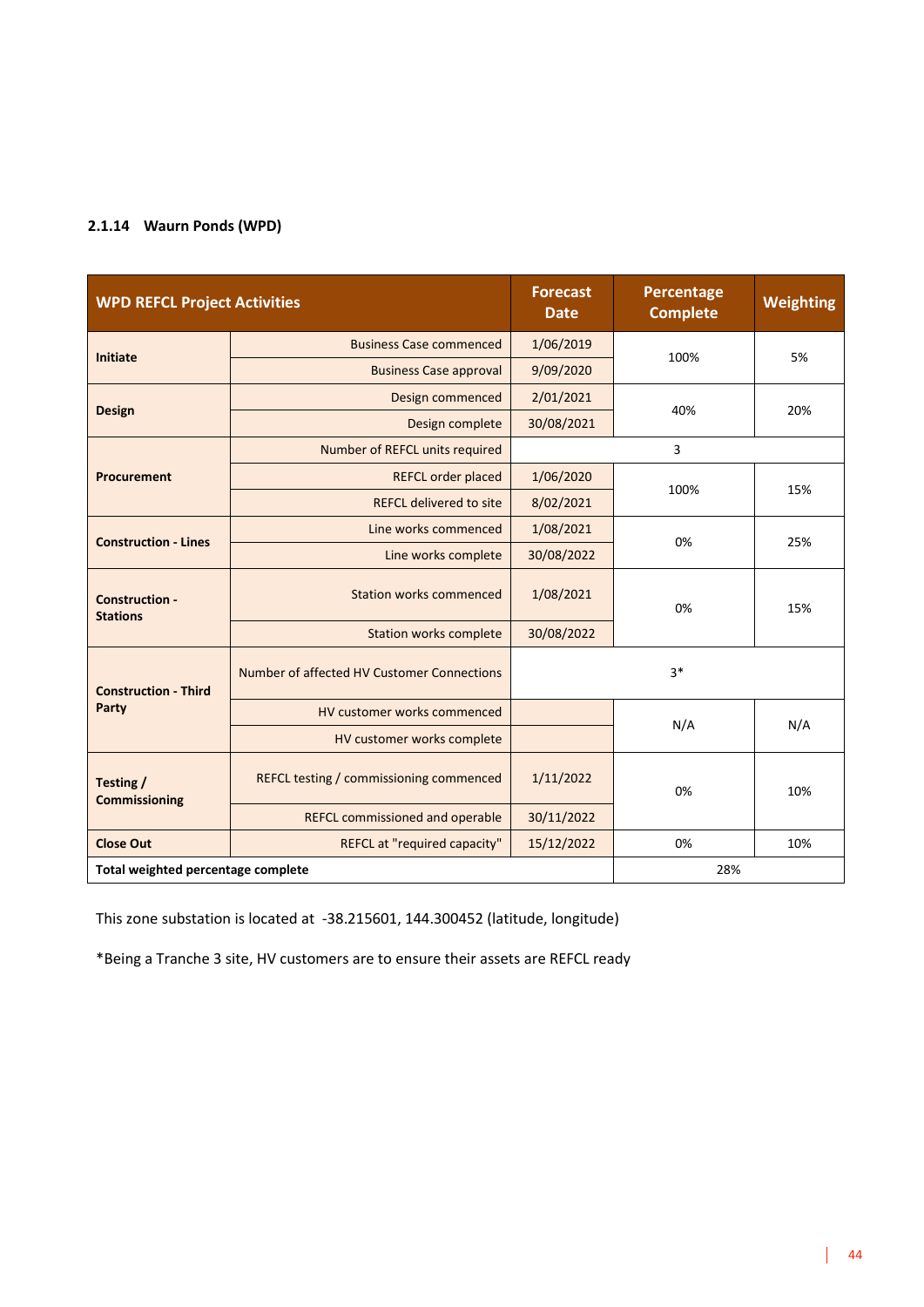#### *2.2ELCA program status [S120P(1)(c)(ii)]*

The table below forecasts the change in ELCA volumes during the next reporting period (1 May 2020 to 30 April 2021).

| <b>Total HV Electric Line Volumes</b>    |          |          | At 1 May 2020   At 30 April 2021   Progress over Reporting Period |
|------------------------------------------|----------|----------|-------------------------------------------------------------------|
| <b>Bare conductor in ELCA</b>            | Route km | Route km | Route km                                                          |
| Polyphase                                | 952.19   | 952.19   |                                                                   |
| <b>SWER</b>                              | 441.35   | 360.45   | $-80.90$                                                          |
| Covered or underground conductor in ELCA | Route km | Route km | Route km                                                          |
| Polyphase                                | 144.04   | 144.04   |                                                                   |
| <b>SWER</b>                              | 280.43   | 361.33   | 80.90                                                             |

By 30 April 2021, the planned percentage of total route kilometres of all bare conductors remaining in Electric Line Construction Areas is forecast to be 61%.

The table below shows details of planned Electric Line Construction Area works during the next reporting period (1 May 2020 to 30 April 2021).

| <b>Electric Line</b>        |               |                                 | <b>Current Construction</b> |                |                      | <b>Future Construction</b> |                |
|-----------------------------|---------------|---------------------------------|-----------------------------|----------------|----------------------|----------------------------|----------------|
| <b>Construction</b><br>Area | <b>Feeder</b> | <b>Reason / Driver</b>          | <b>Construction</b>         | <b>Phasing</b> | Length<br>(Route km) | <b>Construction</b>        | <b>Phasing</b> |
| LEGL./16-206                | BET004        | Proactive replacement/direction | <b>Bare Conductor</b>       | <b>SWER</b>    | 6.9                  | <b>Underground Cable</b>   | <b>SWER</b>    |
| LEGL./16-201                | EHK024        | Proactive replacement/direction | <b>Bare Conductor</b>       | <b>SWER</b>    | 24                   | <b>Underground Cable</b>   | <b>SWER</b>    |
| LEGL./16-201                | EHK024        | Proactive replacement/direction | <b>Bare Conductor</b>       | <b>SWER</b>    | 33                   | Covered Conductor          | <b>SWER</b>    |
| LEGL./16-199                | <b>WIN022</b> | Proactive replacement/direction | <b>Bare Conductor</b>       | <b>SWER</b>    | 17                   | Covered Conductor          | <b>SWER</b>    |